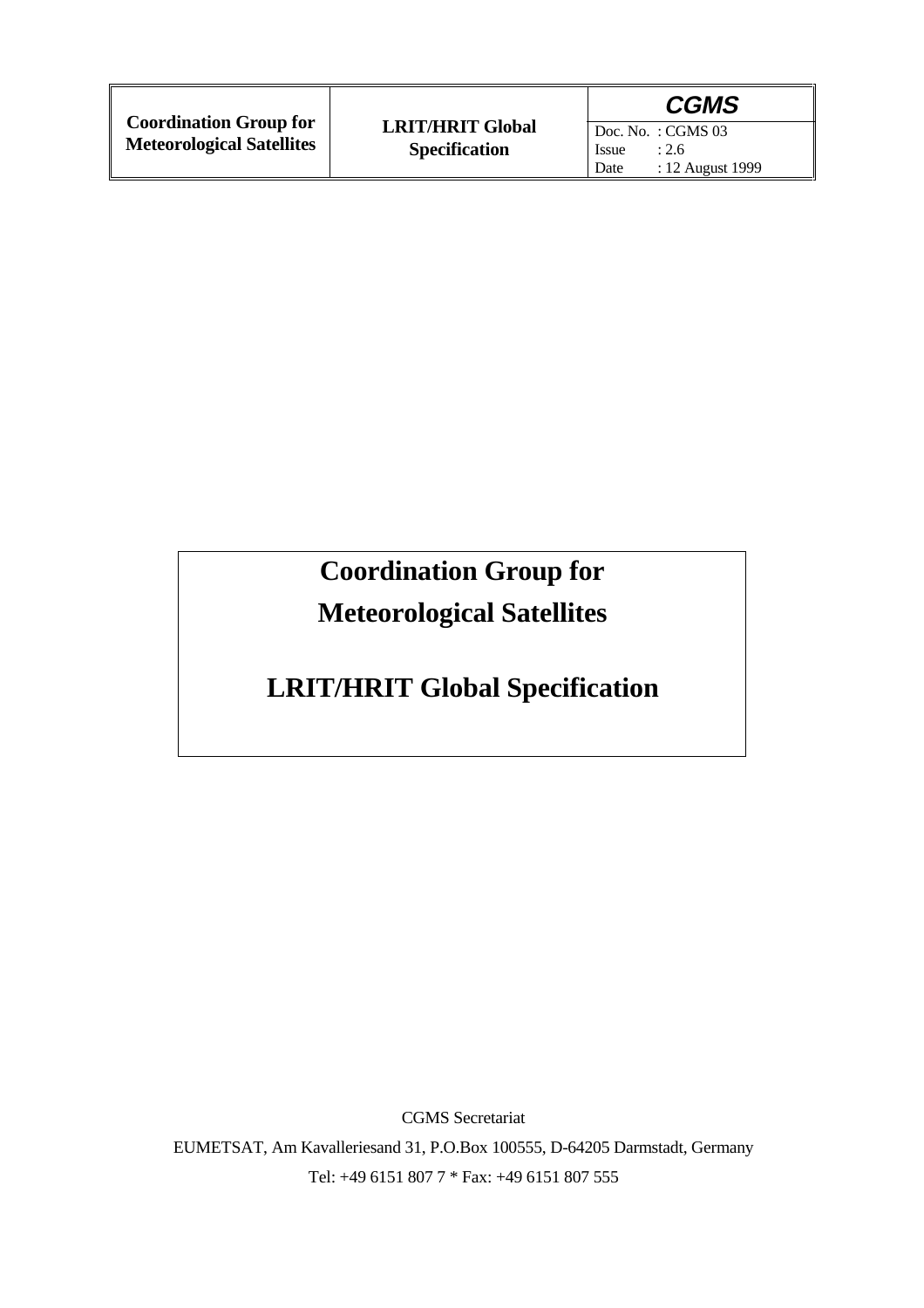Doc. No. : CGMS 03<br>Issue : 2.6 Issue<br>Date : 12 August 1999

# **DOCUMENT SIGNATURE TABLE**

|                | <b>Name</b> | <b>Function</b>                           | <b>Signature</b> | <b>Date</b> |
|----------------|-------------|-------------------------------------------|------------------|-------------|
| <b>Author</b>  | R. Wolf     | Head of Ground<br><b>Segment Division</b> |                  |             |
| <b>Checked</b> | D. Just     | <b>Image Processing</b><br>Engineer       |                  |             |
| <b>Release</b> | R. Wolf     | Head of Ground<br><b>Segment Division</b> |                  |             |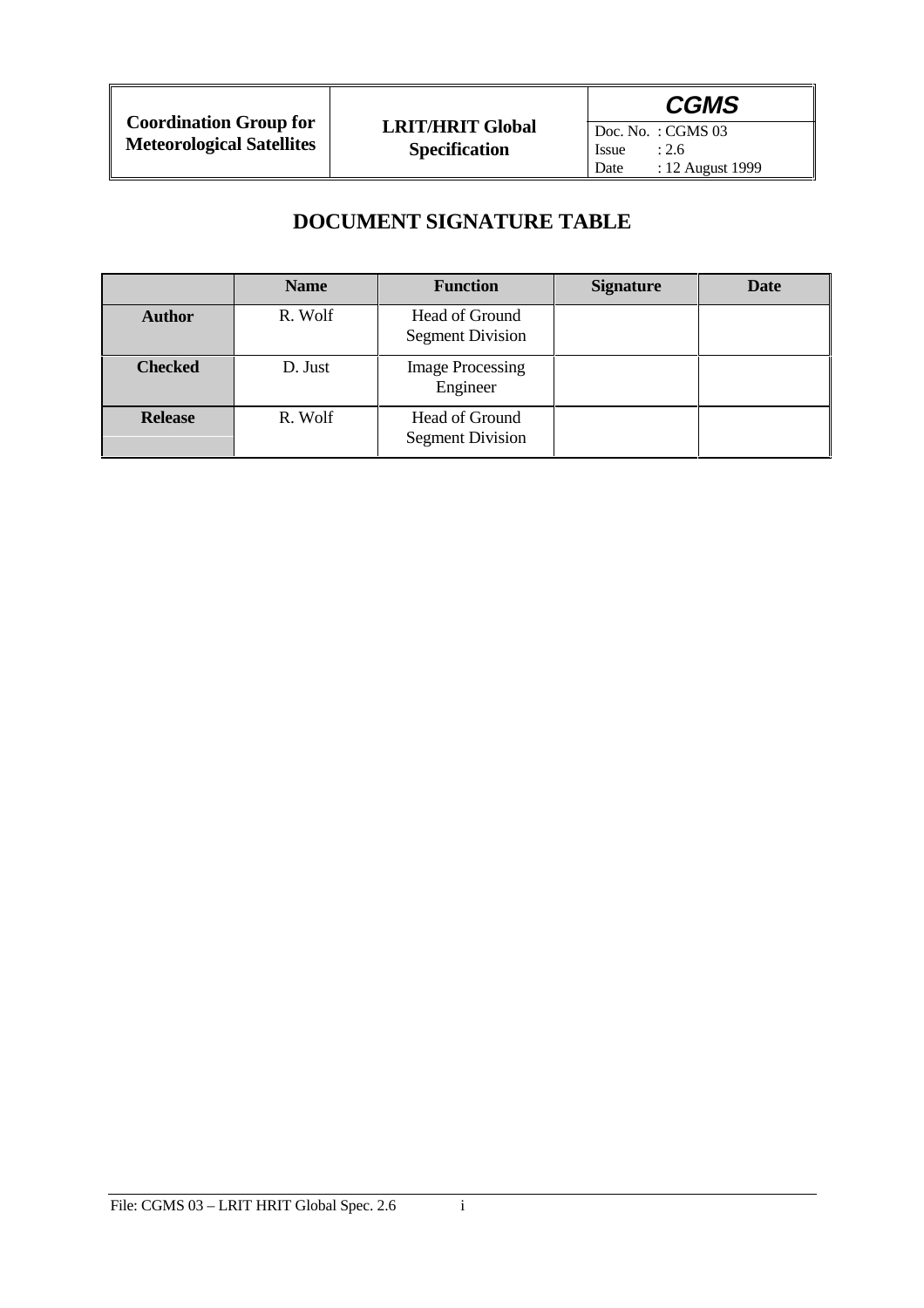Doc. No. : CGMS 03<br>Issue : 2.6 Issue<br>Date  $: 12$  August 1999

# **DOCUMENT CHANGE RECORD**

| <b>Issue</b> | Date           | DCN No. | <b>Changed Pages/Paragraphs</b> |                                                              |
|--------------|----------------|---------|---------------------------------|--------------------------------------------------------------|
| 2.3          | 5 July 1993    |         |                                 |                                                              |
| 2.4          | 21 April 1997  |         | All                             | section/figure renumbering and editorial<br>changes          |
|              |                |         | sect. $5.4$                     | introduction of data sequencing                              |
| 2.5          | 5 October 1998 |         | sect. 1.6.2                     | rearrangement of reference documents                         |
|              |                |         | sect. $2.9$                     | insertion of mission specific compression<br>methods         |
|              |                |         | sect. 2.10                      | correction of service compatibility conform<br>with $[RD.5]$ |
|              |                |         | sect. 4.2.2.7                   | insertion of key header record table                         |
|              |                |         | sect. 4.3.2                     | correction of ' <count>:=' syntax</count>                    |
|              |                |         | sect. 5.3                       | insertion of mission specific compression<br>methods         |
|              |                |         | sect. 8.2.1                     | correction of M_PDU fill mechanism                           |
|              |                |         | appendix C                      | amendments in accordance with the above<br>changes           |
|              |                |         | all                             | minor editorial changes                                      |
| 2.6          | 9 July 1999    |         | sect. 4.3.3.3                   | correction of two formulae                                   |
|              |                |         | sect $7.1$                      | correction of fig. 7-1                                       |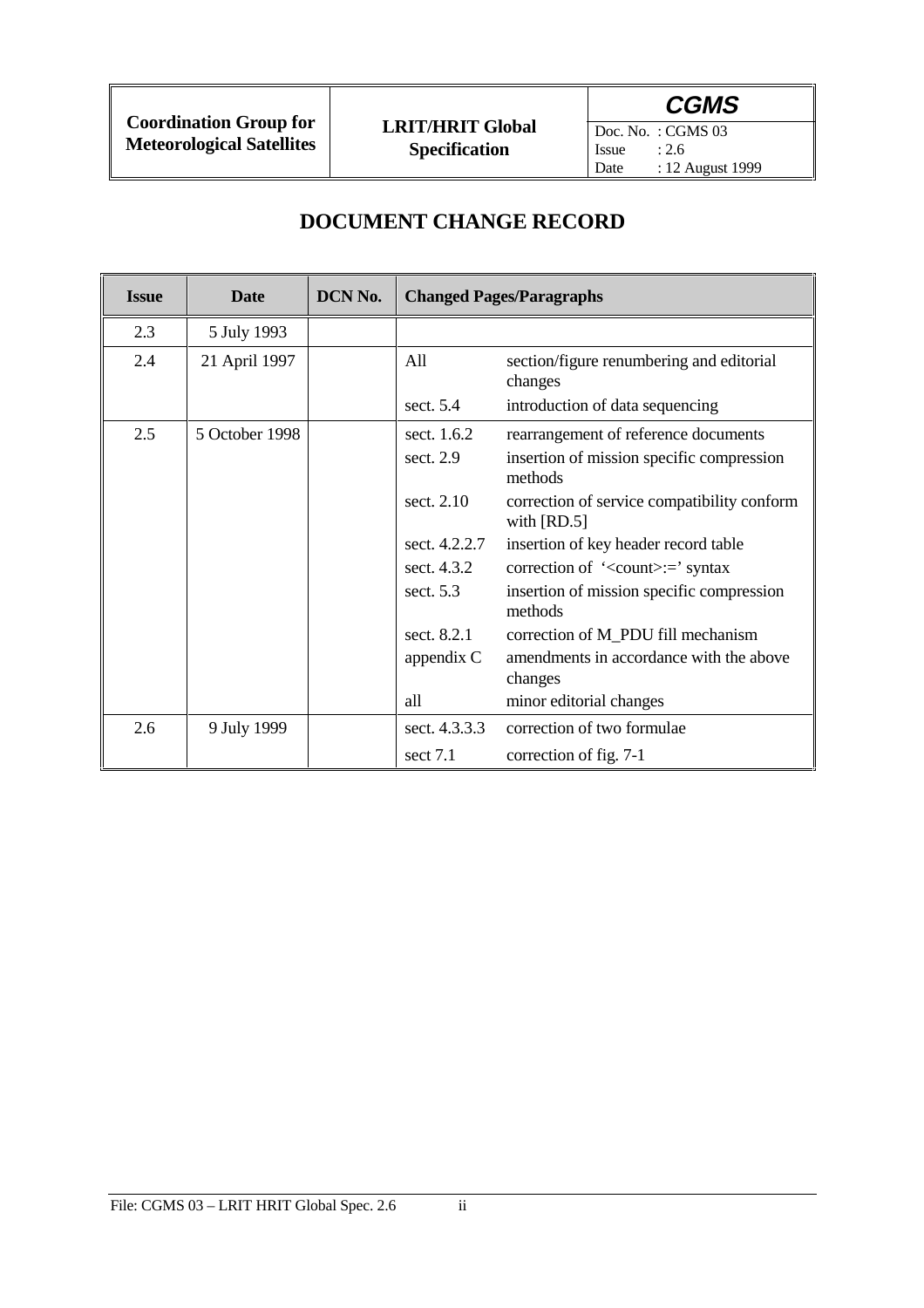Doc. No. : CGMS  $03$ Issue  $: 2.6$ : 12 August 1999 Date

### **TABLE OF CONTENTS**

| 1.   |                    |  |
|------|--------------------|--|
| 1.1  |                    |  |
| 1.2  |                    |  |
| 1.3  |                    |  |
| 1.4  |                    |  |
| 1.5  |                    |  |
| 1.6  |                    |  |
|      | 1.6.1              |  |
|      | 1.6.2              |  |
| 2.   |                    |  |
| 2.1  |                    |  |
| 2.2  |                    |  |
| 2.3  |                    |  |
| 2.4  |                    |  |
| 2.5  |                    |  |
| 2.6  |                    |  |
| 2.7  |                    |  |
| 2.8  |                    |  |
| 2.9  |                    |  |
| 2.10 |                    |  |
| 3.   |                    |  |
| 4.   |                    |  |
| 4.1  |                    |  |
| 4.2  |                    |  |
|      | 4.2.1              |  |
|      | 4.2.2              |  |
|      | 4.2.2.1            |  |
|      | 4.2.2.2            |  |
|      | 4.2.2.3<br>4.2.2.4 |  |
|      | 4.2.2.5            |  |
|      | 4.2.2.6            |  |
|      | 4.2.2.7            |  |
|      | 4.2.3              |  |
|      | 4.2.3.1            |  |
|      | 4.2.3.2            |  |
|      | 4.2.3.3<br>4.2.3.4 |  |
| 4.3  |                    |  |
|      |                    |  |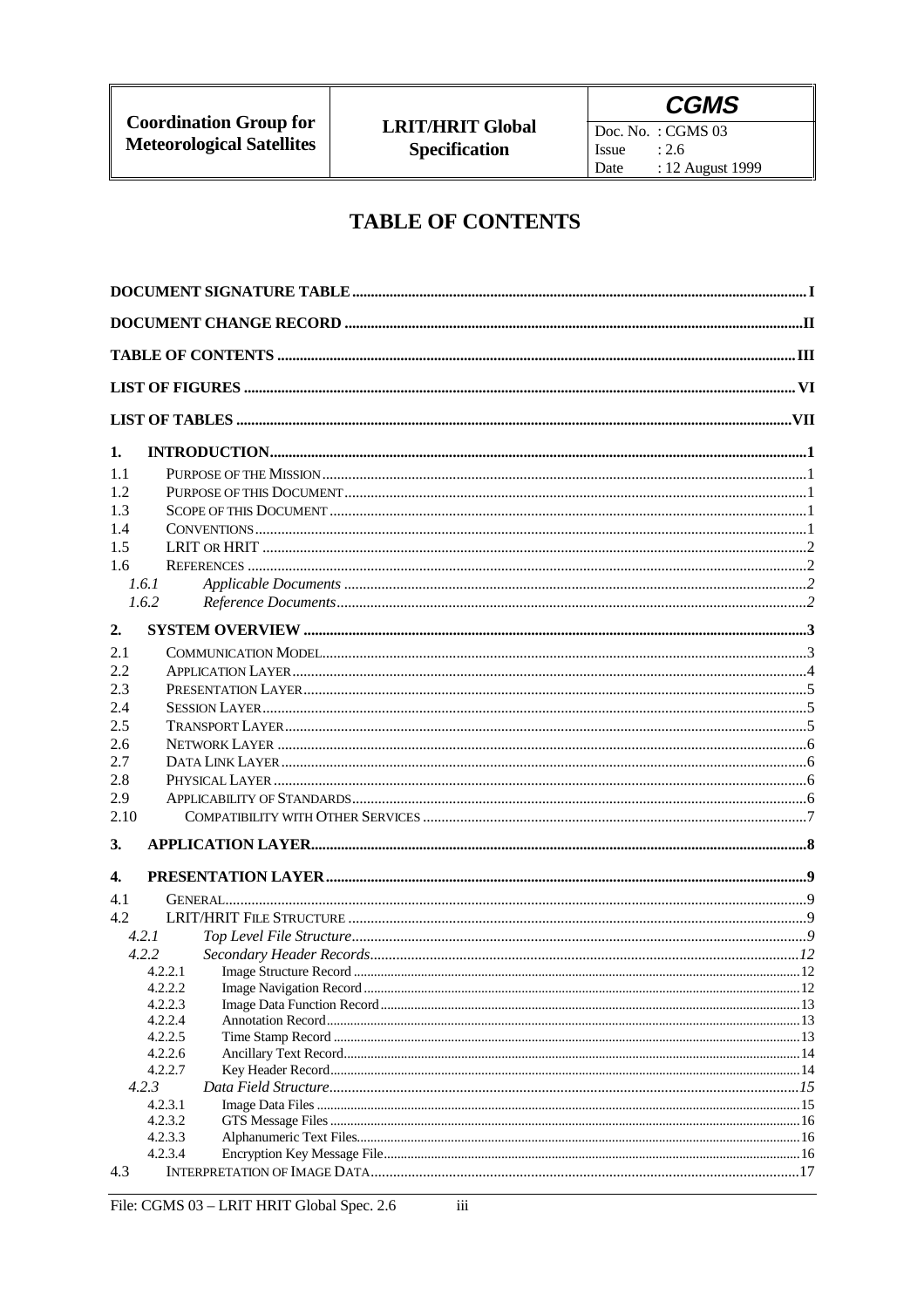

Doc. No. : CGMS  $03$ Issue  $: 2.6$ : 12 August 1999 Date

| 4.3.2<br>4.3.3<br>4.4<br>4.4.1<br>4.4.2<br>4.4.3<br>4.4.3.1<br>4.4.3.2<br>4.4.3.3<br>4.4.3.4<br>4.4.4<br>5.<br>5.1<br>5.2<br>5.3<br>5.4<br>5.5<br>5.5.1<br>5.5.2<br>5.6<br>5.6.1<br>5.6.2<br>6.<br>6.1<br>6.2<br>6.2.1<br>6.2.2<br>6.3<br>6.3.1<br>6.3.2<br>6.3.3<br>7.<br>7.1<br>7.2<br>7.2.1<br>7.2.2<br>7.3<br>7.3.1<br>7.3.2<br>8.1<br>8.2<br>8.2.1<br>8.2.2<br>8.2.2.1<br>8.2.2.2<br>8.2.3<br>8.2.3.1<br>8.2.3.2<br>8.3<br>8.3.1 | 4.3.1 |  |
|---------------------------------------------------------------------------------------------------------------------------------------------------------------------------------------------------------------------------------------------------------------------------------------------------------------------------------------------------------------------------------------------------------------------------------------|-------|--|
|                                                                                                                                                                                                                                                                                                                                                                                                                                       |       |  |
|                                                                                                                                                                                                                                                                                                                                                                                                                                       |       |  |
|                                                                                                                                                                                                                                                                                                                                                                                                                                       |       |  |
|                                                                                                                                                                                                                                                                                                                                                                                                                                       |       |  |
|                                                                                                                                                                                                                                                                                                                                                                                                                                       |       |  |
|                                                                                                                                                                                                                                                                                                                                                                                                                                       |       |  |
|                                                                                                                                                                                                                                                                                                                                                                                                                                       |       |  |
|                                                                                                                                                                                                                                                                                                                                                                                                                                       |       |  |
|                                                                                                                                                                                                                                                                                                                                                                                                                                       |       |  |
|                                                                                                                                                                                                                                                                                                                                                                                                                                       |       |  |
|                                                                                                                                                                                                                                                                                                                                                                                                                                       |       |  |
|                                                                                                                                                                                                                                                                                                                                                                                                                                       |       |  |
|                                                                                                                                                                                                                                                                                                                                                                                                                                       |       |  |
|                                                                                                                                                                                                                                                                                                                                                                                                                                       |       |  |
|                                                                                                                                                                                                                                                                                                                                                                                                                                       |       |  |
|                                                                                                                                                                                                                                                                                                                                                                                                                                       |       |  |
|                                                                                                                                                                                                                                                                                                                                                                                                                                       |       |  |
|                                                                                                                                                                                                                                                                                                                                                                                                                                       |       |  |
|                                                                                                                                                                                                                                                                                                                                                                                                                                       |       |  |
|                                                                                                                                                                                                                                                                                                                                                                                                                                       |       |  |
|                                                                                                                                                                                                                                                                                                                                                                                                                                       |       |  |
|                                                                                                                                                                                                                                                                                                                                                                                                                                       |       |  |
|                                                                                                                                                                                                                                                                                                                                                                                                                                       |       |  |
|                                                                                                                                                                                                                                                                                                                                                                                                                                       |       |  |
|                                                                                                                                                                                                                                                                                                                                                                                                                                       |       |  |
|                                                                                                                                                                                                                                                                                                                                                                                                                                       |       |  |
|                                                                                                                                                                                                                                                                                                                                                                                                                                       |       |  |
|                                                                                                                                                                                                                                                                                                                                                                                                                                       |       |  |
|                                                                                                                                                                                                                                                                                                                                                                                                                                       |       |  |
|                                                                                                                                                                                                                                                                                                                                                                                                                                       |       |  |
|                                                                                                                                                                                                                                                                                                                                                                                                                                       |       |  |
|                                                                                                                                                                                                                                                                                                                                                                                                                                       |       |  |
|                                                                                                                                                                                                                                                                                                                                                                                                                                       |       |  |
|                                                                                                                                                                                                                                                                                                                                                                                                                                       |       |  |
|                                                                                                                                                                                                                                                                                                                                                                                                                                       |       |  |
|                                                                                                                                                                                                                                                                                                                                                                                                                                       |       |  |
|                                                                                                                                                                                                                                                                                                                                                                                                                                       |       |  |
|                                                                                                                                                                                                                                                                                                                                                                                                                                       |       |  |
|                                                                                                                                                                                                                                                                                                                                                                                                                                       |       |  |
|                                                                                                                                                                                                                                                                                                                                                                                                                                       |       |  |
|                                                                                                                                                                                                                                                                                                                                                                                                                                       | 8.    |  |
|                                                                                                                                                                                                                                                                                                                                                                                                                                       |       |  |
|                                                                                                                                                                                                                                                                                                                                                                                                                                       |       |  |
|                                                                                                                                                                                                                                                                                                                                                                                                                                       |       |  |
|                                                                                                                                                                                                                                                                                                                                                                                                                                       |       |  |
|                                                                                                                                                                                                                                                                                                                                                                                                                                       |       |  |
|                                                                                                                                                                                                                                                                                                                                                                                                                                       |       |  |
|                                                                                                                                                                                                                                                                                                                                                                                                                                       |       |  |
|                                                                                                                                                                                                                                                                                                                                                                                                                                       |       |  |
|                                                                                                                                                                                                                                                                                                                                                                                                                                       |       |  |
|                                                                                                                                                                                                                                                                                                                                                                                                                                       |       |  |
|                                                                                                                                                                                                                                                                                                                                                                                                                                       |       |  |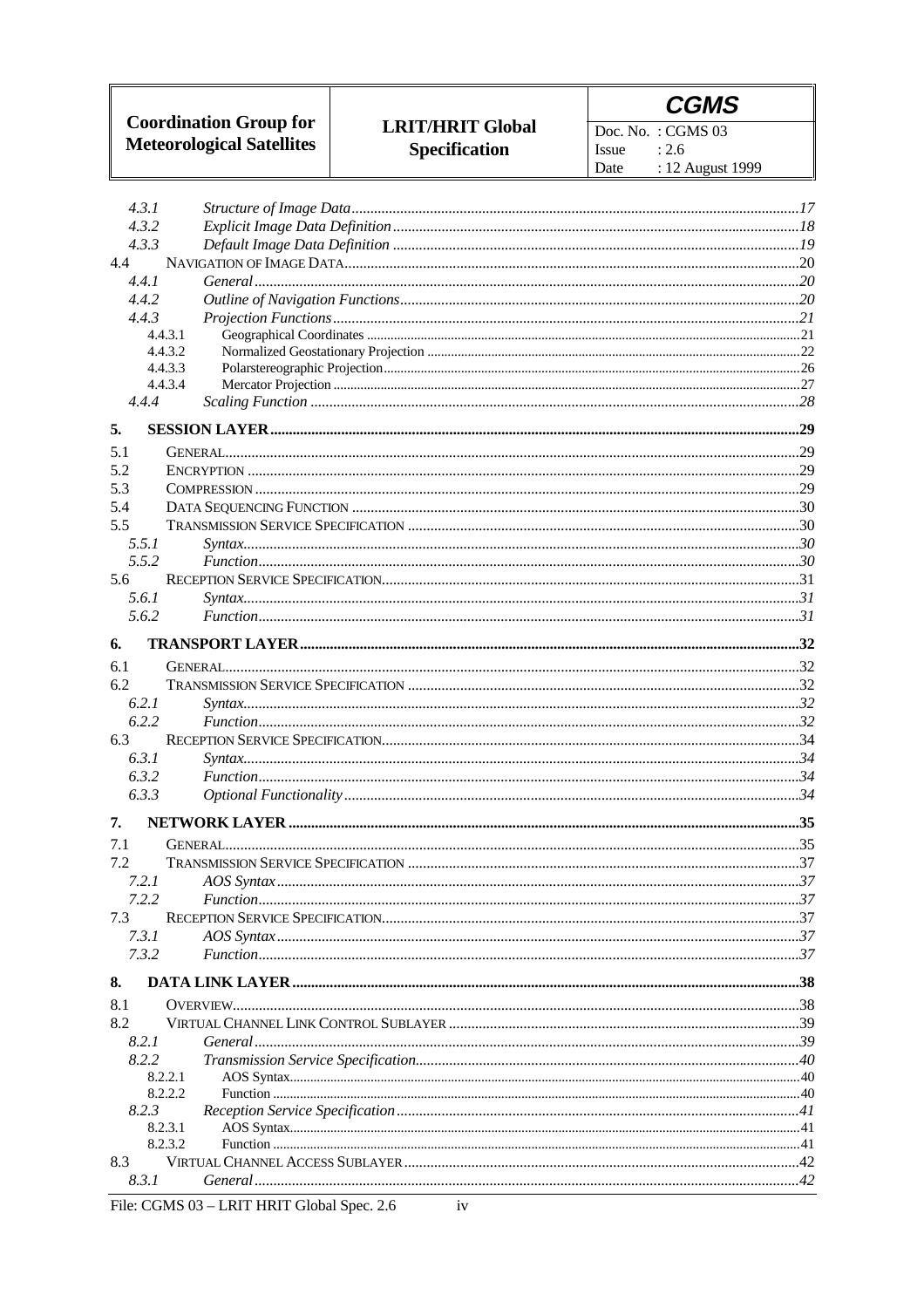|                                                                   |                                                 | <b>CGMS</b>                                                                   |
|-------------------------------------------------------------------|-------------------------------------------------|-------------------------------------------------------------------------------|
| <b>Coordination Group for</b><br><b>Meteorological Satellites</b> | <b>LRIT/HRIT Global</b><br><b>Specification</b> | $\vert$ Doc. No.: CGMS 03<br>: 2.6<br><i>ssue</i><br>: 12 August 1999<br>Date |

| 8.3.2   |  |
|---------|--|
| 8.3.2.1 |  |
| 8.3.2.2 |  |
| 8.3.3   |  |
| 8.3.3.1 |  |
| 8.3.3.2 |  |
| 8.3.3.3 |  |
|         |  |
|         |  |
|         |  |
|         |  |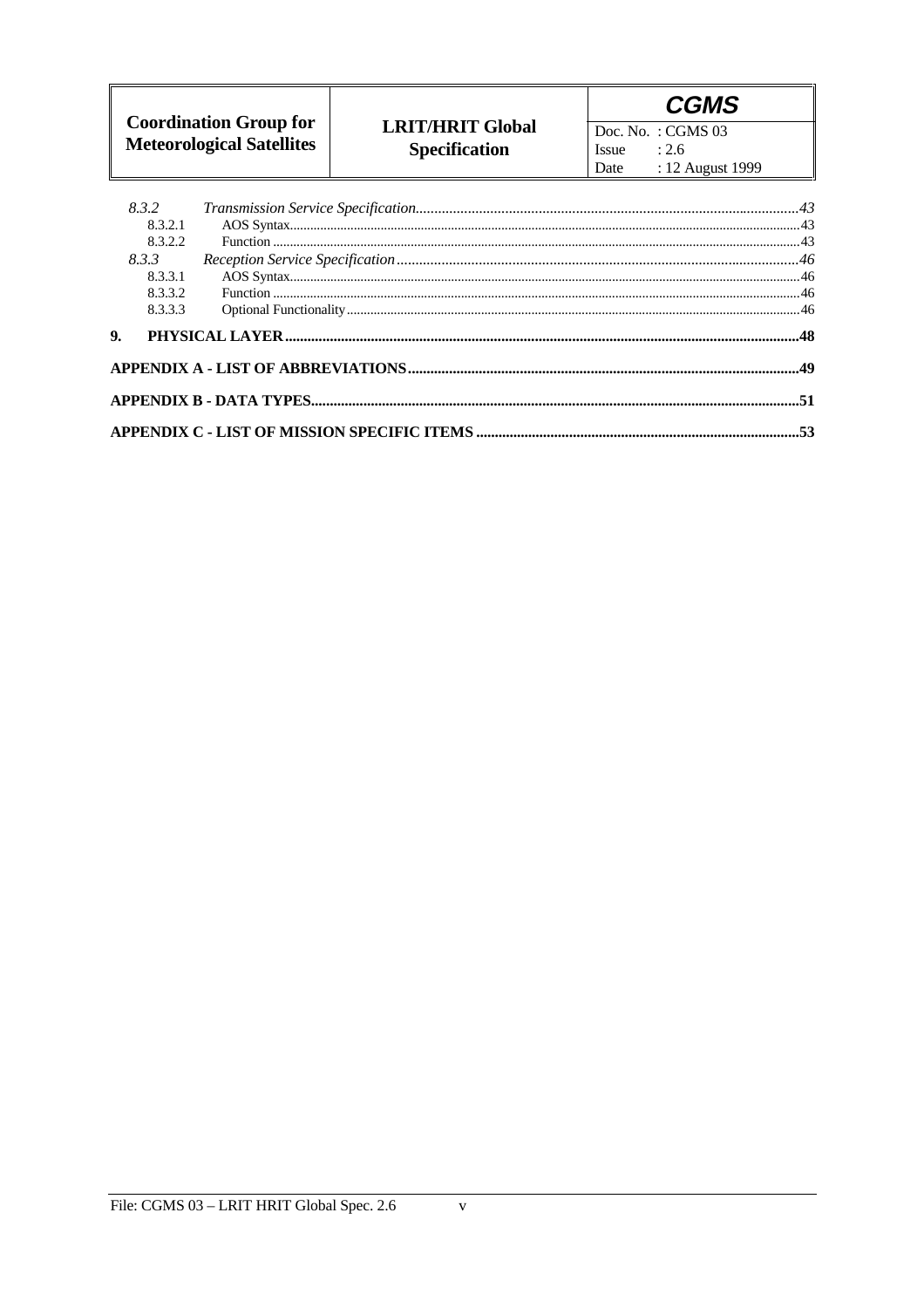# **CGMS**

Doc. No. : CGMS  $03$ Issue  $: 2.6$ : 12 August 1999 Date

## **LIST OF FIGURES**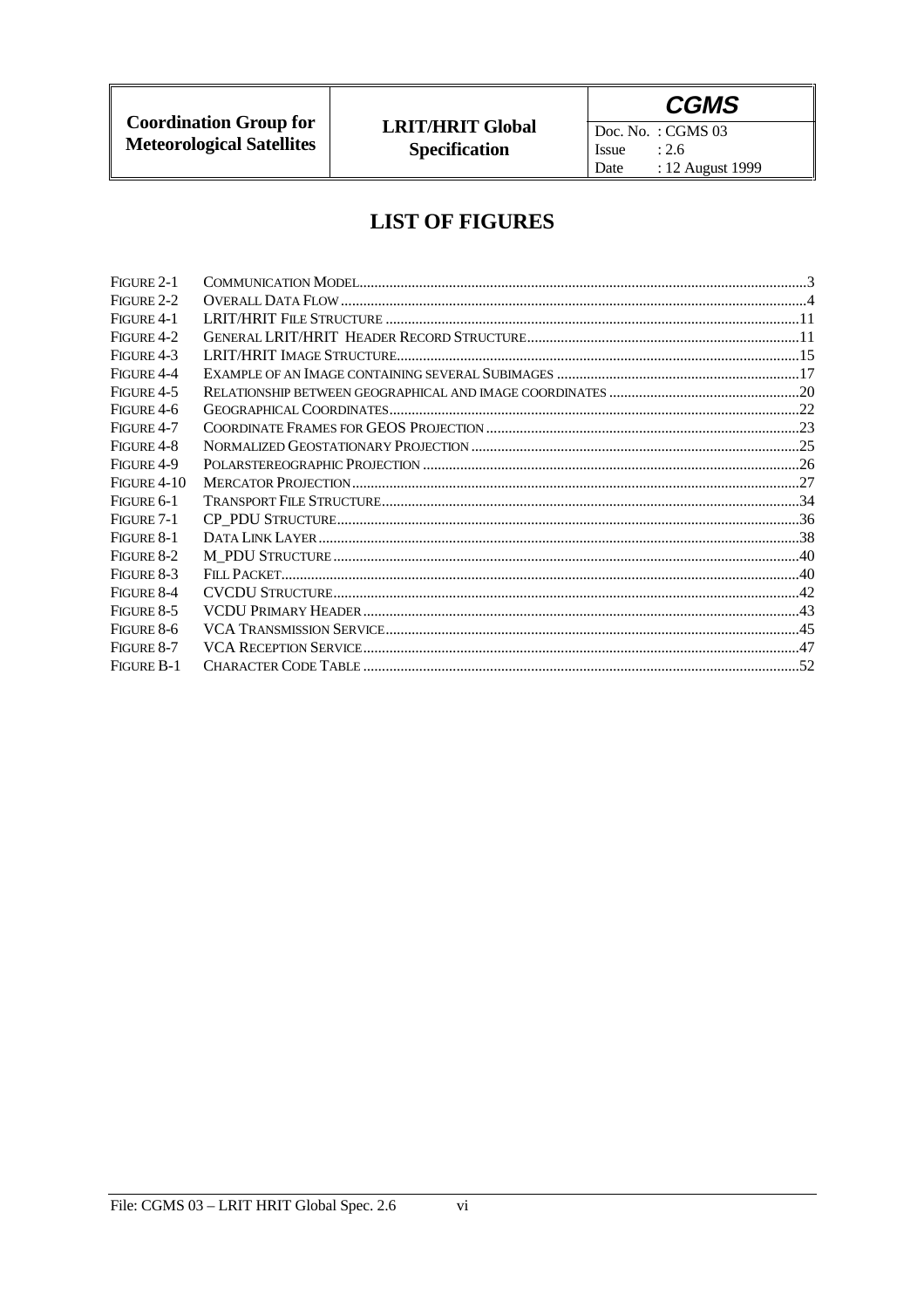# **CGMS**

Doc. No. : CGMS  $03$ Issue  $: 2.6$ : 12 August 1999 Date

### **LIST OF TABLES**

| $TABLE 4-1$  |  |
|--------------|--|
| TABLE $4-2$  |  |
| $TABLE 4-3$  |  |
| TABLE 4-4    |  |
| $TABLE 4-5$  |  |
| TABLE 4-6    |  |
| TABLE 4-7    |  |
| TABLE 4-8    |  |
| TABLE 4-9    |  |
| $TABLE 4-10$ |  |
|              |  |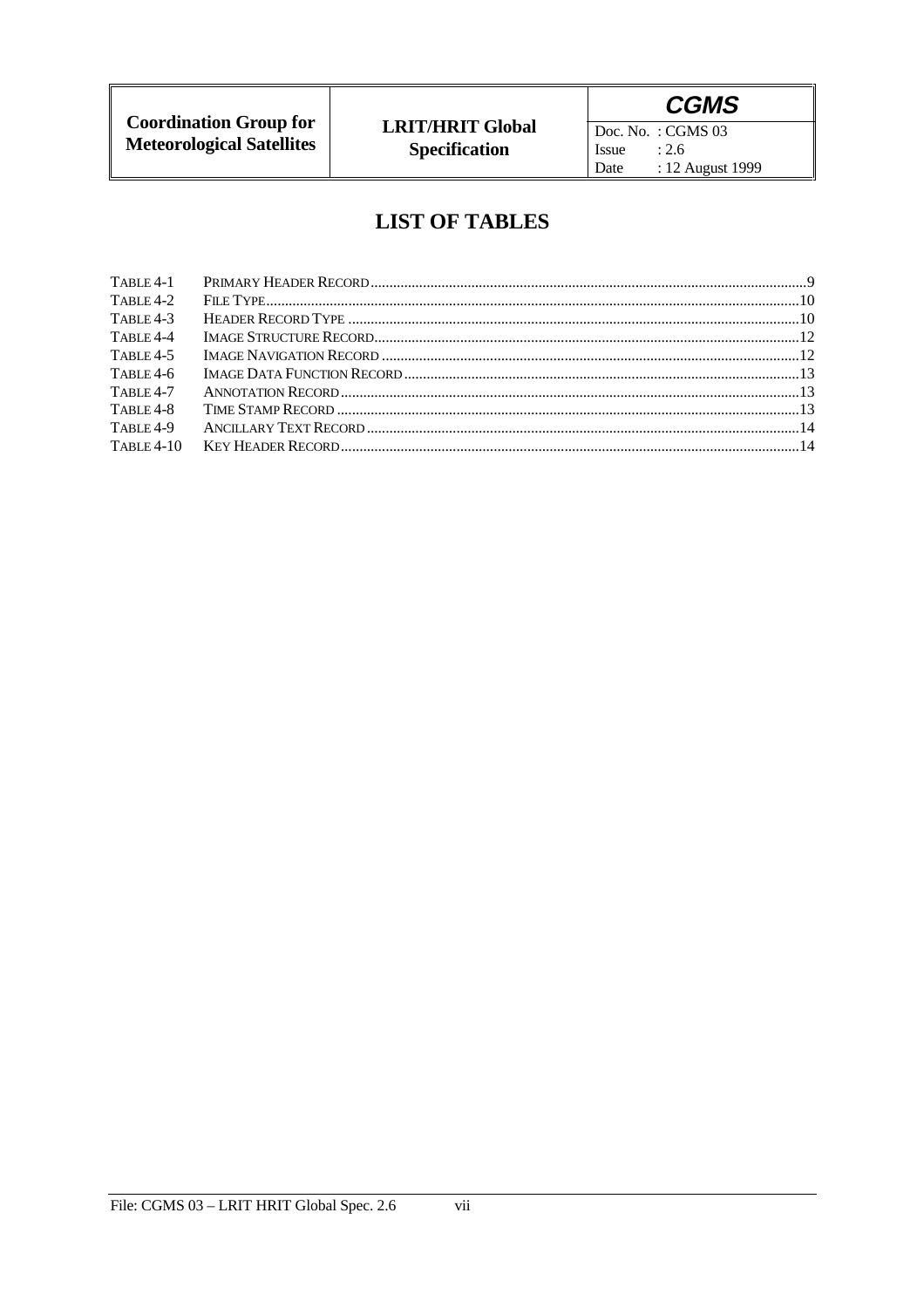Date : 12 August 1999

## **1. INTRODUCTION**

### **1.1 Purpose of the Mission**

The intention of LRIT/HRIT is to define a standard for dissemination of data, preferably from geostationary spacecraft towards LRIT/HRIT user stations.

The main approach of LRIT/HRIT is to disseminate rasterized image data mapped to the surface of the earth, preferably those generated by or deducted from satellite remote sensing data. Additionally, LRIT/HRIT shall provide means to forward other types of graphical information, alphanumeric data or binary data.

The (digital) LRIT mission shall replace the (analogue) WEFAX mission.

LRIT is intended for use on low rate communication links, mainly at 10 kbit/s until 256 kbit/s. HRIT is intended for use on high rate communication links, mainly at 0.256 Mbit/s through 10 Mbit/s.

### **1.2 Purpose of this Document**

This document provides an architectural specification of the LRIT/HRIT mission from a telecommunications point of view. Thus it does neither define meteorological or other applications nor it specifies a user station for LRIT/HRIT.

While this document addresses global aspects only, mission specific aspects and implementation details are specified separately. Both this global specification and the mission specific addendum make up a complete definition of one LRIT/HRIT implementation.

### **1.3 Scope of this Document**

Since the LRIT/HRIT dissemination mission is understood as a communication between "open systems", the architecture is conceptually similar to ISO standard 7498 (describing the OSI reference model). Network and data link layer are specified in conformance with the AOS recommendation, which is the cleanest and most modern adoption of the OSI model for space communications.

In section 2 an overview of the communication system is provided. Each layer of the communication model is specified in detail in the subsequent sections. Refer to appendix A for explanations of the acronyms used in this document.

# **1.4 Conventions**

Within this document the terminology defined in ISO standard 7498 (OSI reference model) is used assuming the definitions given therein. As an extension, the terminology of CCSDS 701.0 (AOS architecture) is used for network and data link layers, without repeating the definitions and explanations given therein, too.

The CCSDS bit numbering convention is adopted for the entire specification herein. Be aware that bit streams are counted from the MSB onwards, beginning with 0. Groups of eight bits are denoted as "octets".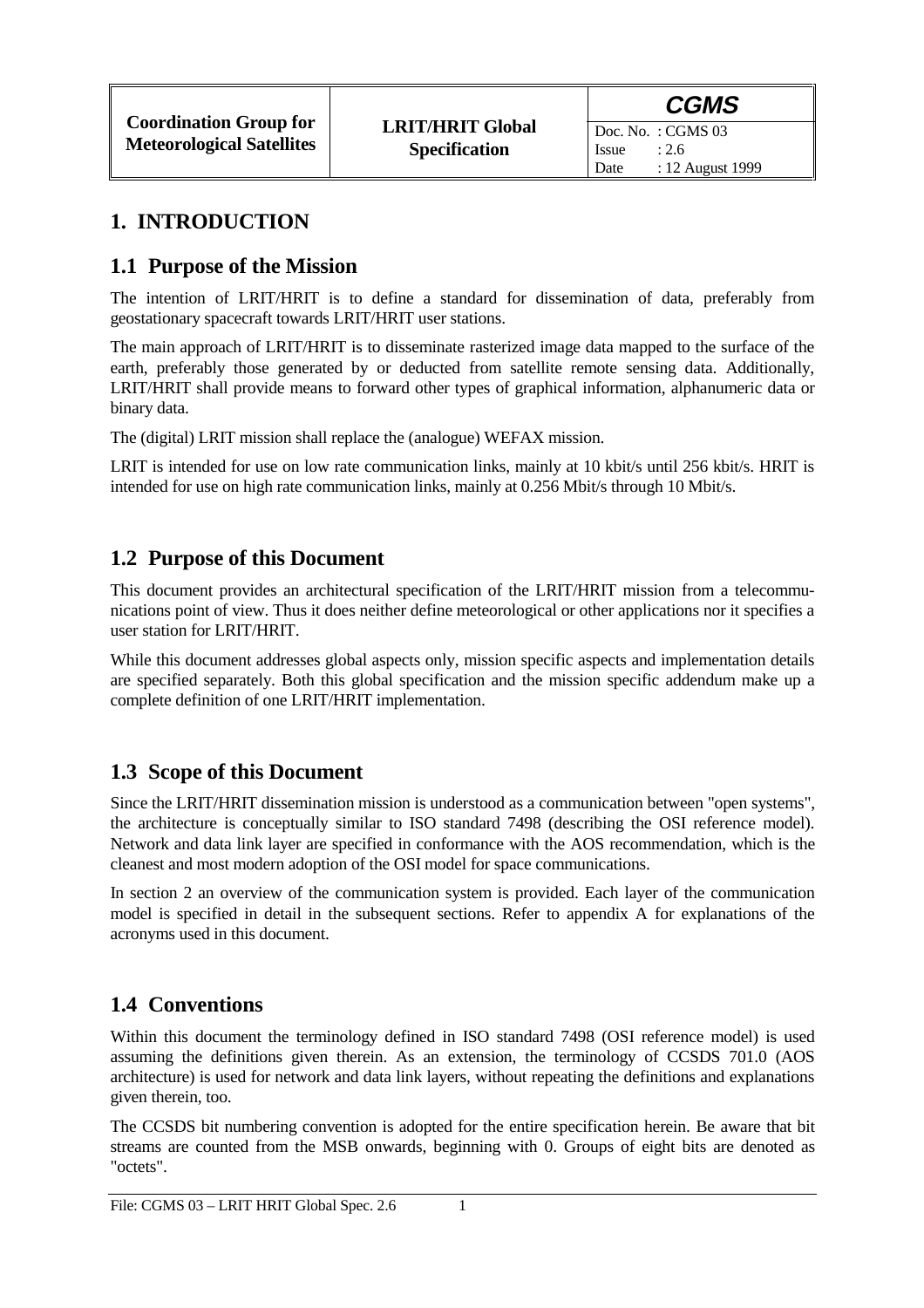### **1.5 LRIT or HRIT**

The mission shall be named LRIT (Low Rate Image Transmission) if the communication link provides a data rate below 256 kbit/s. If the data rate is greater than or equal 256 kbit/s then the mission shall be named HRIT (High Rate Image Transmission).

### **1.6 References**

### **1.6.1 Applicable Documents**

The subsequently listed documents form an integral part of this specification.

- [AD.1] CCSDS: "Advanced orbiting systems, networks and data links: architectural specification", CCSDS recommendation 701.0-B-2, November 1992
- [AD.2] ISO: "Information processing systems open systems interconnection basic reference model", ISO standard 7498-1, 1994
- [AD.3] ISO: "Information Technology Digital Compression and Coding of Continuous-tone Still Images - Requirements and Guidelines, Compliance Testing and Extensions", ISO standards 10918-1, 10918-2, DIS 10918-3
- [AD.4] CCSDS: "Time code formats", CCSDS recommendation 301.0-B-2, April 1990
- [AD.5] CCSDS: "Telemetry channel coding", CCSDS recommendation 101.0-B-3, May 1992
- [AD.6] WMO: "Manual on the GTS", Publication No. 386, Geneva1992

### **1.6.2 Reference Documents**

The subsequently listed documents do not form and integral part of this specification. They are referenced to provide extended background information.

- [RD.1] CCSDS: "Advanced orbiting systems, networks and data links: summary of concept, rationale and performance", CCSDS report 700.0-G-3, November 1992
- [RD.2] not assigned
- [RD.3] CCSDS: "Radio frequency and modulation systems, part-1: earth stations and spacecraft", CCSDS recommendation 401.0-B, Issue 2, November 1994
- [RD.4] not assigned
- [RD.5] CGMS: CGMS 04 "Direct Broadcast Services LRPT/AHRPT Global Specification", Issue 1.0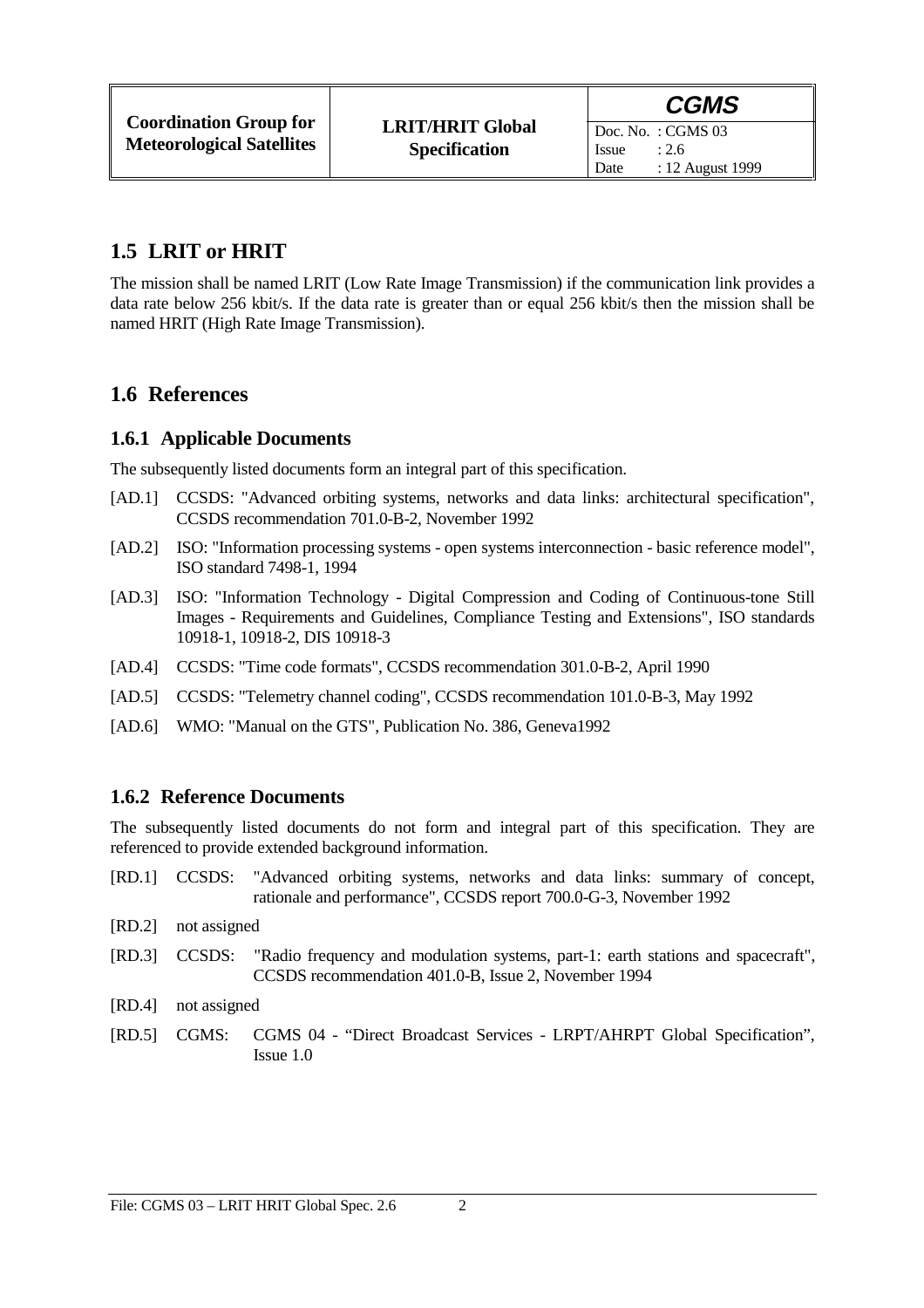### **2. SYSTEM OVERVIEW**

### **2.1 Communication Model**

In order to specify the LRIT/HRIT format ISO standard 7498 (OSI reference model) is used as a basis. LRIT/HRIT is mapped onto seven layers, conceptually similar to the OSI reference model. Figure 2-1 visualizes how the reference model is applied for LRIT/HRIT.

Due to the fact that LRIT/HRIT is a dissemination mission there is a unidirectional flow of information from a transmission system (denoted as TX) to a reception system (denoted as RX). In the physical representation the transmission system is the central LRIT/HRIT uplink station and the reception system is one LRIT/HRIT user station.

There are seven layers specified for the communication process, with increasing level of abstraction, beginning with the physical layer at the bottom of the stack, ending up with the application layer at its top. Below the communication system there is the communications media, which is the space path from the uplink station towards the user station including the transponder functionality of the spacecraft.

For each of the communications layers a service data unit (SDU) can be defined, which is the data structure appearing at the top of that layer. Additionally, for each layer there is a set of services to be named. In this special application, the TX services for one layer receive the related SDU as input, and the RX services generate the related SDU as output.

LRIT/HRIT provides means for packetized communication. Several application processes on the TX side may send data, virtually parallel, to their partners on the RX side. Each application process is identified by its application process identifier (APID). Figure 2-2 shows the situation. For LRIT/HRIT, layers 1...6 are specified.

In the subsequent sections  $(2.2 - 2.8)$  there is an outline of the communication layers. In sections 3 through 9 each communication layer is specified in detail then.

| Layers       | Services                                     | Service Dota Unit      | Services                                                   | Layers       |
|--------------|----------------------------------------------|------------------------|------------------------------------------------------------|--------------|
| Application  | Generation of<br>Llser Doto                  |                        | Processing of<br>User Dota                                 | Application  |
| Presentation | Insertion of User<br>Data into Files         | User doto              | <b>Retrieval of Liser</b><br>Data from Files               | Presentation |
| Session      | Compression<br>Eneryptian                    | LRIT file              | Decompression<br>Decryption                                | Session      |
| Transport    | Segmentation                                 | LRIT file              | File Assembly                                              | Transport    |
| Natwork      | Path Selection                               | CCSDS version-1 pocket | (none)                                                     | Natwork      |
| Data Link    | Multiplexing<br>Commutation<br>Serialization | CCSDS version-1 pocket | Demultiplexing<br>Decommutation<br><b>VCDU Acquisition</b> | Data Link    |
| Physical     | Modulation<br>Transmission                   | NR7-I serial bitstream | Demodulation<br>Reception                                  | Physical     |

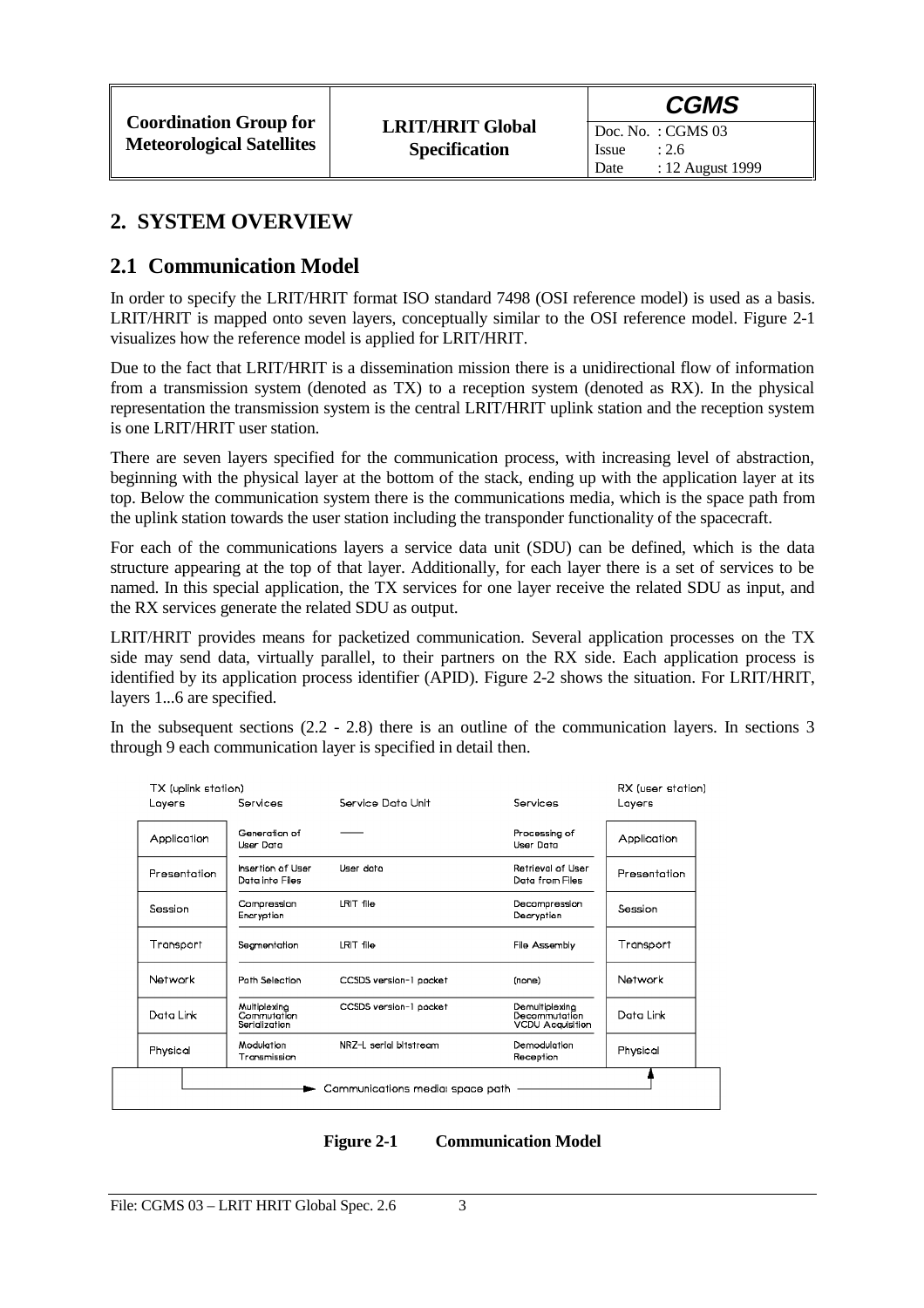

**Figure 2-2 Overall Data Flow**

### **2.2 Application Layer**

The application layer describes the information interchange between application entities.

Examples for application entities on the TX side could be

- a process generating image products from remote sensing data
- a spacecraft operator issuing an administrative message
- a process generating meteorological bulletins.

On the RX side one could find possible application entities in

- a process visualizing image loops
- a user station operator reading an administrative message
- an application program processing meteorological bulletins.

There is no service data unit for the application layer.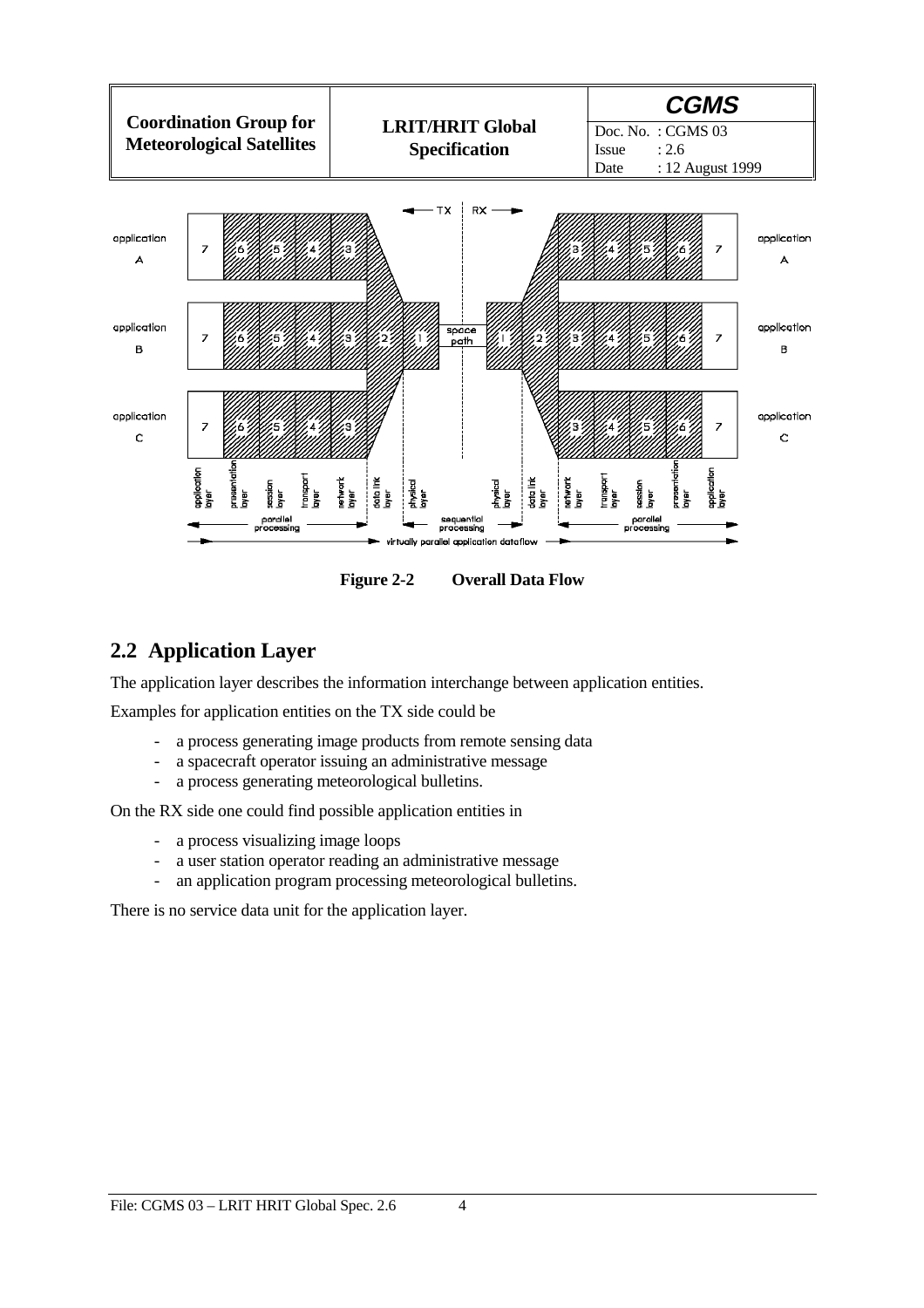### **2.3 Presentation Layer**

The service data unit for the presentation layer is the user data (e.g. image product, administrative message, meteorological bulletin), which it is receiving from or sending to the application layer. Within the presentation layer the information is transformed from a form suitable for presentation (i.e. user data) to a form suitable for issuing a communications session (i.e. a file containing LRIT/HRIT data) or vice versa.

Consequently, from the presentation layer point of view, the underlying communication is a transfer of LRIT/HRIT files from the transmission system to the reception system, each of them represented by its session layer.

Within the presentation layer the detailed structure of LRIT/HRIT files is specified, but neither the possible usage of the data therein (this belongs to the application layer) nor the method of sending it from the TX presentation layer towards the RX presentation layer (this belongs to the session layer).

### **2.4 Session Layer**

The session layer describes how an LRIT/HRIT file (the session SDU) is send from the TX system to the RX system, without uncovering the transport mechanism. For LRIT/HRIT dissemination, there are two pairs of complementary services to be performed:

- compression and decompression of data, if required
- encryption and decryption of data, if required

In addition a mission specific data sequencing on 'LRIT/HRIT file level' could be applied as an alternative to the priority scheme used in the transport layer to cope with stringent data specific timeliness requirements.

From the session layer point of view, the underlying communication can be described as the transportation of an LRIT/HRIT file (prepared for shipping) from TX transport layer to RX transport layer.

### **2.5 Transport Layer**

The transport layer provides means for transferring a file through the packet multiplexing network.

On the TX side a suitable packet channel is selected and the file is partitioned into one or more segments, each of them packed into a CCSDS conforming source data packet.

On the RX side the file segments are retrieved from incoming packets and the segments are reassembled to LRIT/HRIT files.

Thus, the transport layer does not know anything about structure and contents of the LRIT/HRIT files it is transporting nor it is involved in how source packets are forwarded from the TX system to the RX system.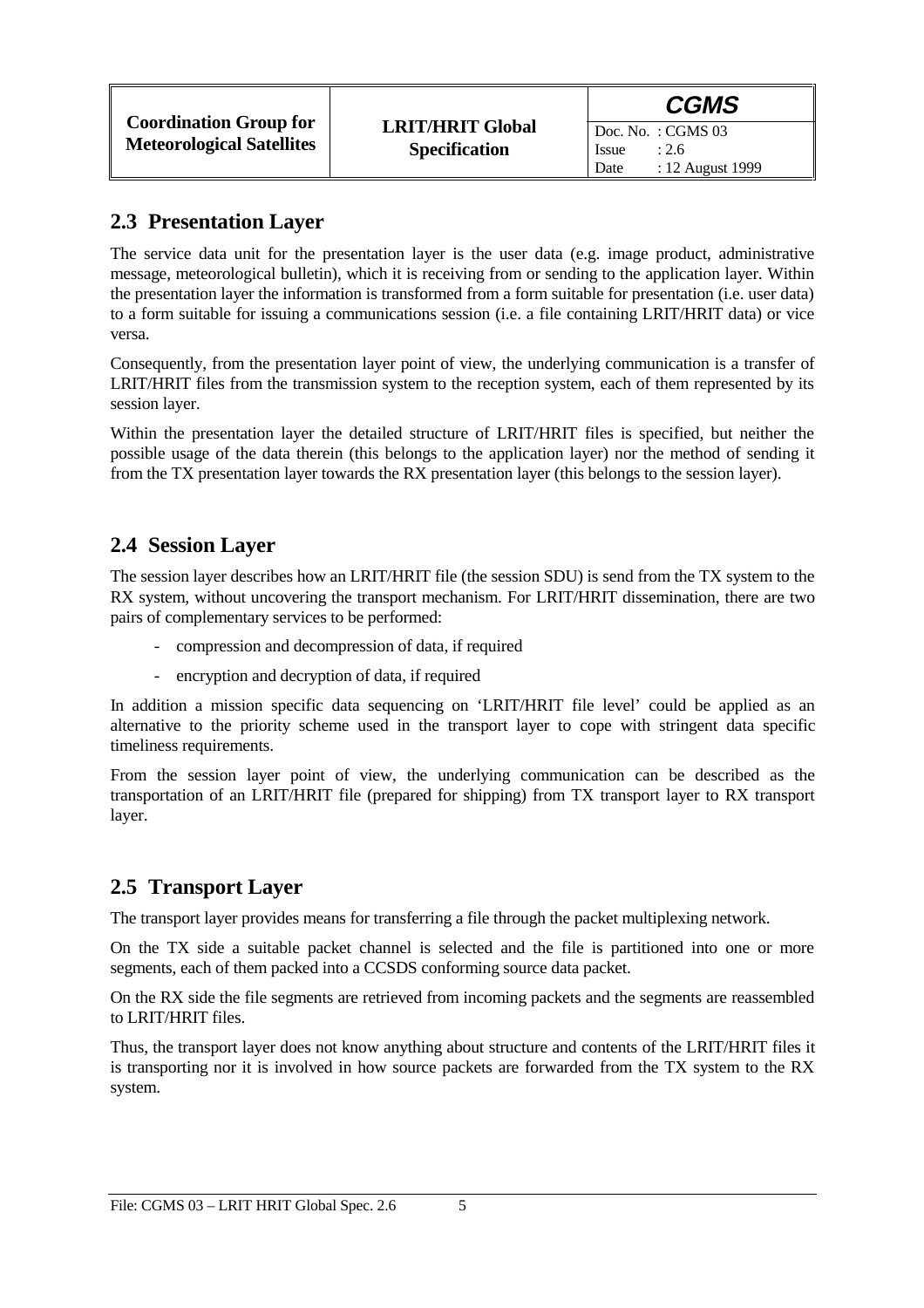### **2.6 Network Layer**

The network layer is responsible for controlling the path on which a source is transferred through the communication system. For LRIT/HRIT, the only activity required is to select the path (i.e. the virtual channel) upon transmitting a source packet, and to forward it to the transport layer of its addressed application upon reception.

### **2.7 Data Link Layer**

The data link layer performs the transfer of a CCSDS source packet on a predefined path through the data link.

The underlying communication system is capable of forwarding a serial bitstream from the transmission system to the reception system, both represented by its physical layers.

While multiple communication tasks may run on the higher layers simultaneously, the underlying physical layer is capable of transferring a single bitstream only. Consequently, incoming source packets must be multiplexed on the transmitting side and demultiplexed on the receiving side. Below packet multiplexing, the virtual channel data units (VCDUs) must be commutated onto the physical link and decommutated at the receiving side. Last, the VCDU stream must be serialized on the TX side and the VCDUs must be acquired from the serial bitstream on the RX side.

### **2.8 Physical Layer**

The physical layer performs the transfer of the serial bitstream from the TX system to the RX systems. For this purpose, the bitstream must be modulated onto a transmission carrier signal and demodulated on the receiving side. The modulated signal must be transmitted through the communications media and received from that on the receiving side.

### **2.9 Applicability of Standards**

LRIT/HRIT should be understood as an open system by design, conceptually similar to OSI reference model defined in ISO 7498 [AD.2].

Network layer and data link layer are specified according to CCSDS recommendation 701 for advanced orbiting systems [AD.1].

Related to that, the applied FEC mechanism (on data link layer) conforms with CCSDS recommendation 101 [AD.5]. The use of FEC (e.g. convolutional coding) in the physical layer and its concatenation with the data link layer FEC (Reed-Solomon coding) is **mission specific.**

As far as time codes are used in the data structures, they are defined in accordance with CCSDS recommendation 301 [AD.4].

Compression of image data is either performed in accordance with the "JPEG" standard [AD.3] or in accordance with any other compression algorithm identified via a **mission specific** header.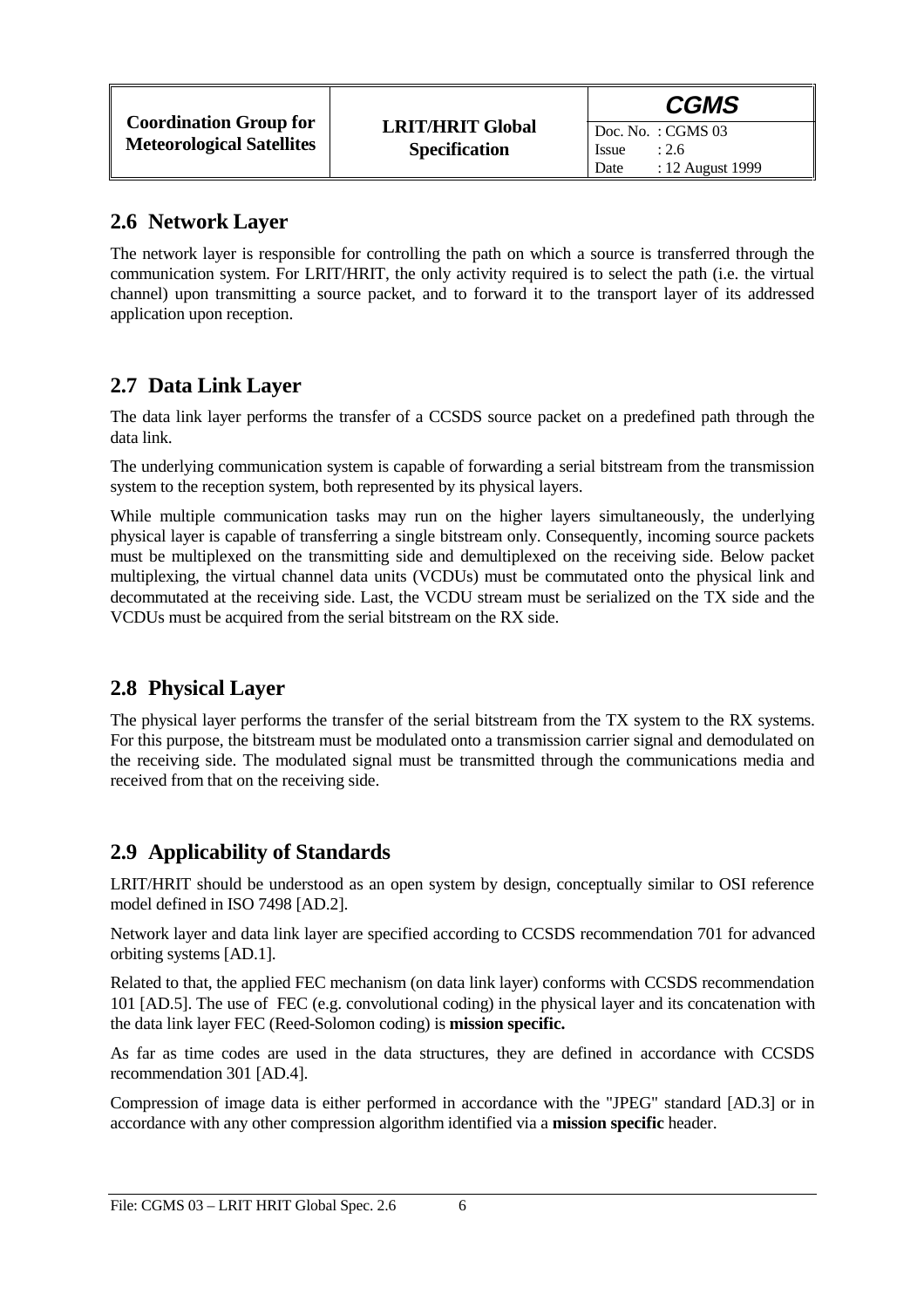|                                                                   |                                                 | <b>CGMS</b>                                                              |
|-------------------------------------------------------------------|-------------------------------------------------|--------------------------------------------------------------------------|
| <b>Coordination Group for</b><br><b>Meteorological Satellites</b> | <b>LRIT/HRIT Global</b><br><b>Specification</b> | Doc. No.: $CGMS$ 03<br><b>Issue</b><br>: 2.6<br>: 12 August 1999<br>Date |

### **2.10 Compatibility with Other Services**

It is intended to specify LRIT as compatible as possible with LRPT [RD.5], which is the related "secondary" dissemination service from polar orbiting satellites. For this reason, the data link and network layers of both protocols are compatible as far as it concerns the RX side.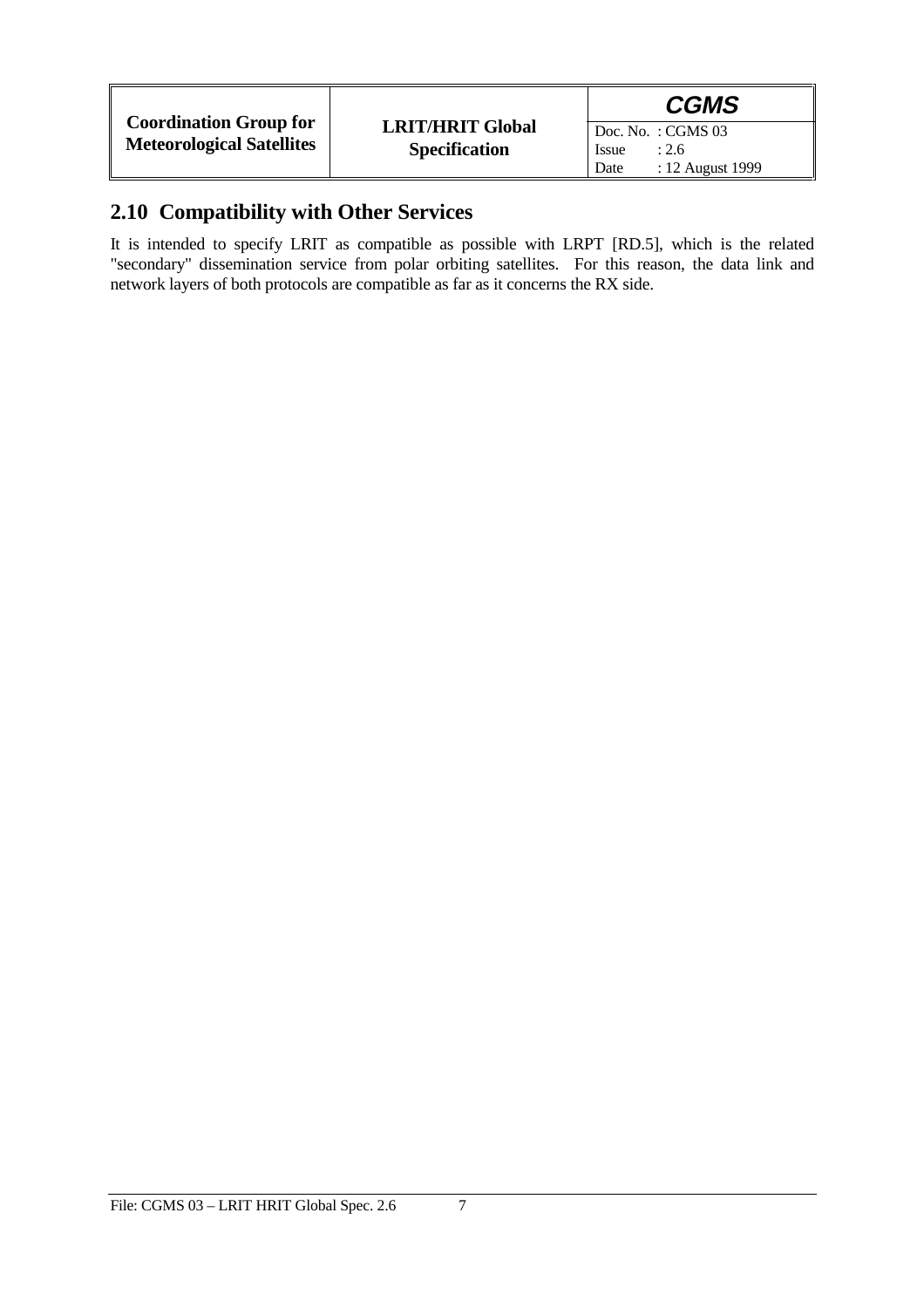|                                                                   |                                                 |               | <b>CGMS</b>                                      |
|-------------------------------------------------------------------|-------------------------------------------------|---------------|--------------------------------------------------|
| <b>Coordination Group for</b><br><b>Meteorological Satellites</b> | <b>LRIT/HRIT Global</b><br><b>Specification</b> | Issue<br>Date | Doc. No.: $CGMS$ 03<br>: 2.6<br>: 12 August 1999 |

### **3. APPLICATION LAYER**

The application layer is the window between the application process and the communication system. For LRIT/HRIT we have to outline possible applications of the data forwarded through the communication system.

There are no global specifications related to the application layer.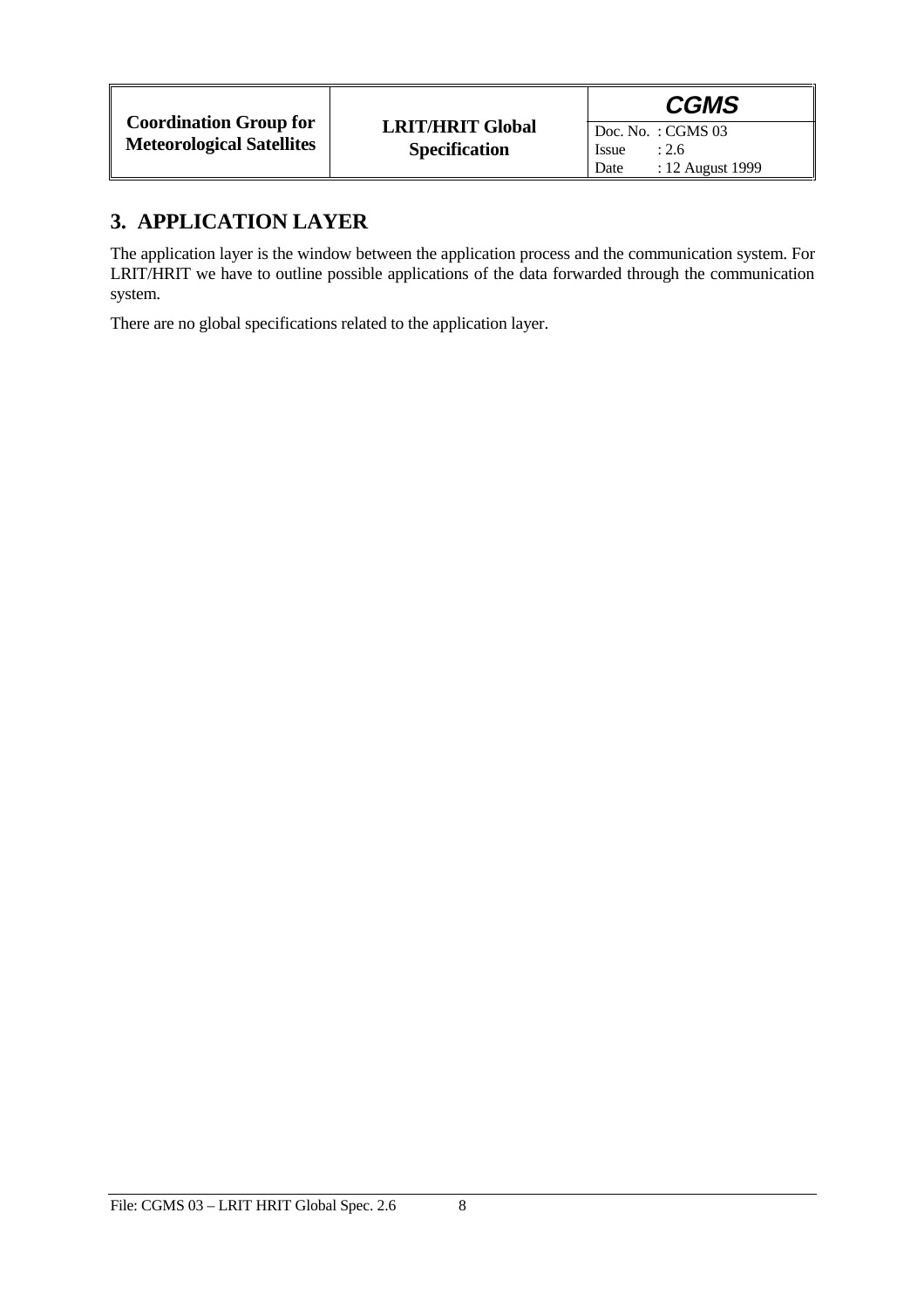### **4. PRESENTATION LAYER**

### **4.1 General**

The presentation layer provides means for representation of information. The structure of data sets is defined herein together with all codes used therein. For image data services are provided for navigation and for retrieving their physical interpretation.

The presentation layer is completely defined by specifying syntax and semantics of LRIT/HRIT files. Section 4.2 provides a general definition, while section 4.3 (interpretation of image data) and section 4.4 (navigation of image data) address complex aspects related to image files only.

# **4.2 LRIT/HRIT File Structure**

### **4.2.1 Top Level File Structure**

An LRIT/HRIT file consists of one or more header records and one data field (see Figure 4-1).

In the header records information describing the contents of the data field is provided.

Each header record has the structure outlined in Figure 4-2. Up to 256 types of header records can be defined. Some of them may occur several times with one file. The first header record (which is the only one being mandatory) must be of type 0 identifying it as the socalled primary header record.

The structure of the **primary header record** is as follows:

| size in octets | data type         | contents                                                                                               |
|----------------|-------------------|--------------------------------------------------------------------------------------------------------|
|                | integer, unsigned | header type, set to $\mathbf{0}$                                                                       |
| ◠              | integer, unsigned | header record length, set to 16                                                                        |
|                | integer, unsigned | file type code, determining the top level structure of the<br>file data field                          |
| 4              | integer, unsigned | total header length, specifying the total size of all header<br>records (including this one) in octets |
| 8              | integer, unsigned | data field length, specifying the total size of the file data<br>field in bits.                        |

#### **Table 4-1 Primary Header Record**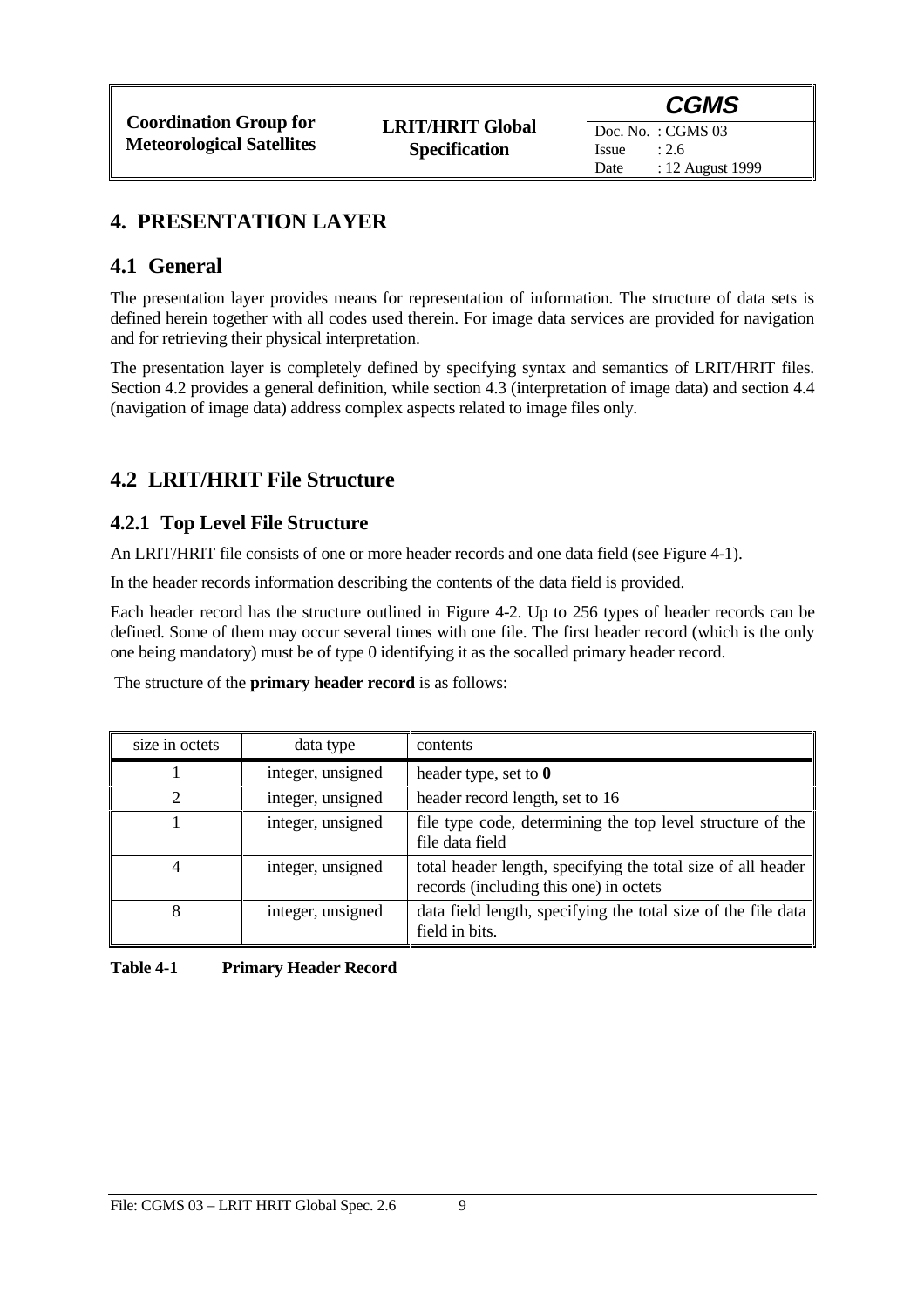Doc. No. : CGMS 03<br>Issue : 2.6 **Issue** Date : 12 August 1999

The following **file types** are supported:

| code   | file type                        |
|--------|----------------------------------|
|        | image data file                  |
|        | GTS message                      |
|        | alphanumeric text file           |
|        | encryption key message           |
| 4127   | reserved for future global usage |
| 128255 | for mission specific use         |

**Table 4-2 File Type**

The following **header record types** are supported:

| code             | header record type         | mandatory for file type | optional for file type |
|------------------|----------------------------|-------------------------|------------------------|
| $\boldsymbol{0}$ | primary header             | all                     |                        |
|                  | image structure            | $\theta$                |                        |
| $\overline{2}$   | image navigation           |                         | 0                      |
| 3                | image data function        |                         | 0                      |
| 4                | annotation                 |                         | all                    |
| 5                | time stamp                 |                         | all                    |
| 6                | ancillary text             |                         | all                    |
| 7                | key header                 |                         | all                    |
| 8127             | reserved for future global |                         |                        |
|                  | usage                      |                         |                        |
| 128255           | for mission specific use   |                         |                        |

**Table 4-3 Header Record Type**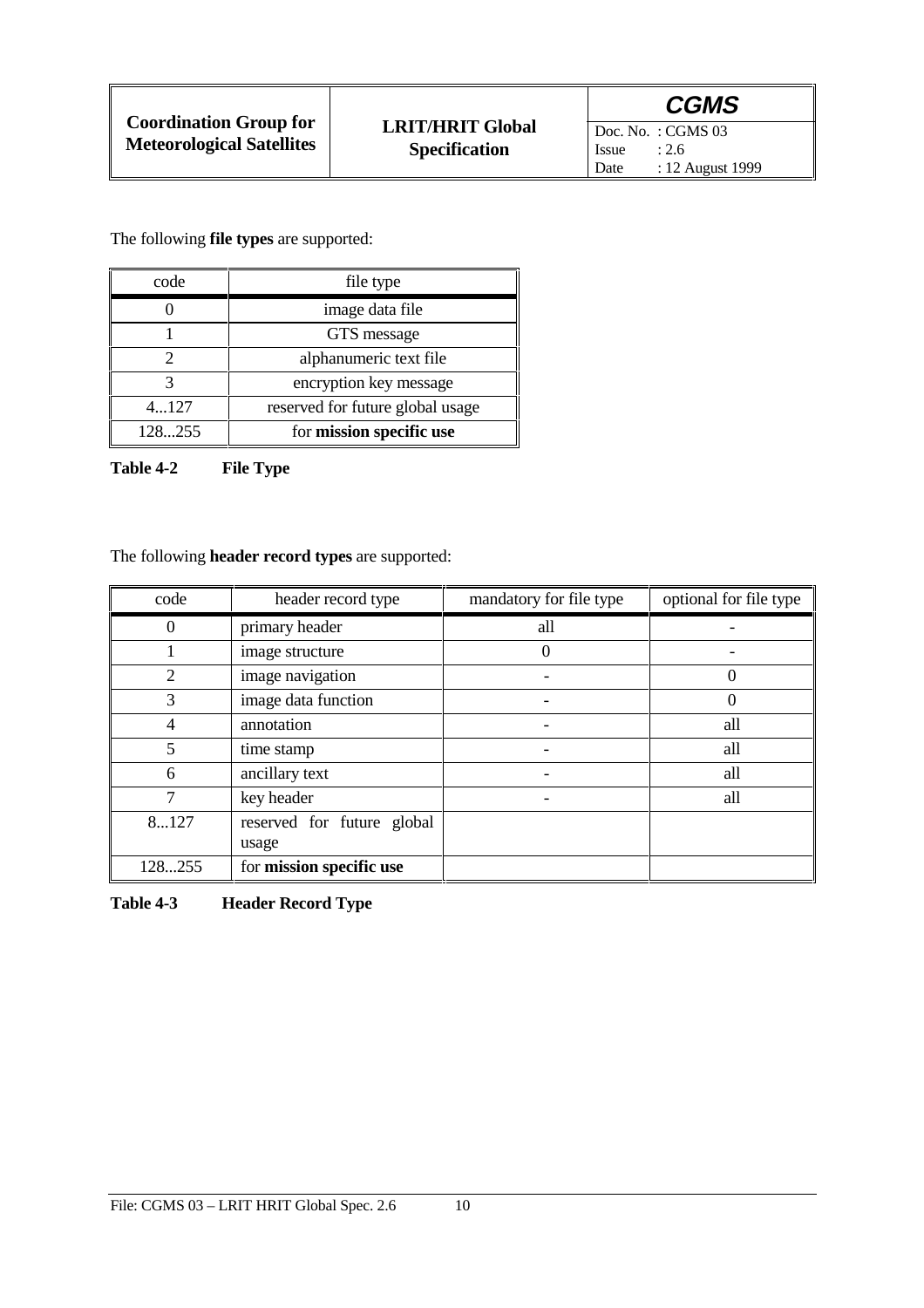

**Figure 4-1 LRIT/HRIT File Structure**



**Figure 4-2 General LRIT/HRIT Header Record Structure**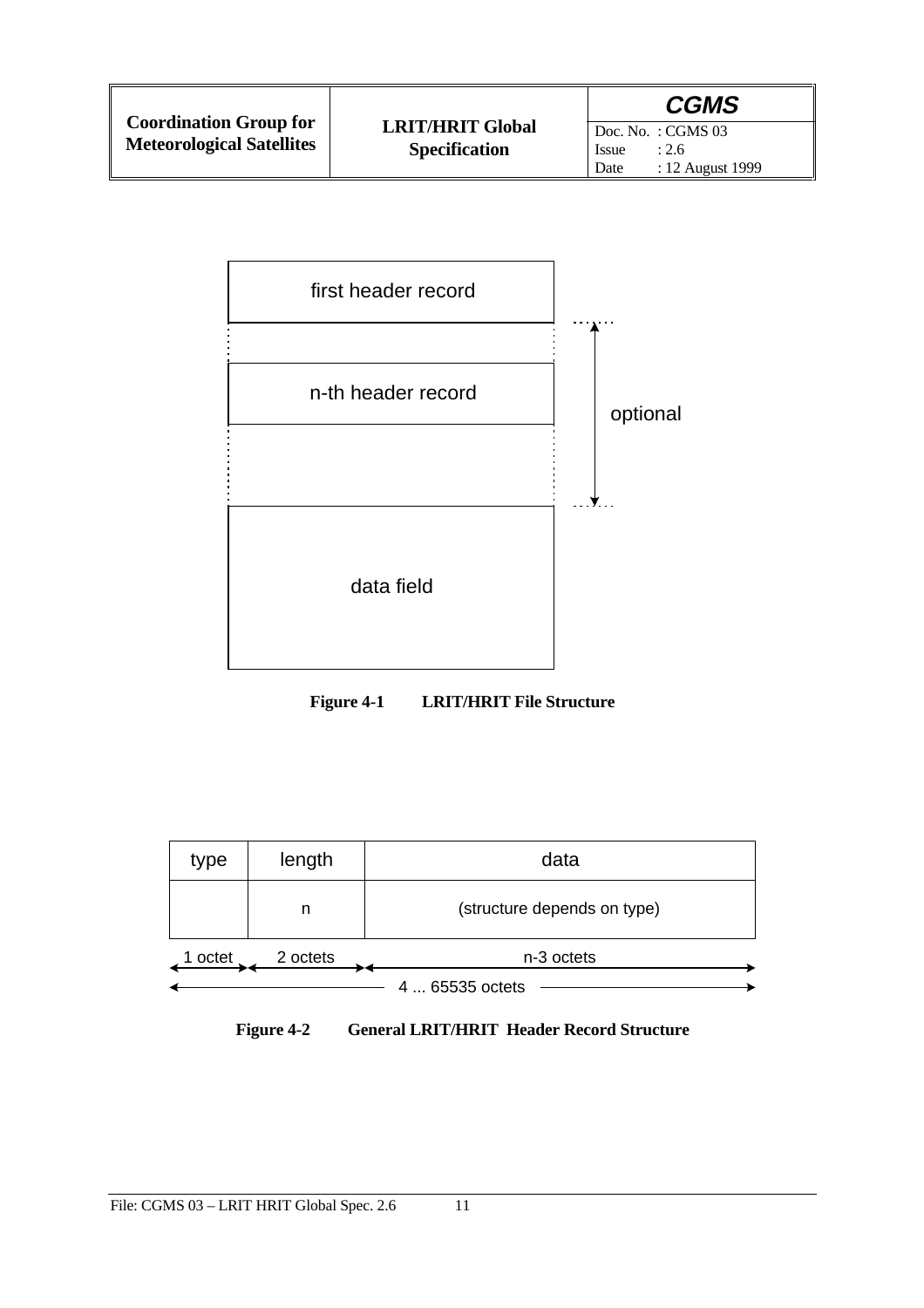### **4.2.2 Secondary Header Records**

#### **4.2.2.1 Image Structure Record**

This record determines the structure of an image. It is mandatory for image data files and applicable to image data files only. The structure is as follows:

| size in octets | data type         | contents                            | abbreviation |
|----------------|-------------------|-------------------------------------|--------------|
|                | integer, unsigned | header type, set to 1               |              |
|                | integer, unsigned | header record length, set to 9      |              |
|                | integer, unsigned | number of bits per pixel $(1255)$   | <b>NB</b>    |
|                | integer, unsigned | number of columns $(1 \dots 65535)$ | NC           |
|                | integer, unsigned | number of lines $(1 \dots 65535)$   | NL           |
|                | integer, unsigned | compression flag $(0,1,2)$          | <b>CFLG</b>  |

#### **Table 4-4 Image Structure Record**

Refer to section 4.2.3.1 for details on image data.

#### **4.2.2.2 Image Navigation Record**

This record determines the mapping of the image onto the earth. It is applicable to image data files only. The structure is as follows:

| size in octets | data type         | contents                        | abbreviation |
|----------------|-------------------|---------------------------------|--------------|
|                | integer, unsigned | header type, set to 2           |              |
|                | integer, unsigned | header record length, set to 51 |              |
| 32             | character         | projection name                 |              |
| 4              | integer, signed   | column scaling factor           | <b>CFAC</b>  |
|                | integer, signed   | line scaling factor             | <b>LFAC</b>  |
|                | integer, signed   | column offset                   | <b>COFF</b>  |
|                | integer, signed   | line offset                     | <b>LOFF</b>  |

#### **Table 4-5 Image Navigation Record**

Refer to section 4.4 for details on image navigation.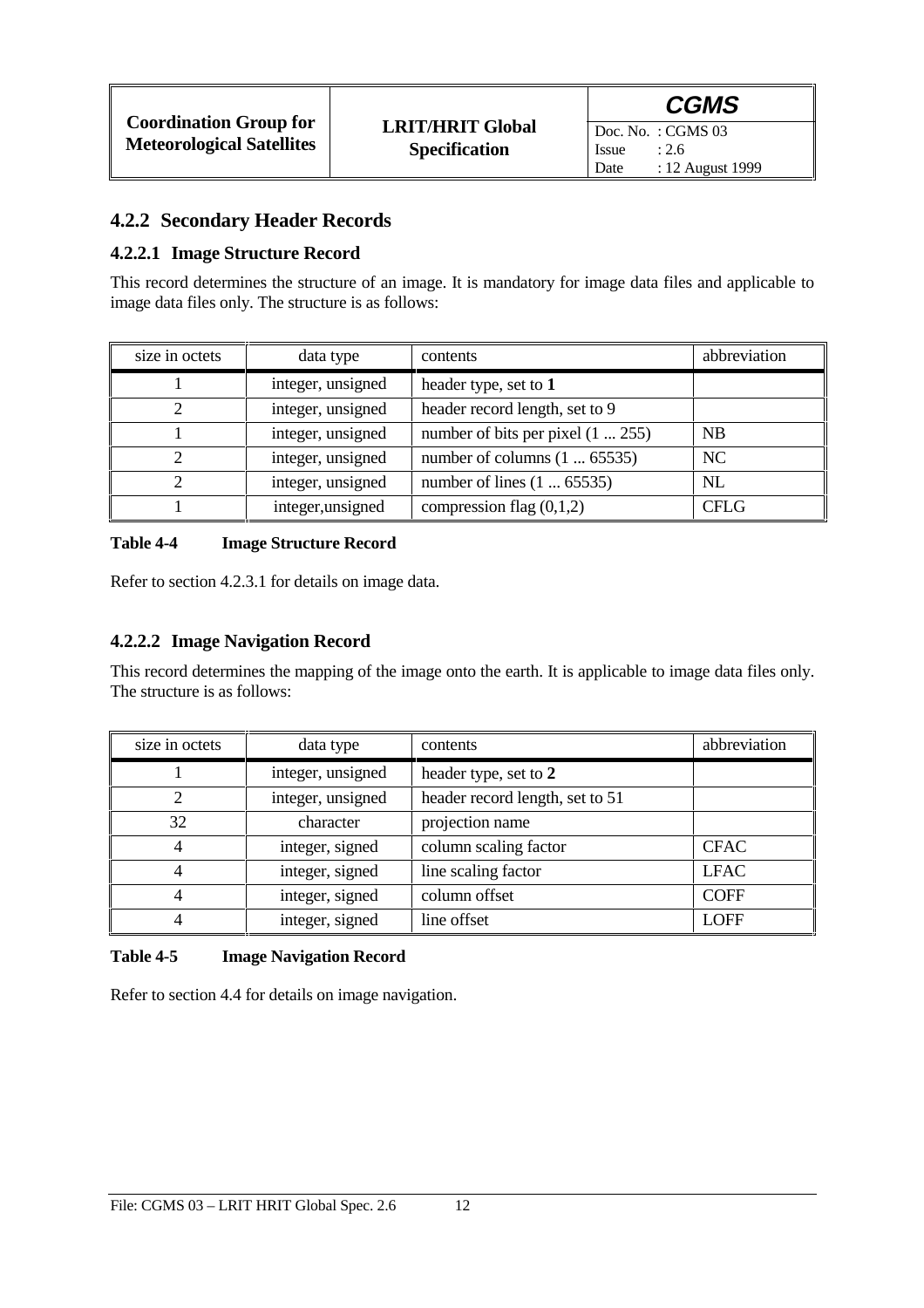|                                                                   |                                                 | <b>CGMS</b>                                        |
|-------------------------------------------------------------------|-------------------------------------------------|----------------------------------------------------|
| <b>Coordination Group for</b><br><b>Meteorological Satellites</b> | <b>LRIT/HRIT Global</b><br><b>Specification</b> | $\vert$ Doc. No.: CGMS 03<br><b>Issue</b><br>: 2.6 |
|                                                                   |                                                 | : 12 August 1999<br>Date                           |

#### **4.2.2.3 Image Data Function Record**

This record determines the physical meaning of the image data. The structure is as follows:

| size in octets | data type         | contents              |
|----------------|-------------------|-----------------------|
|                | integer, unsigned | header type, set to 3 |
|                | integer, unsigned | header record length  |
| up to $65532$  | character         | data definition block |

#### **Table 4-6 Image Data Function Record**

Refer to section 4.3.2 for details about the data definition block.

#### **4.2.2.4 Annotation Record**

This record is used to specify an alphanumeric annotation for the file. It is optional for all file types. The structure is as follows:

| size in octets | data type         | contents              |
|----------------|-------------------|-----------------------|
|                | integer, unsigned | header type, set to 4 |
|                | integer, unsigned | header record length  |
| up to $64$     | character         | annotation text       |

#### **Table 4-7 Annotation Record**

#### **4.2.2.5 Time Stamp Record**

This record is used to apply a time stamp to the file. It is optional for all file types. The structure is as follows:

| size in octets | data type         | contents                        |
|----------------|-------------------|---------------------------------|
|                | integer, unsigned | header type, set to 5           |
|                | integer, unsigned | header record length, set to 10 |
|                | CCSDS time        | time stamp                      |

**Table 4-8 Time Stamp Record**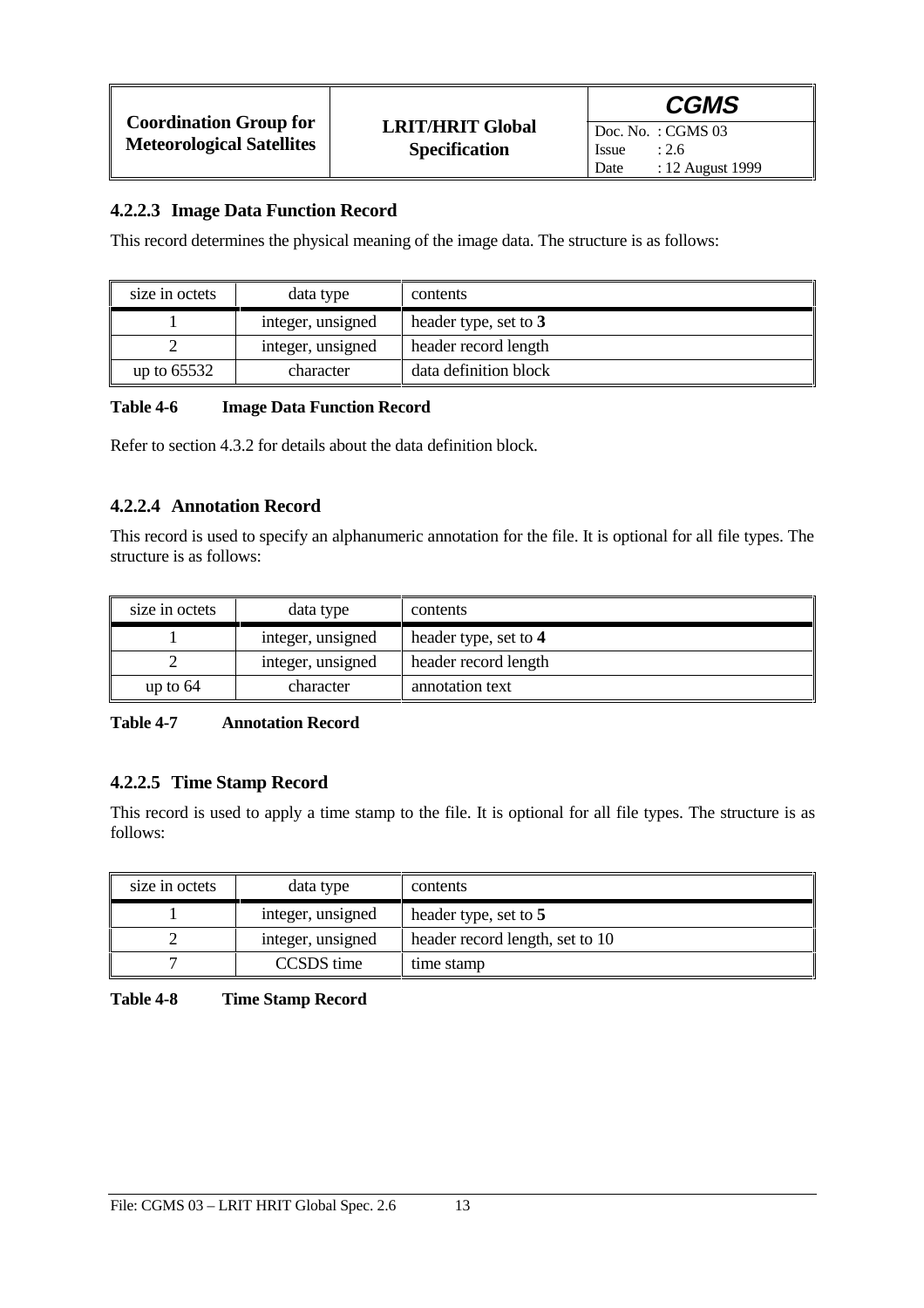|                                                                   |                                                 | <b>CGMS</b>                                                               |
|-------------------------------------------------------------------|-------------------------------------------------|---------------------------------------------------------------------------|
| <b>Coordination Group for</b><br><b>Meteorological Satellites</b> | <b>LRIT/HRIT Global</b><br><b>Specification</b> | Doc. No. : CGMS $03$<br><b>Issue</b><br>: 2.6<br>: 12 August 1999<br>Date |

#### **4.2.2.6 Ancillary Text Record**

This record is used to attach ancillary text information to the file. It is optional for all file types. The structure is as follows:

| size in octets | data type         | contents                |
|----------------|-------------------|-------------------------|
|                | integer, unsigned | header type, set to $6$ |
|                | integer, unsigned | header record length    |
| up to $65532$  | character         | ancillary text          |

#### **Table 4-9 Ancillary Text Record**

#### **4.2.2.7 Key Header Record**

This record is used to control encryption of the file. It has no meaning within the presentation layer. Any such header record, identified by header type 7, shall be ignored by the presentation layer.

| size in octets | data type         | contents                                           |
|----------------|-------------------|----------------------------------------------------|
|                | integer, unsigned | header type, set to 7                              |
|                | integer, unsigned | header record length                               |
| up to $65532$  | character         | key header information ( <b>mission specific</b> ) |

Table 4-10 Key Header Record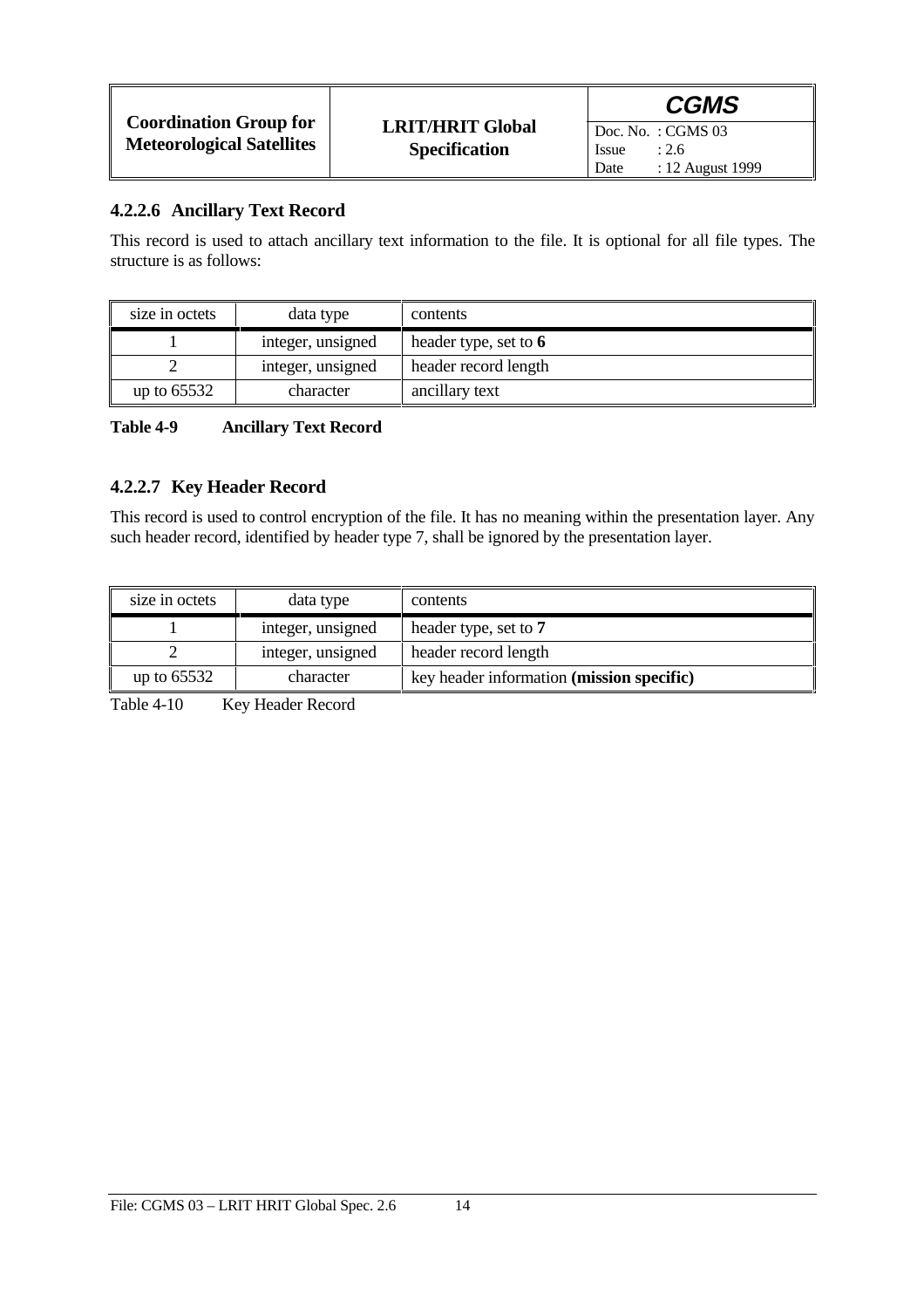### **4.2.3 Data Field Structure**

### **4.2.3.1 Image Data Files**

The data field of image data files consists of a sequence of pixels, without any gaps inbetween. The size of one pixel (in bits) is specified in the image structure record (sect. 4.2.2.1) as well as the number of columns (denoted as NC in the following) and the number of lines (NL herein). The pixels appear with the MSB first. The total number of pixels is NC·NL, thus the total data field size is NC·NL times the pixel size. The pixels are sorted linewise, from left to right and from top to bottom. Accordingly, column numbers are counted from 1 to NC, and line numbers from 1 to NL. Consequently, the first pixel in the data field (the left uppermost one) has the coordinates (1,1) and the last pixel (the bottom right one) has the coordinates (NC, NL). Figure 4-3 shows the structure of an LRIT/HRIT image.

The compression flag in the image structure record has no direct effect on the presentation of image data, however the following shall be noted:

- The usage of compression (CFLG = 1 or 2) may cause restriction on the permitted values for NB.
- If a **lossy compression method** is used  $(CFLG = 2)$ , users shall be aware of the nonperferct reconstruction of data. From the users point of view there is no difference whether transmission is performed **without compression** ( $CFLG = 0$ ) or with **lossless compression** ( $CFLG = 1$ ).



**Figure 4-3 LRIT/HRIT Image Structure**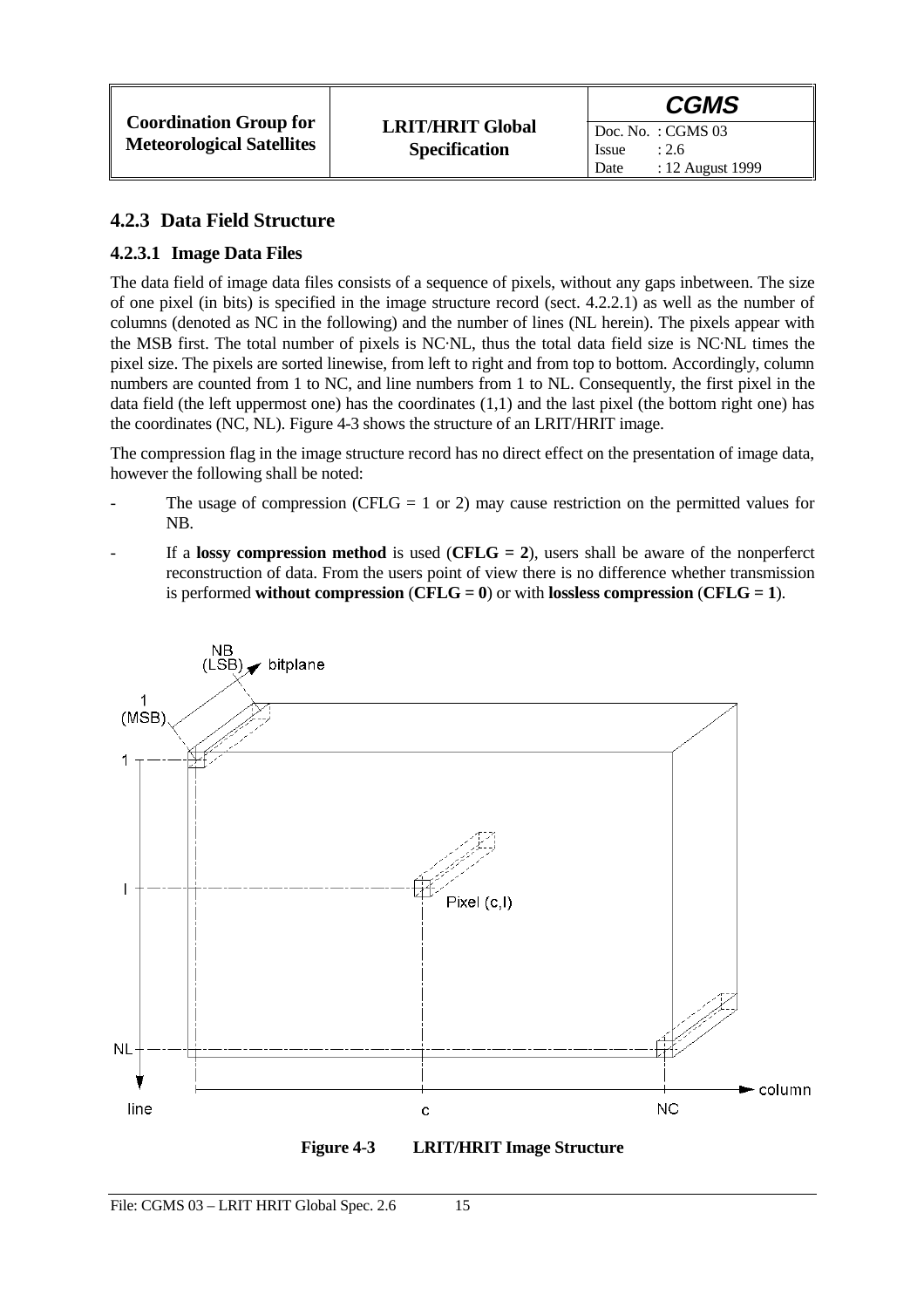|                                  |                         | <b>CGMS</b>                       |
|----------------------------------|-------------------------|-----------------------------------|
| <b>Coordination Group for</b>    | <b>LRIT/HRIT Global</b> | $\overline{D}$ Doc. No. : CGMS 03 |
| <b>Meteorological Satellites</b> | <b>Specification</b>    | : 2.6<br><i>Issue</i>             |
|                                  |                         | : 12 August 1999<br>Date          |

#### **4.2.3.2 GTS Message Files**

The data field of a bulletin file consists of one meteorological message as specified in [AD.6].

A meteorological message used for LRIT/HRIT has the following structure:



Except for the data, international alphabet no. 5 must be used for all elements of the message (refer to appendix B). The starting line looks as follows:

<SOH> <CR> <CR> <LF> nnn [<SP> CLLLL]

with nnn denoting the transmission sequence number and CLLLL denoting classification and identification group.

Note: According to a WMO recommendation the use of CLLLL is not mandatory any longer and can be discontinued.

The abbreviated heading has the following structure:

<CR> <CR> <LF> TTAAii <SP> CCCC <SP> YYGGgg [<SP> BBB]

with TTAAii denoting the data designators, CCCC being the station indicator and YYGGgg containing the international date-time group. The optional BBB indicator is used to avoid multiply occuring abbreviated headings.

The end-of-message signal is defined as follows:

 $\langle CR \rangle \langle CR \rangle \langle LF \rangle \langle ETX \rangle$ 

For details on meteorological messages the reader shall refer to [AD.6].

#### **4.2.3.3 Alphanumeric Text Files**

The data field consists of a sequence of ASCII coded characters, using one octet per character. Consecutive lines of text shall be separated by <CR><LF>. Refer to appendix B for definition of the code.

#### **4.2.3.4 Encryption Key Message File**

These files are used for distribution of key information within an encryption infrastructure. The data field structure is **mission specific**.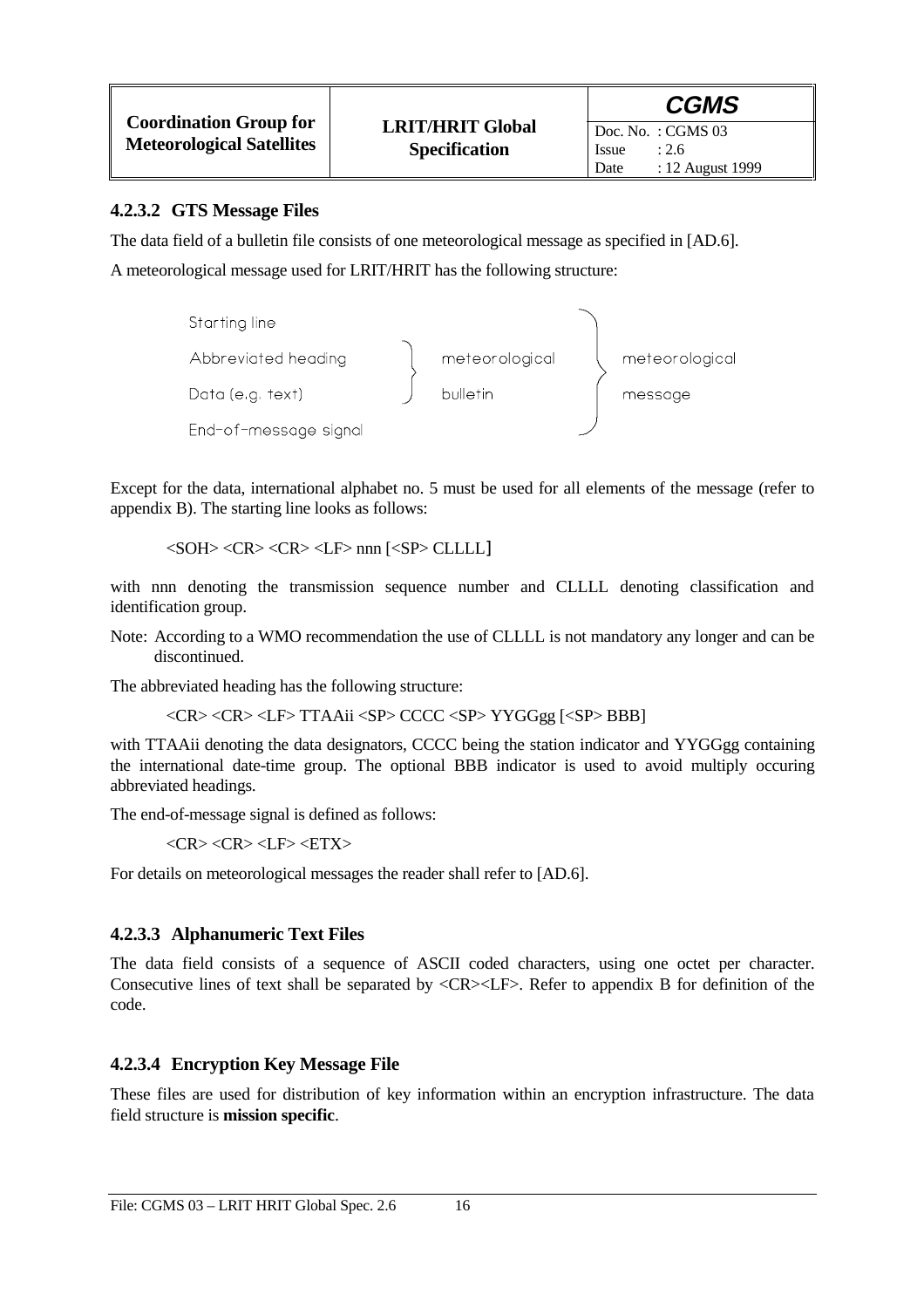## **4.3 Interpretation of Image Data**

### **4.3.1 Structure of Image Data**

One image consists of a matrix of pixels, each of them having the same structure. The matrix size is defined by NC and NL in the image structure record (refer to section 4.2.2.1), the size of one pixel is defined by NB.

The bits of one pixel are oriented from MSB through LSB, counted from 1 to NB. The matrix made up by selecting one specific bit from every pixel is called bitplane. One image consists of NB bitplanes.

One image consists of one or more subimages, each of them made up by a group of one or more consecutive bitplanes. One subimage refers to one set of information (e.g. radiometer channel, graphic overlay etc.). Figure 4-4 shows a configuration of several subimages.

In analogy, one pixel consists of one or more subpixels. The default value of one subpixel is determined by the binary representation of its bits (called subpixel count), thus inbetween 0 and  $2<sup>n</sup>$ -1 (where n denotes the number of bitplanes belonging to the subimage). Other values may be assigned to a subpixel by means of suitable equivalence statements in the data definition block contained in the (optional) image data function record (refer to section 4.2.2.3).

Note that all subimages are transmitted in parallel. Refer to section 4.2.3.1 on how the image data is presented.



**Figure 4-4 Example of an Image containing several Subimages**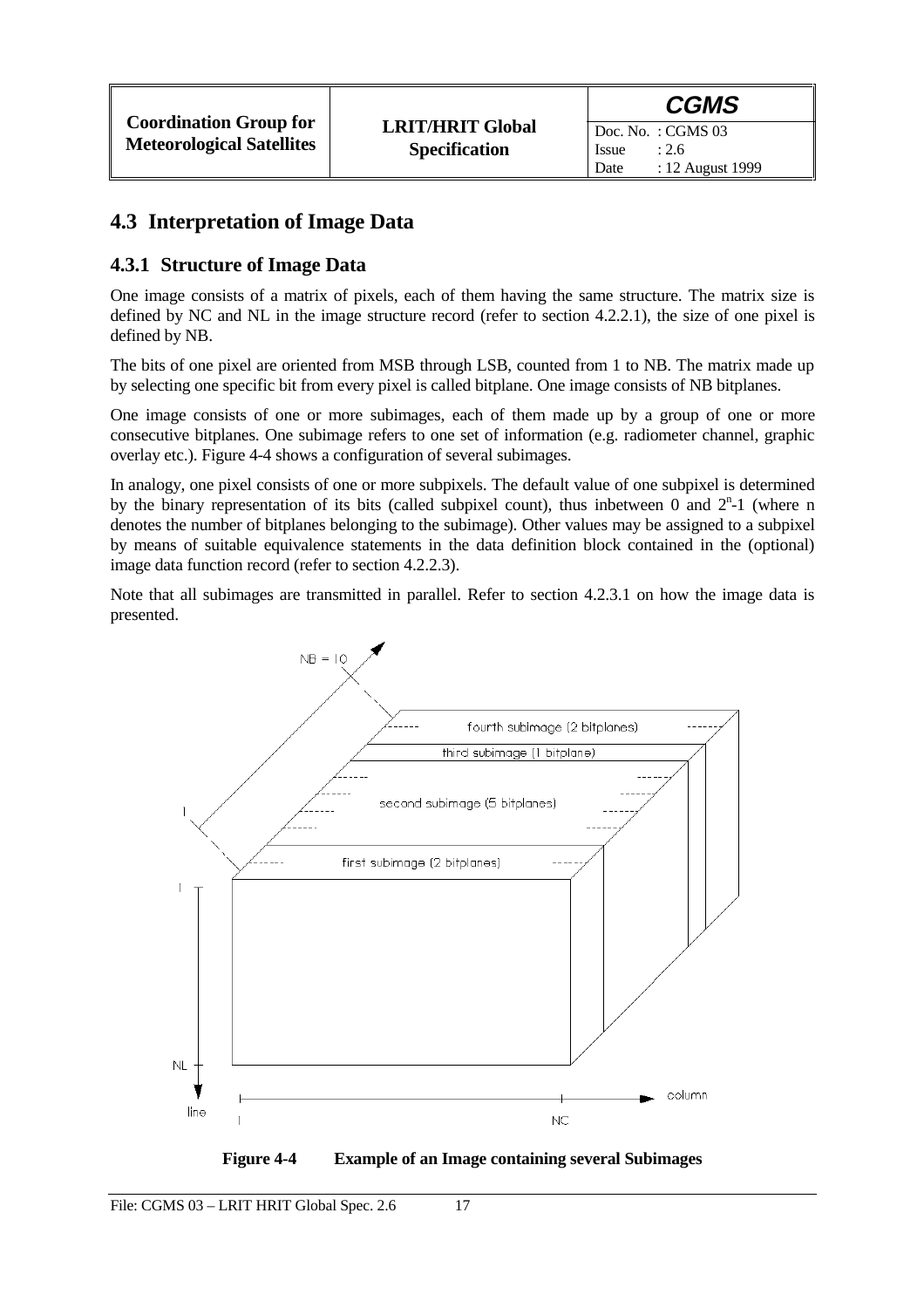#### **4.3.2 Explicit Image Data Definition**

In order to specify the data of one image file, a data definition block may be submitted with an (optional) image data function record (refer to section 4.2.2.3).

The data definition block consists of one or more statements, separated by the delimiter <CR>. Within the statement, zero or more <SP>, <HT>, <LF> characters may be inserted anywhere.

The meaning of one subimage can be defined with one type statement:

 $\langle$  type $\rangle$  :=  $\langle$  number of bitplanes $\rangle$ 

All bitplanes must be defined, the first type statement defines the most significant bit(s), the last statement defines the least significant bit(s). The following values are supported for  $\langle$ type $\rangle$ :

#### *SHALFTONE*

Specifies a halftone greyscale, i.e. the subpixel counts are related to quantized samples of a continous physical value (such as "intensity" or "temperature").

#### *<u>SDISCRETE</u>*

Specifies a discrete greyscale, i.e. each subpixel count has a unique meaning (such as "snow", "rain", "water", "land", or "cloud").

#### \$OVERLAY

Specifies a discrete overlay. All zero represents the overlay to be off. All other subpixel counts represent overlay conditions.

The variable <number of bitplanes> may be set to any decimal integer between 1 and NB (refer to section 4.2.2.1). Not more than 3 digits must be provided. The sum of all  $\lt$ number of bitplanes $\gt$  in all type statements must be equal to the number of bits per pixel (i.e. NB). The value 1 is not permitted for \$HALFTONE.

After each type statement zero or more non-type statements may appear, providing more definitions related to the subimage specified by the preceding type statement. The following statements are supported:

#### \_NAME:=<name>

Specifies a name for the subimage, such as "Infrared" or "Normalized Vegetation Index" or "Cloud classification". <name> denotes a character string not longer than 64 characters. The usage of this statement is optional for all types. It must not occur more than once with one type statement.

#### UNIT:=<unit>

Specifies a physical unit to be used with the subimage such as "Degree Celsius". This statement is supported for \$HALFTONE and \$DISCRETE types only. It is optional. It must not occur more than once with one type statement.

#### <count>:=<numeric value>

establishes a relationship between a numeric value and one subpixel count. The variable  $\alpha$  <count > may be set to any decimal integer between 0 and  $2<sup>n</sup>$ -1 where n represents the number of bitplanes in the preceding type statement. The numeric value can be any integer or real, consisting of a "+" or "-" sign, decimal digits and a decimal point. Sign and decimal point have to be specified if needed only. The entire string describing the numeric value must not exceed 64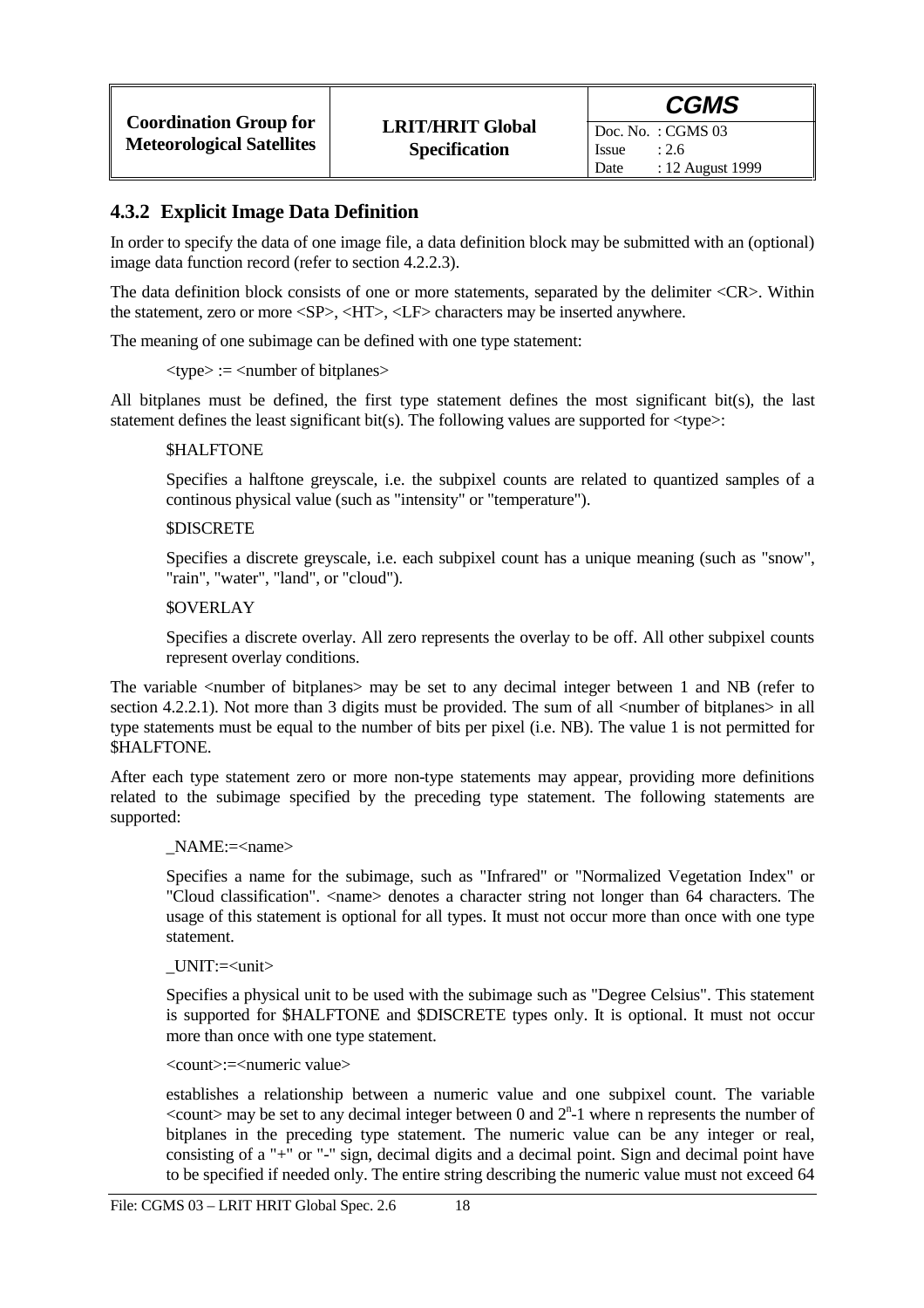|                                                                   |                                                 | <b>CGMS</b>                                                               |
|-------------------------------------------------------------------|-------------------------------------------------|---------------------------------------------------------------------------|
| <b>Coordination Group for</b><br><b>Meteorological Satellites</b> | <b>LRIT/HRIT Global</b><br><b>Specification</b> | Doc. No. : CGMS $03$<br><i>Issue</i><br>: 2.6<br>: 12 August 1999<br>Date |

characters in length. The usage of this statement is optional for all types. Equivalencing a subset of all possible counts is permitted. In case of \$HALFTONE type, linear interpolation is assumed for bridging definition gaps.

<count>:=<alphanumeric value>

establishes a relationship between an alphanumeric meaning and a subpixel count. The variable may be set to any decimal integer between 0 and  $2<sup>n</sup>$ -1 where n represents the number of bitplanes in the preceding type statement. The alphanumeric value can be any character string not longer than 64 characters. The usage of this statement is optional for all types.

Note that each <count> value can only be used once for one subimage data definition.

#### **4.3.3 Default Image Data Definition**

If no image data function record is provided with the image file then the following is assumed: The image consists of one subimage. The data function type is \$HALFTONE, except for NB=1 where \$DISCRETE is assumed. No data name, no unit name and no value equivalences are specified.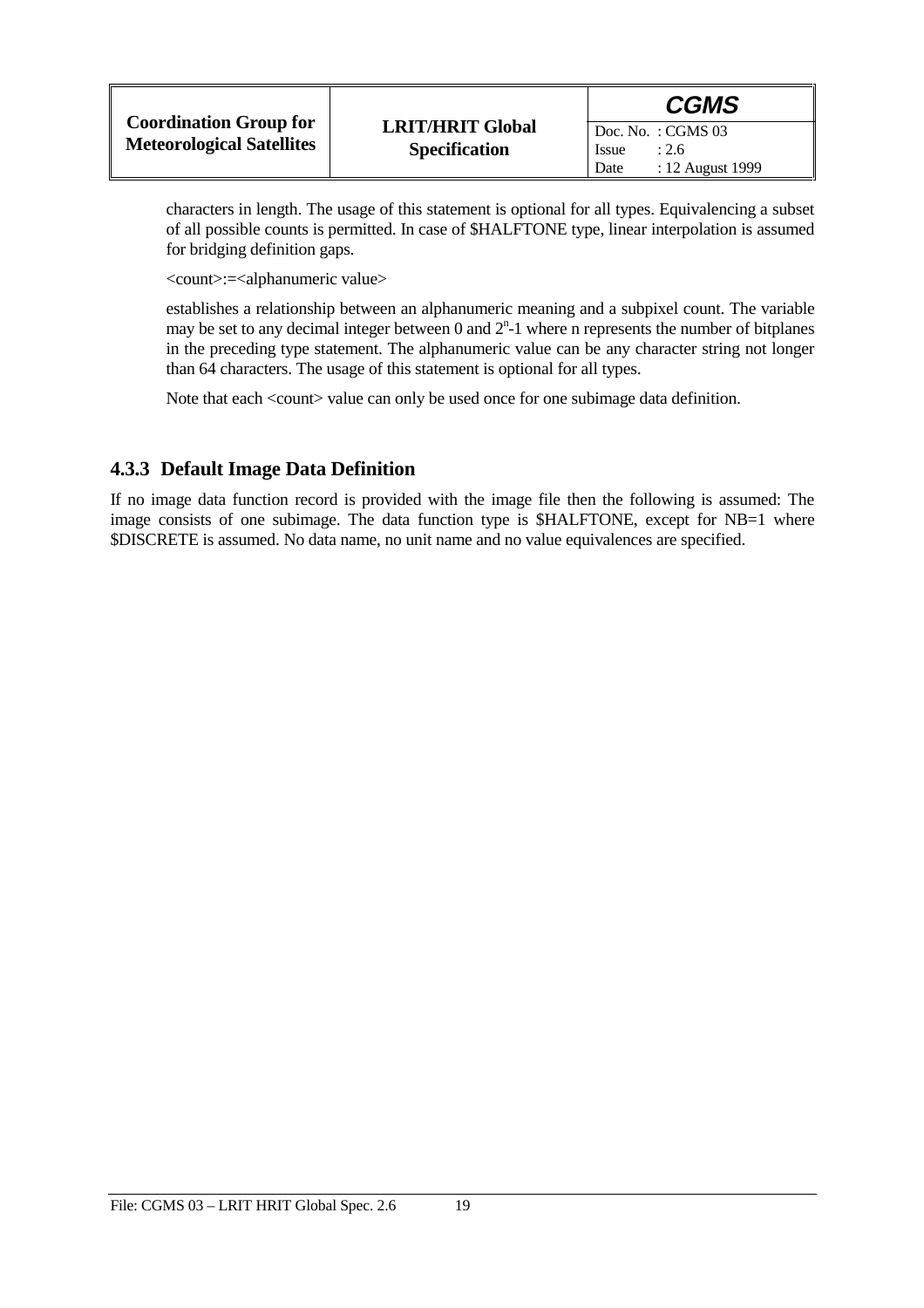### **4.4 Navigation of Image Data**

#### **4.4.1 General**

Each pixel of an LRIT/HRIT image is addressed by a pair of coordinates: the column number c and the line number l. Refer to Figure 4-3 for details.

Optionally, by means of an image navigation record (refer to section 4.2.2.2), the line-column raster can be mapped to geographical coordinates and vice versa.

In the following this relation is defined.

### **4.4.2 Outline of Navigation Functions**

The relation between image coordinates and geographical coordinates is determined by the concatenation of two functions in each direction:



#### **Figure 4-5 Relationship between geographical and image coordinates**

Note that the geographical coordinates (lon and lat) and the intermediate coordinates (x and y) are real numbers while the image coordinates (l and c) are integer numbers.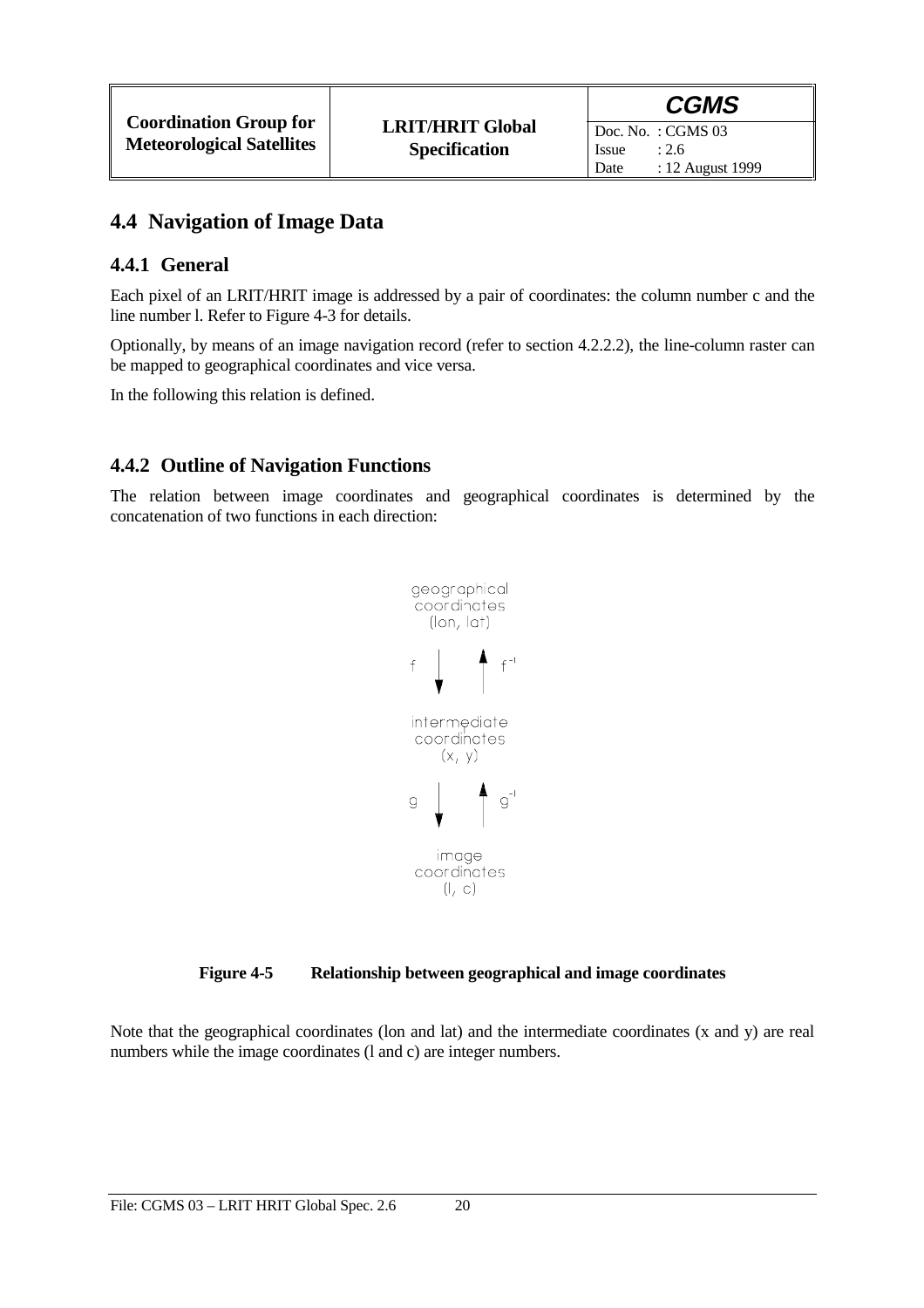|                                  |                         | <b>CGMS</b>               |
|----------------------------------|-------------------------|---------------------------|
| <b>Coordination Group for</b>    | <b>LRIT/HRIT Global</b> | $\vert$ Doc. No.: CGMS 03 |
| <b>Meteorological Satellites</b> | <b>Specification</b>    | : 2.6<br><b>Issue</b>     |
|                                  |                         | : 12 August 1999<br>Date  |

The projection functions

$$
\begin{pmatrix} x \\ y \end{pmatrix} = f \begin{pmatrix} \ln x \\ \ln x \end{pmatrix} \quad \text{and} \quad \begin{pmatrix} \ln x \\ \ln x \end{pmatrix} = f^{-1} \begin{pmatrix} x \\ y \end{pmatrix}
$$

are nonlinear functions specified by the projection name. Refer to section 4.4.3 for details on global definitions. More projection functions may be specified for the actual implementation (i.e. mission specific).

The scaling functions

$$
\begin{pmatrix} c \\ l \end{pmatrix} = g \begin{pmatrix} x \\ y \end{pmatrix} \qquad \text{and} \qquad \begin{pmatrix} x \\ y \end{pmatrix} = g^{-1} \begin{pmatrix} c \\ l \end{pmatrix}
$$

are linear functions specified by the scaling factors CFAC and LFAC and by the offsets COFF and LOFF. Refer to section 4.4.4 for details.

#### **4.4.3 Projection Functions**

#### **4.4.3.1 Geographical Coordinates**

For LRIT/HRIT, one location on earth is determined by its longitude (lon) and its geographical latitude (lat). Both coordinates are specified in degree.

The longitude is counted eastwards positive, beginning at the Greenwich meridian. The permitted range is  $-180.0$  ...  $+180.0$ . The latitude is counted from  $-90.0$  (south pole) through 0.0 (equator) until  $+90.0$ (north pole).

Figure 4-6 shows the situation for a spherical model of the earth. Note that when using an ellipsoid as a model of the earth, geographical and geocentrical latitude will be different.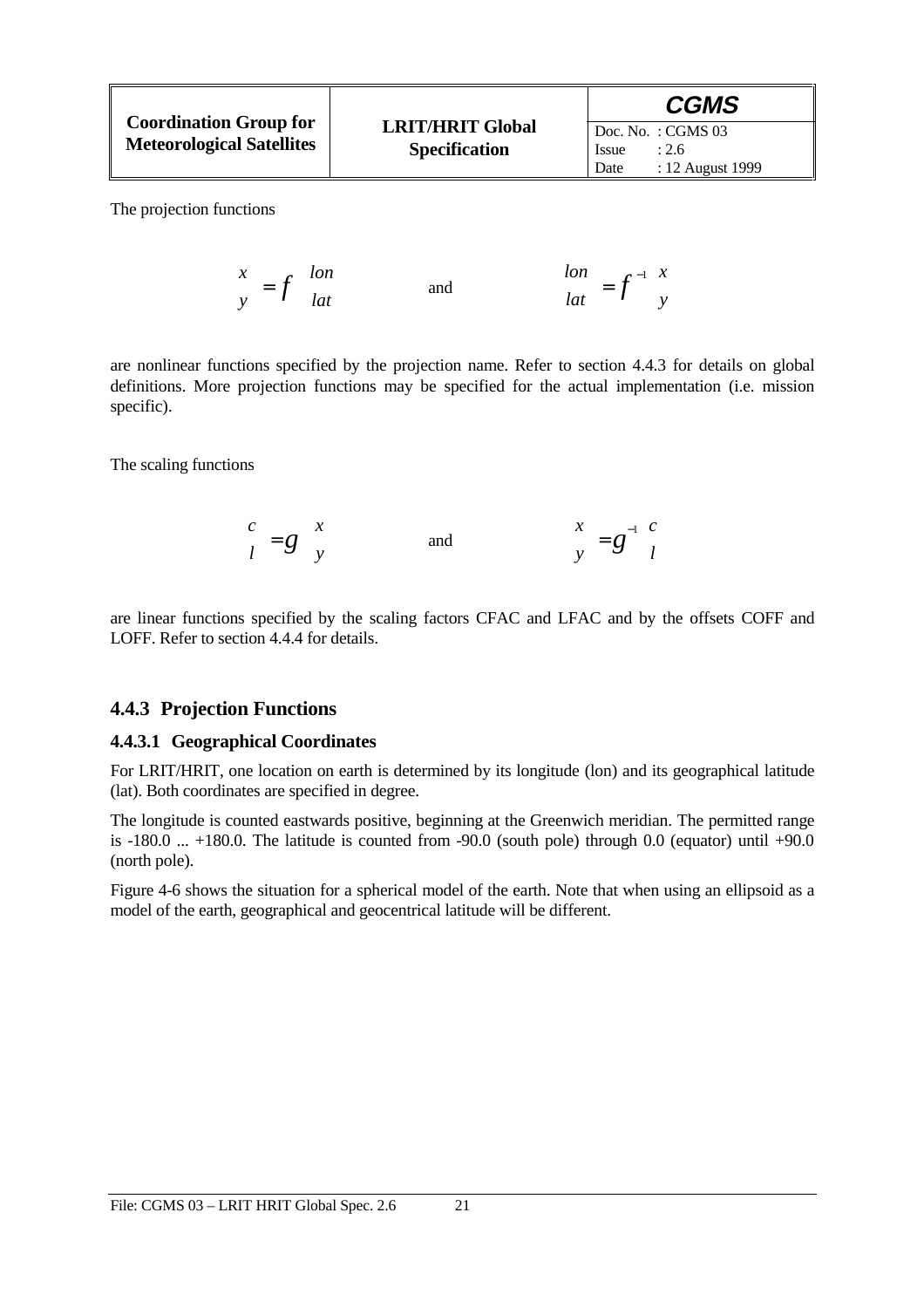

#### **4.4.3.2 Normalized Geostationary Projection**

The projection name string shall be specified as

 $GEOS$  ( $\lt$ sub lon $>$ )

where  $\lt$ sub lon $gt$  specifies the subsatellite longitude in degree, as an integer or real decimal string.

The normalized geostationary projection describes the view from a virtual satellite to an idealized earth. Herein, the virtual satellite is in a geostationary orbit, perfectly located in the equator plane exactly at longitude sub lon. The distance between spacecraft and centre of earth is 42164 km. The idealized earth is a perfect ellipsoid with an equator radius of 6378.1690 km and a polar radius of 6356.5838 km.

In the following a short description of the theoretical background is provided:

Two cartesian coordinate frames are introduced. $(e_1,e_2,e_3)$  has its origin in the centre of the earth.  $(e_3)$ points in northern direction,  $(e_1)$  points towards the Greenwich meridian.  $(s_1,s_2,s_3)$  has its origin at the satellite position. Again  $(s_3)$  points northwards, and  $(s_1)$  directs to the centre of the earth. Figure 4-7 visualizes this situation and identifies several angles and lengths used in the following.

The earth is described as an oblate rotational ellipsoid.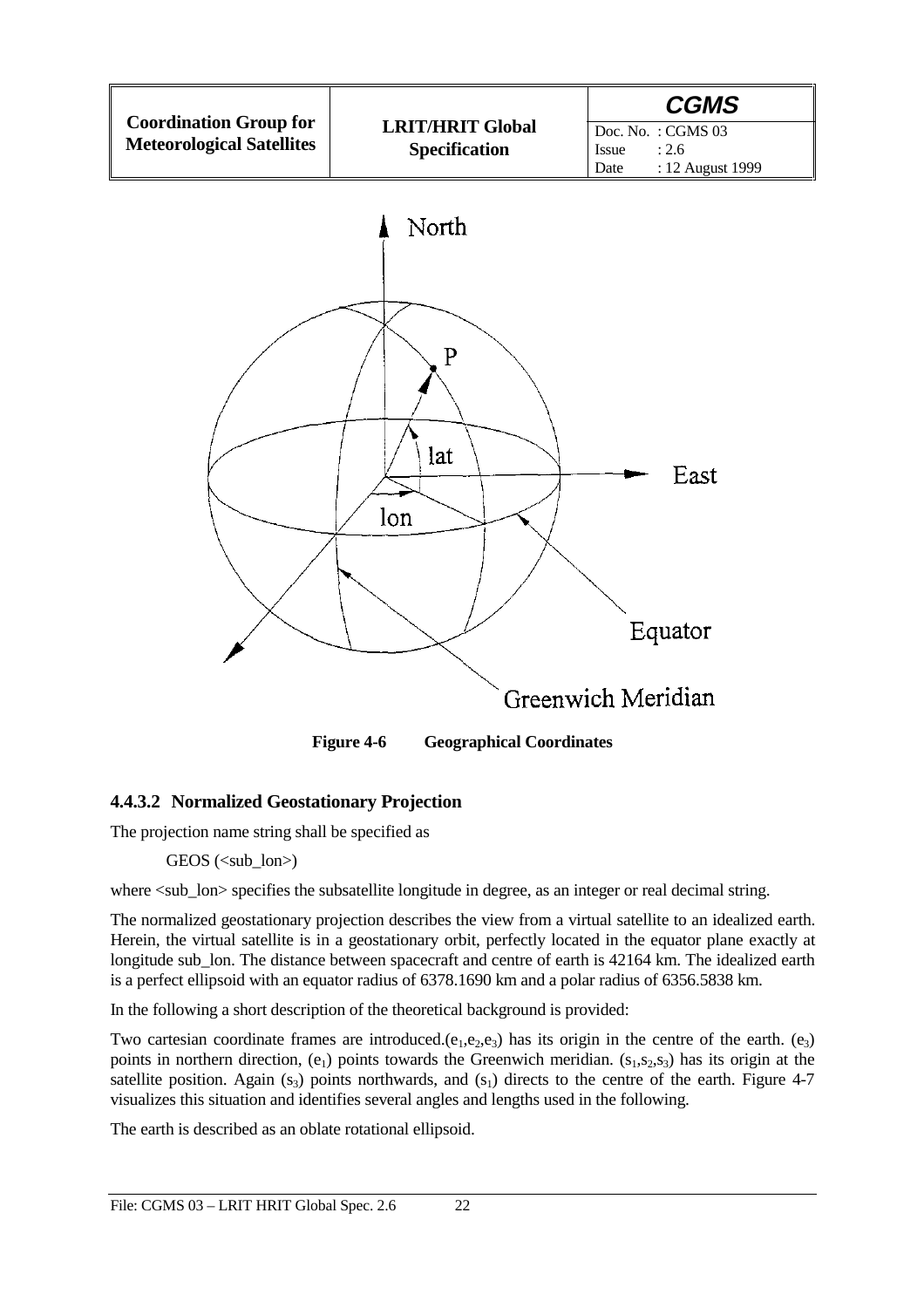|                                                                   |                                                 | <b>CGMS</b>                                                             |
|-------------------------------------------------------------------|-------------------------------------------------|-------------------------------------------------------------------------|
| <b>Coordination Group for</b><br><b>Meteorological Satellites</b> | <b>LRIT/HRIT Global</b><br><b>Specification</b> | $\vert$ Doc. No.: CGMS 03<br>: 2.6<br>Issue<br>: 12 August 1999<br>Date |

$$
\frac{e_3^2}{r_{pol}^2} + \frac{e_1^2 + e_2^2}{r_{eq}^2} = 1
$$
\n
$$
r_{pol} = 6356.5838 \text{ km}
$$
\n
$$
r_{eq} = 6378.1690 \text{ km}
$$

The vector  $r_e$  points from the centre of the earth to a point P on the earth's surface. Thus,  $l_e$  is the longitude and  $\phi_e$  is the geocentric latitude describing the point P. The transformation from geographic coordinates (lon, lat) is as follows:





**Figure 4-7 Coordinate Frames for GEOS Projection**

The length of  $r_e$  is:

$$
r_e = \frac{r_{pol}}{\sqrt{1 - \frac{r_{eq}^2 - r_{pol}^2}{r_{eq}^2} \cdot \cos^2(\phi_e)}}
$$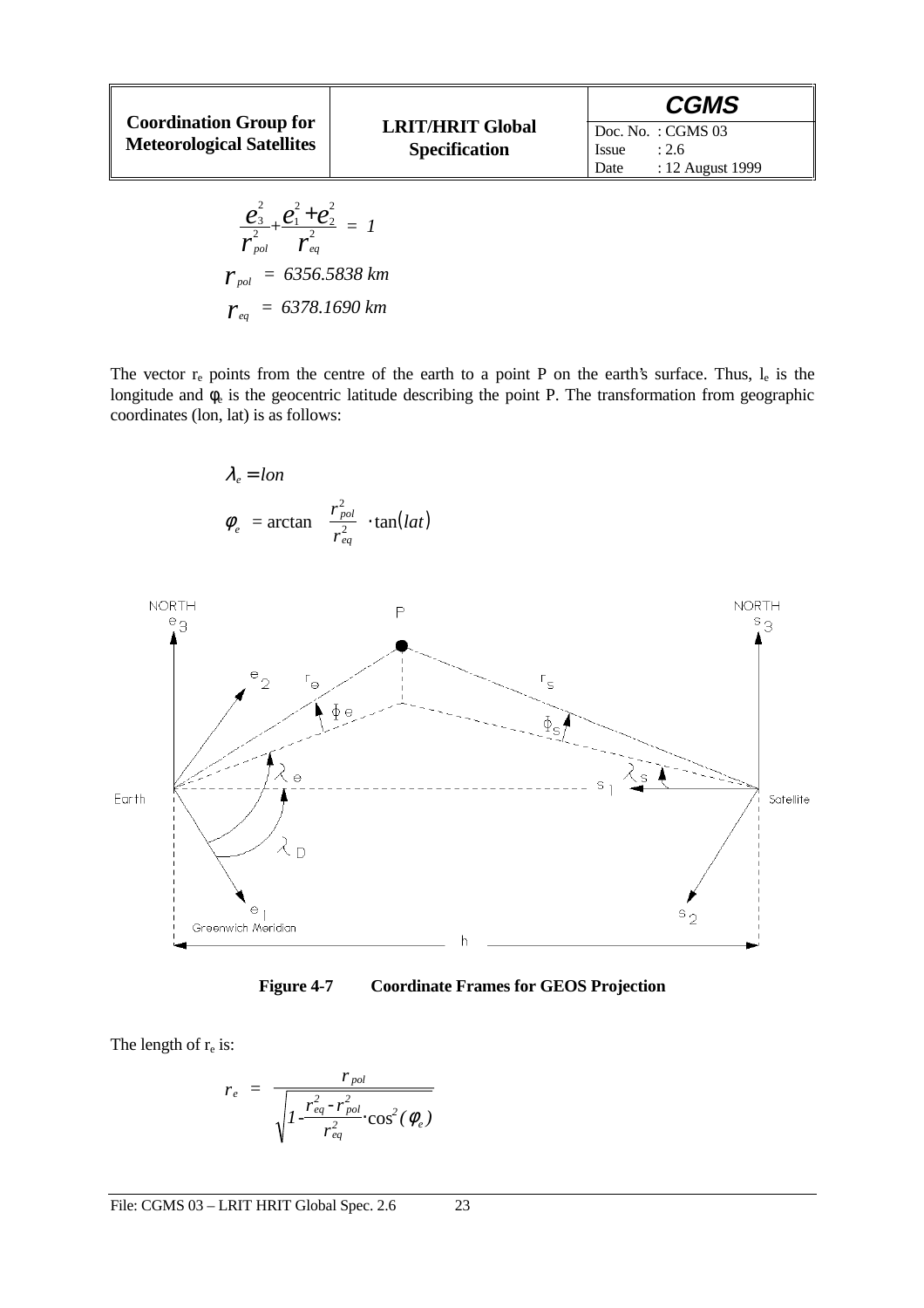|                                                                   |                                                 | <b>CGMS</b>                                                             |
|-------------------------------------------------------------------|-------------------------------------------------|-------------------------------------------------------------------------|
| <b>Coordination Group for</b><br><b>Meteorological Satellites</b> | <b>LRIT/HRIT Global</b><br><b>Specification</b> | $\vert$ Doc. No.: CGMS 03<br>Issue<br>: 2.6<br>: 12 August 1999<br>Date |

The cartesian components of the vector  $r_s$  (in the satellite coordinate frame) result as follows:

$$
\vec{r}_s = \begin{pmatrix} r_1 \\ r_2 \\ r_3 \end{pmatrix} = \begin{pmatrix} h - r_e \cdot \cos(\phi_e) \cdot \cos(\lambda_e - \lambda_D) \\ -r_e \cdot \cos(\phi_e) \cdot \sin(\lambda_e - \lambda_D) \\ r_e \cdot \sin(\phi_e) \end{pmatrix}
$$
  
h = 42164 km  

$$
\lambda_D = sub\_lon
$$

From the above equations the satellite scanning angles can be derived:

$$
\lambda_s = \arctan\left(\frac{r_2}{r_1}\right)
$$
  

$$
\phi_s = \arcsin\left(\frac{r_3}{\sqrt{r_1^2 + r_2^2 + r_3^2}}\right)
$$

This completes the description of the theoretical background. In the following the specifications relevant for LRIT/HRIT are provided.

The (forward) projection function is as follows:

$$
\begin{pmatrix} x \\ y \end{pmatrix} = \begin{pmatrix} \arctan\left(\frac{-r_2}{r_1}\right) \\ \arcsin\left(\frac{-r_3}{r_n}\right) \end{pmatrix}
$$

Therein the variables  $r_1$ ,  $r_2$ ,  $r_3$ ,  $r_n$  (and the auxiliary variables  $r_1$  and c\_lat are used to define them) are as follows:

$$
r_1 = 42164 - r_1 \cdot \cos(c_{1}lat) \cdot \cos(lon - sub_{1}lon)
$$
  
\n
$$
r_2 = -r_1 \cdot \cos(c_{1}lat) \cdot \sin(lon - sub_{1}lon)
$$
  
\n
$$
r_3 = r_1 \cdot \sin(c_{1}lat)
$$
  
\n
$$
r_n = \sqrt{r_1^2 + r_2^2 + r_3^2}
$$
  
\n
$$
r_1 = \frac{6356.5838}{\sqrt{1 - 0.00675701 \cdot \cos^2(c_{1}lat)}}
$$
  
\n
$$
c_{1}lat = \arctan(0.993243 \cdot \tan(lat))
$$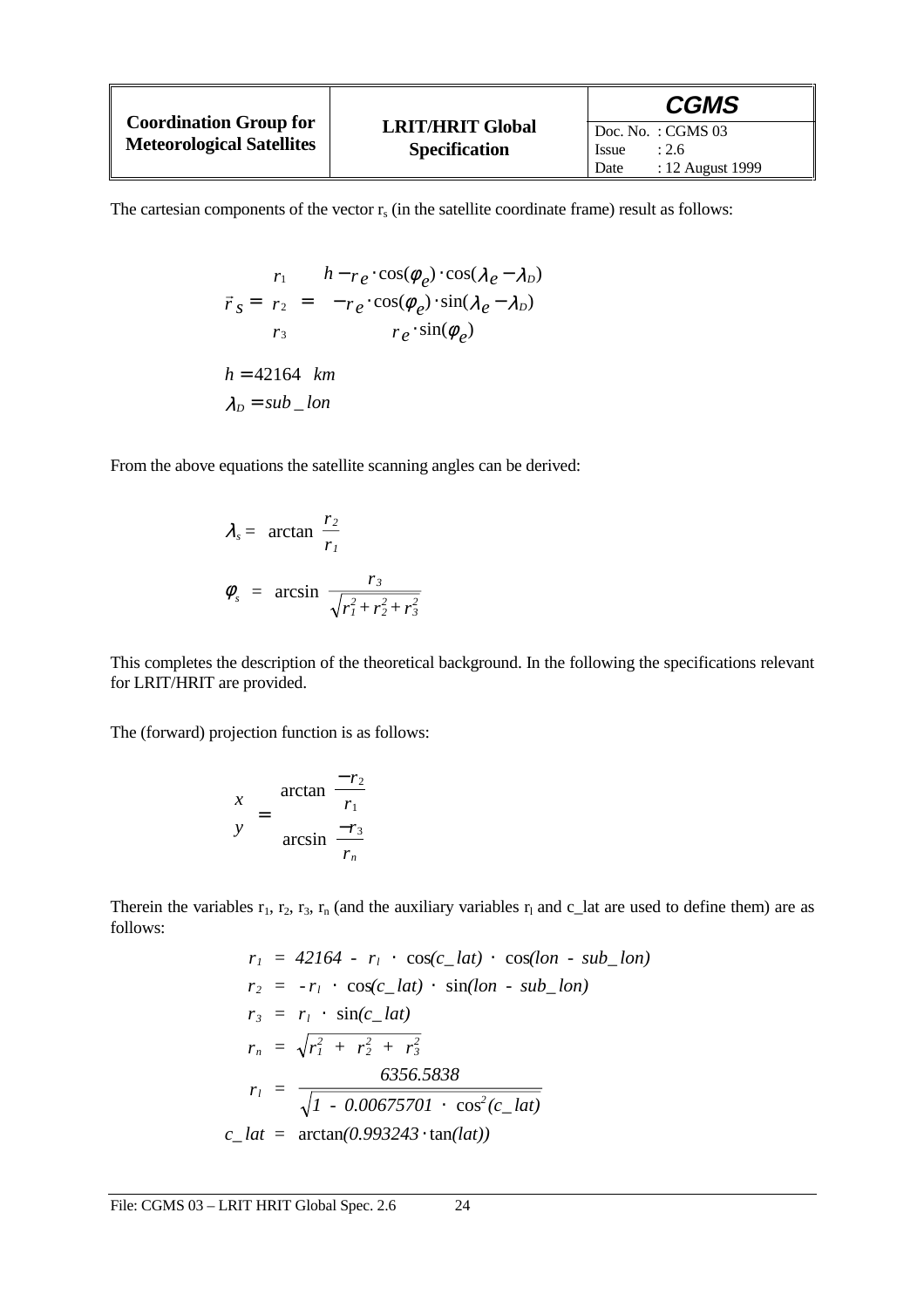|                                                                   |                                                 | <b>CGMS</b>                                                                            |
|-------------------------------------------------------------------|-------------------------------------------------|----------------------------------------------------------------------------------------|
| <b>Coordination Group for</b><br><b>Meteorological Satellites</b> | <b>LRIT/HRIT Global</b><br><b>Specification</b> | $\overline{D}$ Doc. No. : CGMS 03<br>: 2.6<br><i>Issue</i><br>: 12 August 1999<br>Date |

The inverse projection function is as follows:

| (lon) | $\arctan\left(\frac{s_2}{s}\right) + sub\_lon$      |
|-------|-----------------------------------------------------|
| lat   | arctan $1.006803 \cdot \frac{s_3}{s_3}$<br>$S_{xy}$ |

Therein the variables  $s_1$ ,  $s_2$ ,  $s_3$ ,  $s_{xy}$  (and the auxiliary variables  $s_n$  and  $s_d$  used to define them) are as follows:

$$
s_1 = 42164 - s_n \cdot \cos(x) \cdot \cos(y)
$$
  
\n
$$
s_2 = s_n \cdot \sin(x) \cdot \cos(y)
$$
  
\n
$$
s_3 = -s_n \cdot \sin(y)
$$
  
\n
$$
s_{xy} = \sqrt{s_1^2 + s_2^2}
$$
  
\n
$$
s_n = \frac{42164 \cdot \cos(x) \cdot \cos(y) - s_d}{\cos^2(y) + 1.006803 \cdot \sin^2(y)}
$$
  
\n
$$
s_d = \sqrt{(42164 \cdot \cos(x) \cdot \cos(y))^2 - (\cos^2(y) + 1.006803 \cdot \sin^2(y)) \cdot 1737121856}
$$

Note that all trigonometric functions shall assume angles in degree, even for x and y.

Figure 4-8 shows a grid of geographical coordinates in normalized geostationary projection.

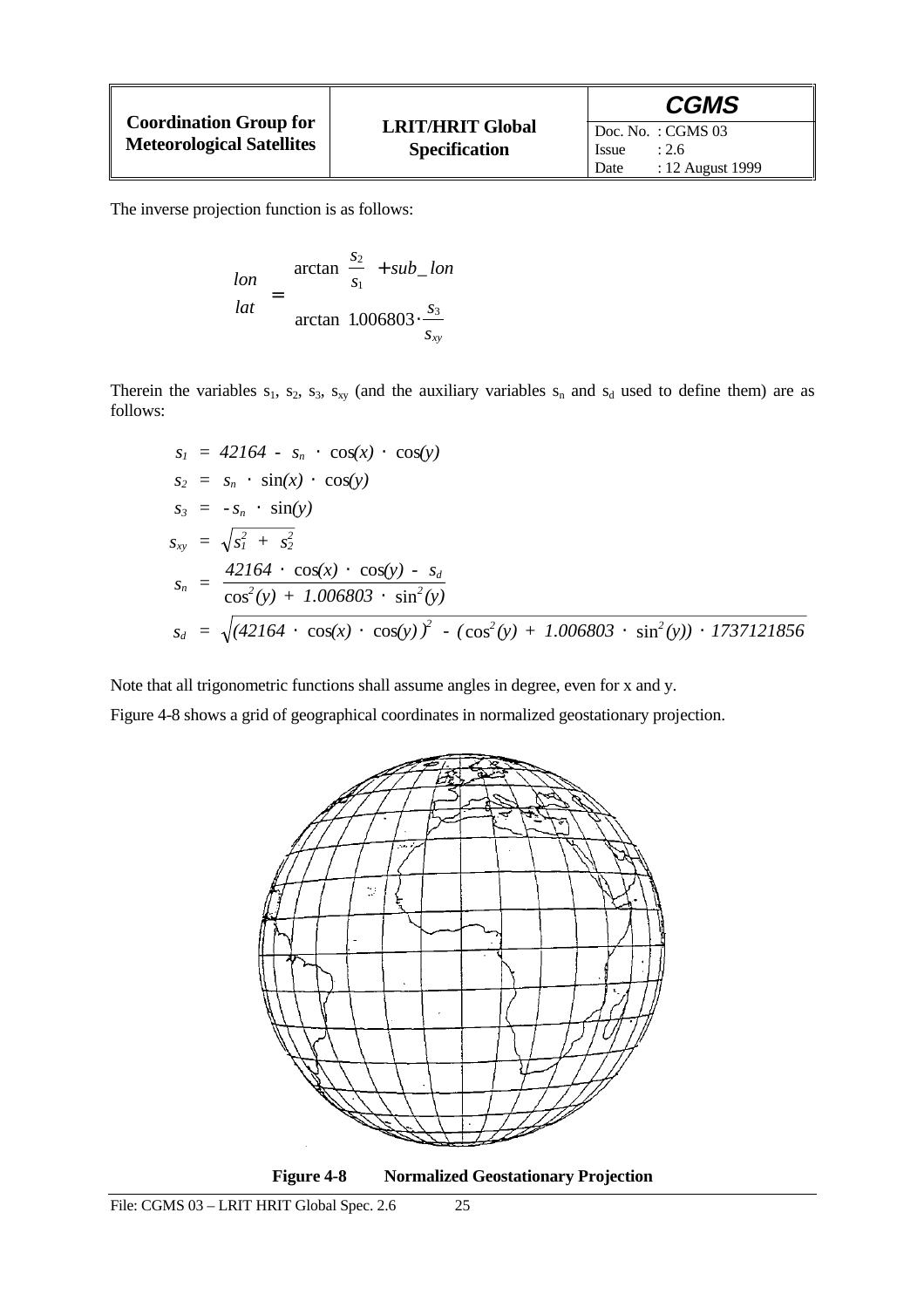The projection name string shall be specified as

POLAR(<prj\_dir>,<prj\_lon>)

where  $\langle pri\_dir \rangle$  specifies the projection plane and  $\langle pri\_lon \rangle$  the central longitude.

 $\pi$   $\pi$  and be either N or S denoting north polar stereographic projection (i.e. the north pole is the centre of the projection plane) or south polar stereographic projection (i.e. the south pole is the centre of the projection plane).

<prj\_lon> can be any integer or real between -180 and +180, specifying the central longitude in degree.

The projection functions are as follows:

With help of the auxiliary parameter

$$
d := \begin{cases} +1 & \text{if } p r \text{j\_dir} = N \\ -1 & \text{else } (\text{if } p r \text{j\_dir} = S) \end{cases}
$$

the (forward) projection function is

$$
\begin{pmatrix} x \\ y \end{pmatrix} = \tan \left( \frac{90^\circ - d \cdot lat}{2} \right) \cdot \begin{pmatrix} \sin (lon - pri\_lon) \\ \cos (lon - pri\_lon) \end{pmatrix}
$$

and thus its inversion is

$$
\begin{pmatrix}\nlon \\
lat\n\end{pmatrix} = \begin{pmatrix}\n\arctan\left(\frac{x}{y}\right) + pri\_lon + d \cdot 90^\circ \cdot (1 - sgn(y)) \\
d \cdot \left[ 90^\circ - 2 \cdot \arctan\left(\sqrt{x^2 + y^2}\right) \right]\n\end{pmatrix}
$$

Polarstereographic projection is based on a spherical model of the earth. Figure 4-9 shows a grid of geographical coordinates in polarstereographic projection.



**Figure 4-9 Polarstereographic Projection**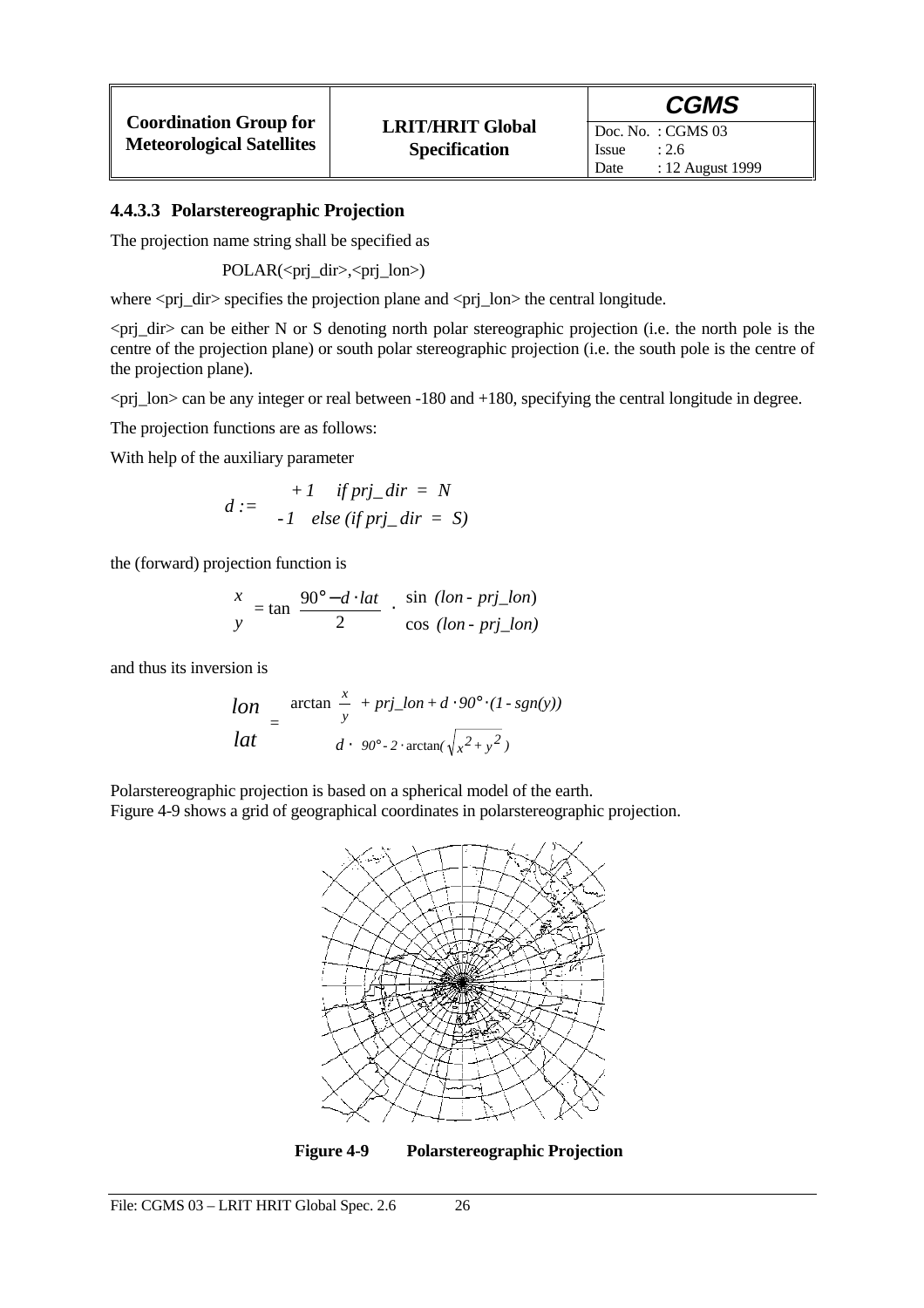#### **4.4.3.4 Mercator Projection**

The projection name shall be

#### MERCATOR

without any further parameter.

The projection functions are as follows:

$$
\begin{pmatrix} x \\ y \end{pmatrix} = \begin{pmatrix} \frac{lon}{180^{\circ}} \\ \frac{1}{\pi} \cdot ln \left[ tan \left( \frac{90^{\circ} - lat}{2} \right) \right] \end{pmatrix}
$$

$$
\begin{pmatrix} lon \\ lat \end{pmatrix} = \begin{pmatrix} x \cdot 180^{\circ} \\ 90^{\circ} - 2 \cdot arctan(e^{\pi \cdot y}) \end{pmatrix}
$$

Mercator projection is based on a spherical model of the earth.

Figure 4-10 shows a grid of geographical coordinates in Mercator projection.



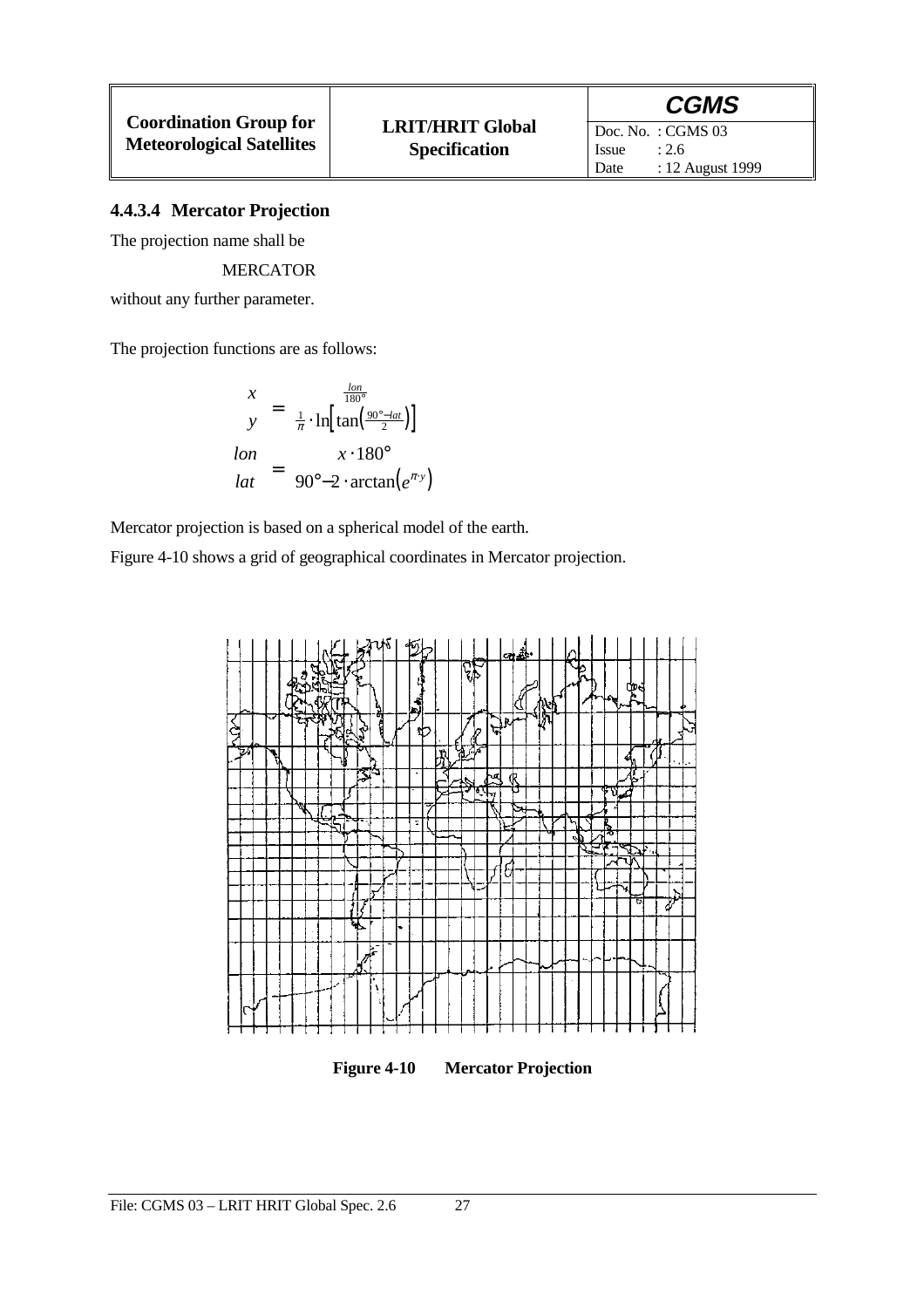|                                  |                         | <b>CGMS</b>               |
|----------------------------------|-------------------------|---------------------------|
| <b>Coordination Group for</b>    | <b>LRIT/HRIT Global</b> | $\vert$ Doc. No.: CGMS 03 |
| <b>Meteorological Satellites</b> | <b>Specification</b>    | Issue<br>: 2.6            |
|                                  |                         | : 12 August 1999<br>Date  |

#### **4.4.4 Scaling Function**

The scaling function provides a linear relation between the intermediate coordinates  $(x, y)$  and the image coordinates (c,l).

The definition is as follows:

$$
c = COFF + nint(x \cdot 2^{16} \cdot CFAC)
$$
  

$$
l = LOFF + nint(y \cdot 2^{16} \cdot LFAC)
$$

Herein, "nint" denotes a nearest integer rounding of the real argument. COFF, CFAC, LOFF, LFAC are the (integer) scaling coefficients provided with the image navigation record. Each of the coefficients may have an integer value between  $-2^{31}$  and  $+2^{31}$ -1.

For the common orientation of the image both CFAC shall be positive. In order to support near real-time transmission of image data scanned from south to north LFAC may be selected negative.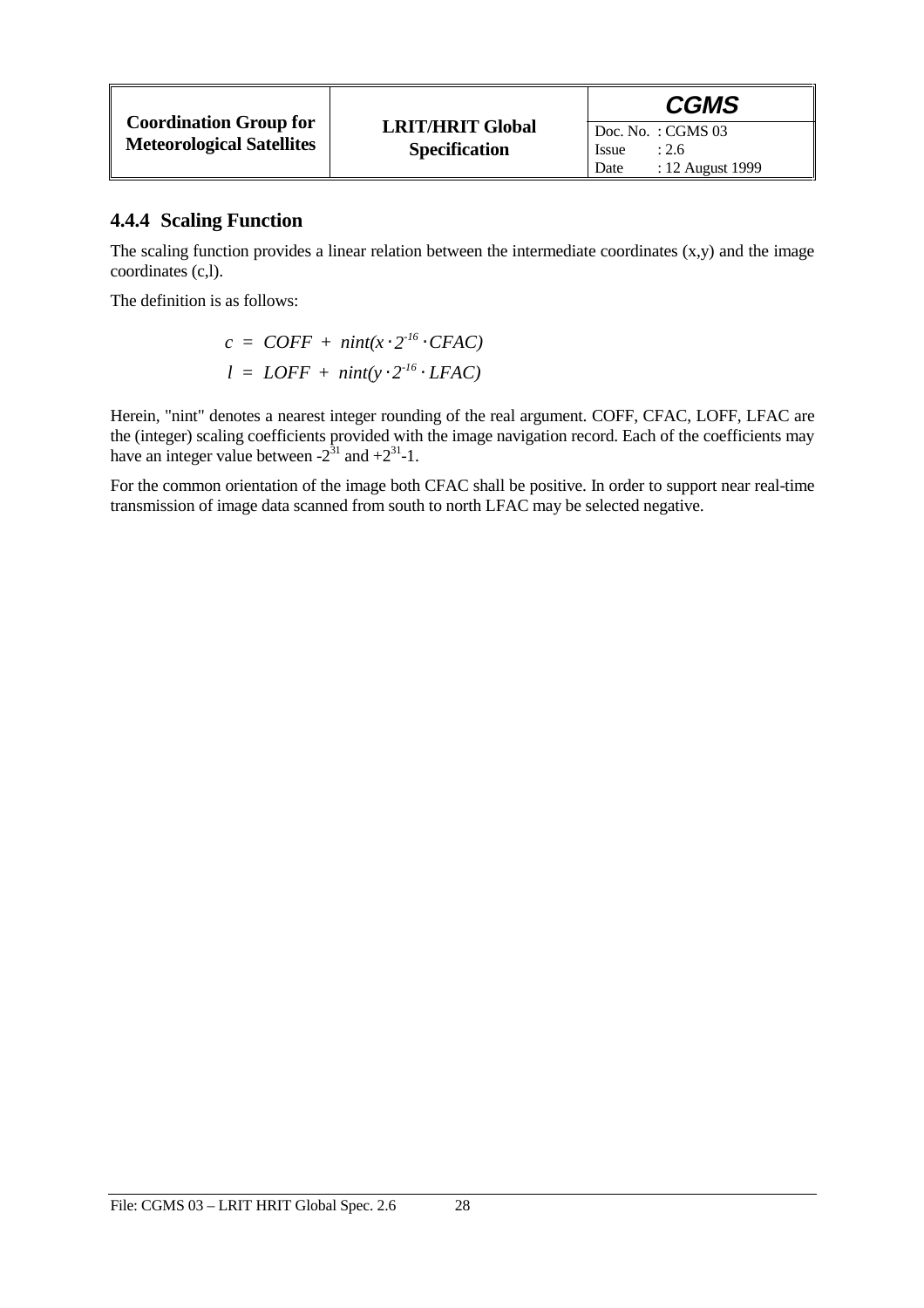Date : 12 August 1999

Issue  $: 2.6$ 

### **5. SESSION LAYER**

#### **5.1 General**

The session layer provide means for interchange of data useable for presentation. Main approach of the session layer for LRIT/HRIT is to perform compression and encryption of data, and the complementary transformations.

The session layer interfaces to the transport layer and to the presentation layer. Both service data unit and protocol data unit is one LRIT/HRIT file as defined in section 4.2. Consequently session services modify LRIT/HRIT files.

Contents and length of the data field may be changed upon session layer processing. Header records must not be affected by RX processing (i.e. decryption and decompression). If stringent timeliness requirements on file level shall be applied rather than making use of the priority scheme specified as part of the transport layer, the TX processing can optionally include a data sequencing function.

### **5.2 Encryption**

All types of LRIT/HRIT files can be encrypted. The encryption method and the key distribution scheme are **mission specific**. However, the following global baseline shall be kept:

- Information required by authorised users for decrypting a file (e.g. key number) shall be included in a key header record, identified by header type 7.
- In case of key distribution via the mission LRIT/HRIT file type 3 (encryption key message) shall be used for this purpose.

### **5.3 Compression**

Compression may be applied to LRIT/HRIT image data files (file type 0) only.

The compression flag in the image structure record (refer to section 4.2.2.1) determines whether the file's data field contains "clear" image data or a compressed data format: If the compression flag is nonzero then compression is selected.

Upon compression, the data field of the LRIT/HRIT image data file is substituted by the compressed data format. For the user's convenience, the compression flag codes whether lossless (compression flag = 1) or lossy (compression flag = 2) compression is applied.

As far as possible, the compression methods specified in ISO standard 10918 (commonly known as "JPEG" standard) shall be applied.

The selection of a subset of the methods offered by the JPEG standard, is **mission specific**.

The implementation of other compression methods than JPEG is **mission specific**.

Other compression methods than JPEG have to be identified via mission specific headers.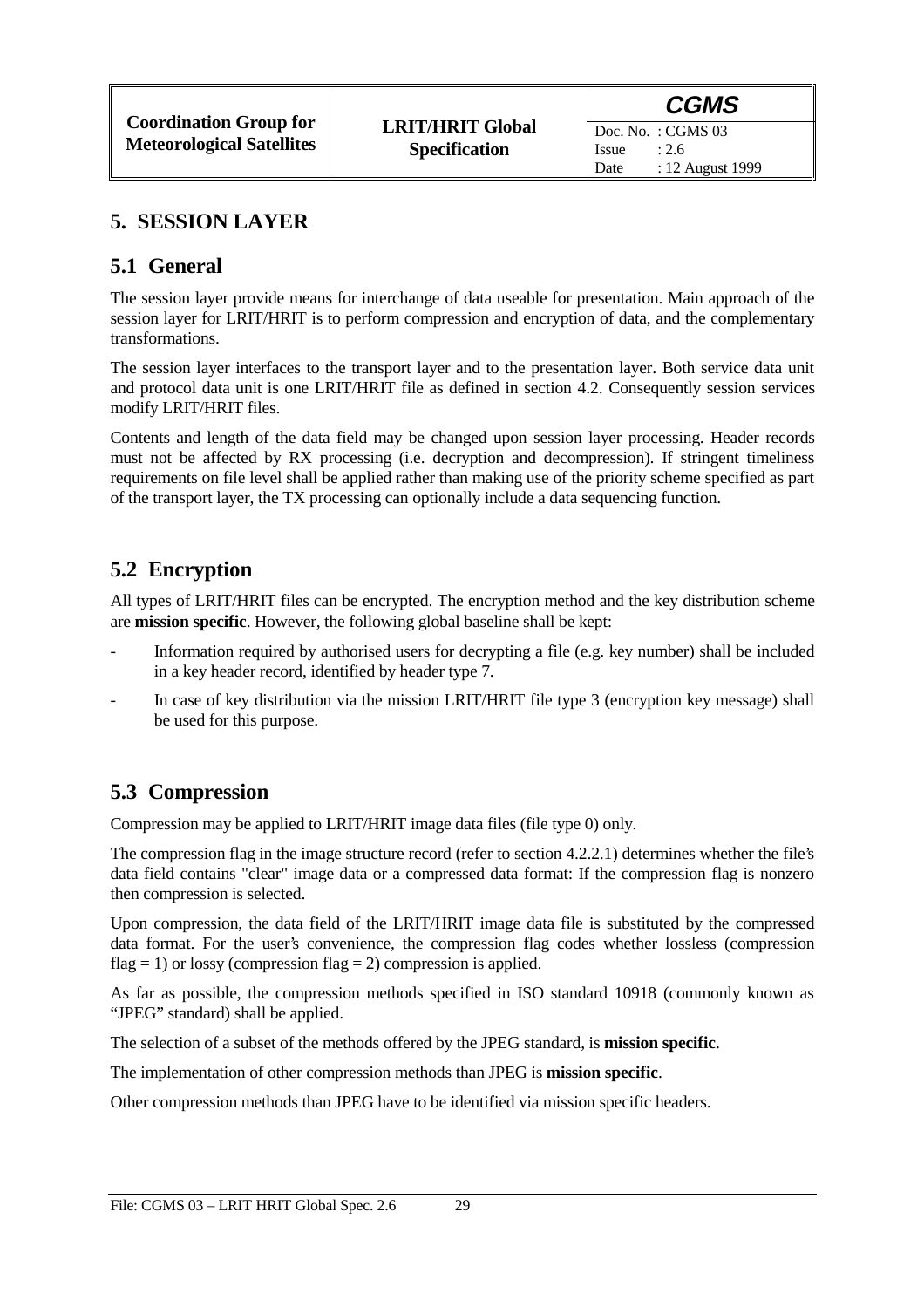### **5.4 Data Sequencing Function**

For mission specific reasons, preference may be given to a data sequencing function on LRIT/HRIT file level rather than priority schemes applicable to data units on lower communication layers.

E.g., the compressed and/or encrypted LRIT/HRIT files can put into a data sequence which is based on timeliness requirements defined per file type and other parameters directly derived from the file headers. Files exceeding certain criteria could then be removed from the data sequencer buffer.

The data sequencing operates independently from the priority scheme defined in sections 5.5 and 6.2.

The implementation of such method is **mission specific**.

### **5.5 Transmission Service Specification**

#### **5.5.1 Syntax**

The session layer is called by the presentation layer in order to send out a file:

#### SESSION.request (S\_SDU,PRIO)

The service data unit is an LRIT/HRIT file. The transmission priority (PRIO) is an input to the service as well. Values between 1 (lowest) and 63 (highest) are permitted. Additional parameters may be required as inputs to the service to select compression parameters, if the mission supports more than one set of parameters for one compression type (lossless or lossy) and if these are user selectable.

#### **5.5.2 Function**

At first the service scans the file, if it is an image data file, for an image structure record. If such record is present and if the compression flag is nonzero, then the requested compression is performed on the data field contents. The primary header is modified accordingly (data field length).

Then the file is scanned for a key header record. If such record is found then the encryption is performed on the data field contents.

After having performed the forestanding functions the resulting file (S\_PDU) is submitted to the transport layer:

TRANSPORT.request (S\_PDU, PRIO)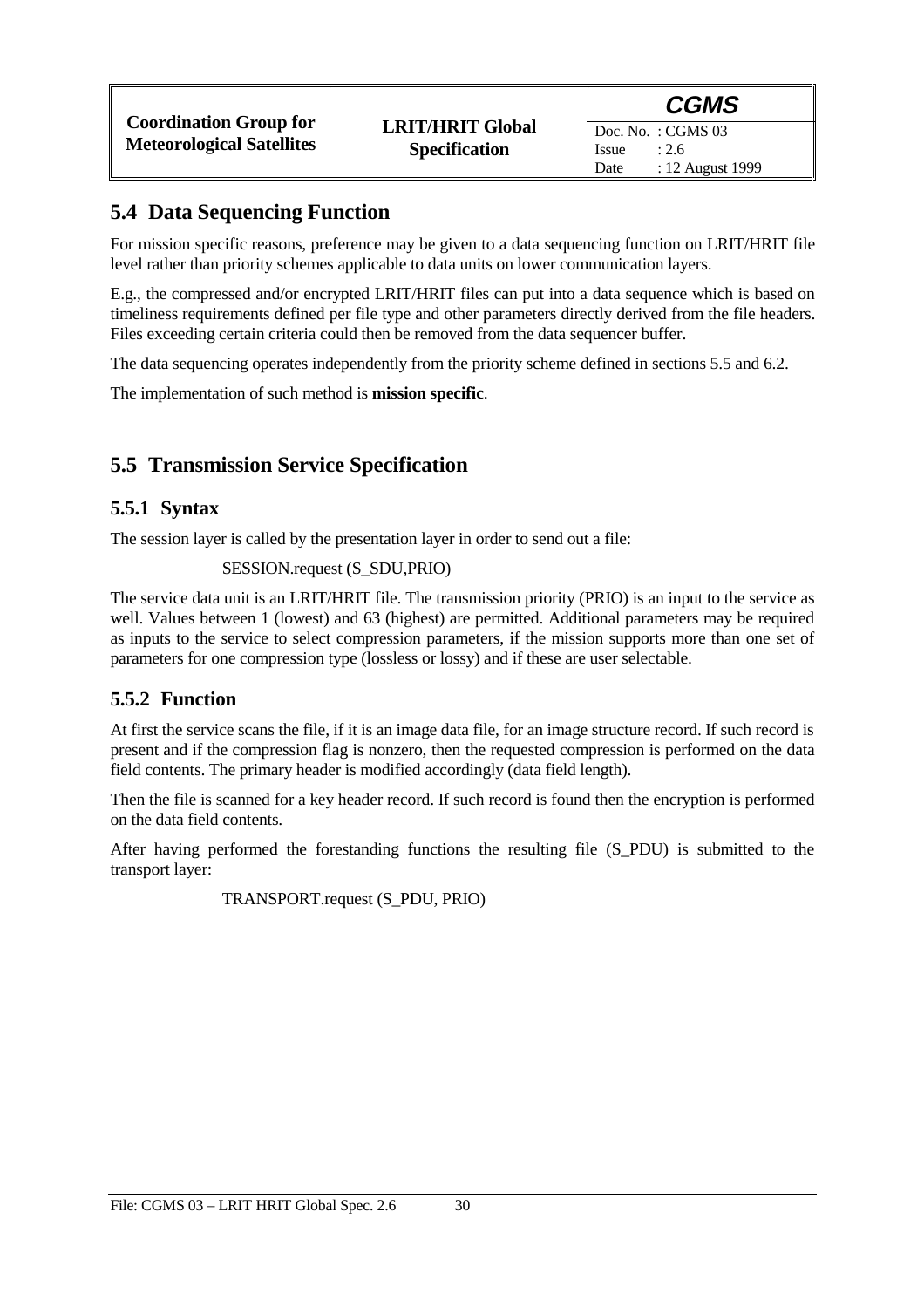### **5.6 Reception Service Specification**

### **5.6.1 Syntax**

The session layer indicates towards the presentation layer the acquisition of one LRIT/HRIT file:

SESSION.indication (S\_SDU)

The service data unit (S\_SDU) is an output of the service, it contains the acquired LRIT/HRIT file, which has been decrypted and decompressed (if required).

### **5.6.2 Function**

The transport layer indicates acquisition of a file by the primitive

TRANSPORT.indication (S\_PDU).

The protocol data unit (S\_PDU) is an LRIT/HRIT file, eventually encrypted and/or compressed. The S\_PDU is scanned for a key header record first. If such record is found then the data field of the file is decrypted.

After that the file, if it is an image data file, is scanned for an image structure record. If the compression flag is nonzero, then the data field is decompressed and the primary header corrected accordingly (data field length).

The resulting file is the service data unit (S\_SDU) forwarded to the presentation layer.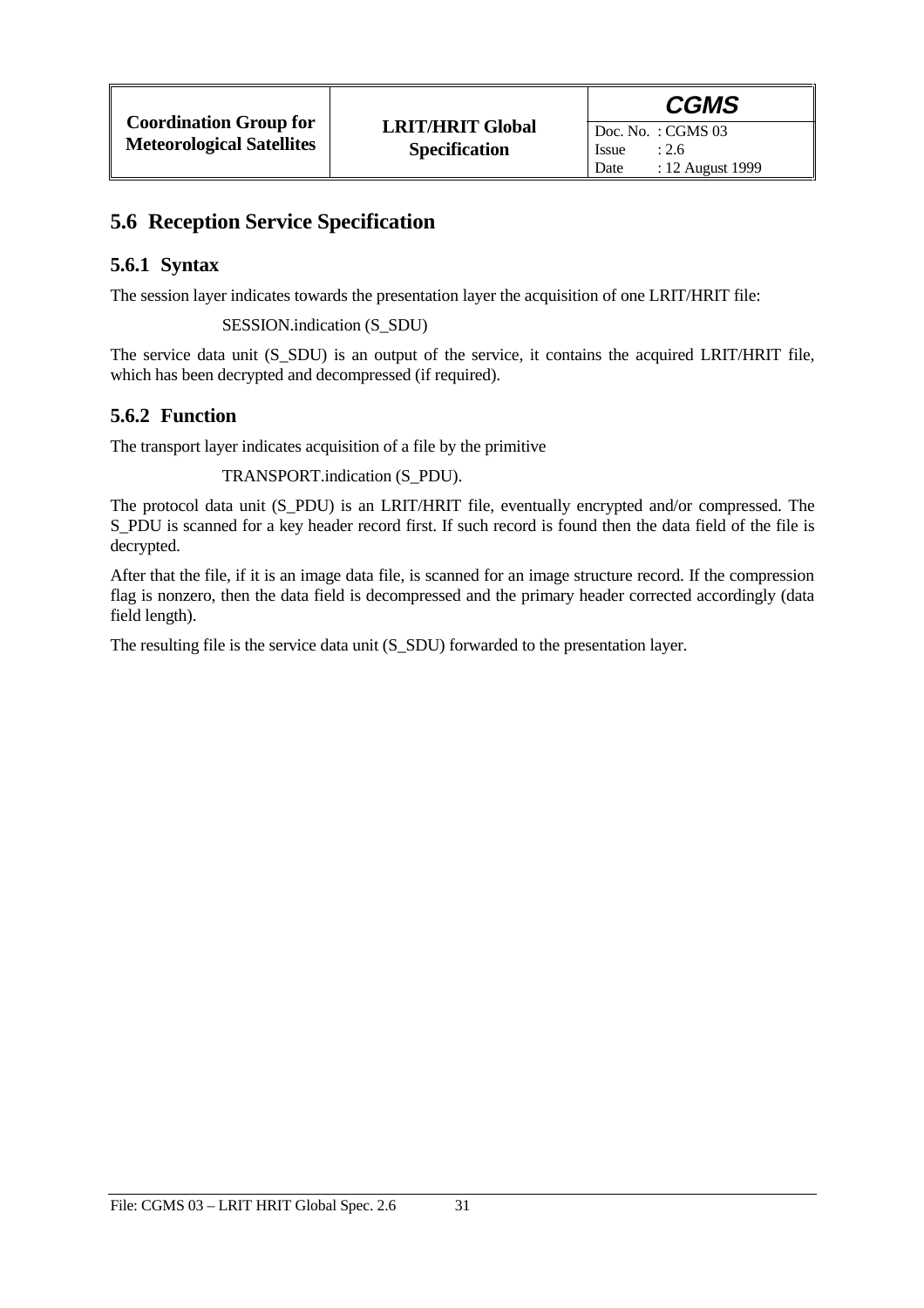Date : 12 August 1999

Issue  $: 2.6$ 

### **6. TRANSPORT LAYER**

### **6.1 General**

The transport layer provides means for transparent transfer of data between session entities. It provides towards its user, the session layer, a service to transport a file. The transport service data unit (TP\_SDU) is a variable length file.

Upon sending one file the TP\_SDU has to be accompanied by the intended priority TP\_PRIO (1... 63). The TP\_SDU is a variable length data structure. Within the transport service the file is filled up to an octet-aligned length, if necessary. Then the file is segmented and each segment is added up with a CRC error control field. The result is inserted into CCSDS packets, which can be forwarded to the network layer. The APID is internally calculated, depending on the priority and on the APIDs used by other open files having the same priority.

Upon reception of a file the reconstructed TP\_SDU is forwarded to the session layer.

### **6.2 Transmission Service Specification**

### **6.2.1 Syntax**

The transport layer is called by the session layer in order to send out a file:

TRANSPORT.request (TP\_SDU, PRIO)

The service data unit (TP\_SDU) is a variable length file  $(1 \dots (2^{64}-1)$  bit). The transmission priority (PRIO) is an input to the service as well. Values between 1 (lowest) and 63 (highest) are permitted.

#### **6.2.2 Function**

At first the service attempts to allocate an unused APID within the permitted range, which depends on the selected priority:

> lowest APID  $= 2016 - 32.$ PRIO highest APID  $= 2047 - 32$ ·PRIO

If this is not possible then the service request is queued until one APID becomes free. The transport file is generated by concatenating a 80 bit transport header, the TP\_SDU contents, and a filler block (0 ... 7 bit) required to fill up the last octet. The transport header contains a 16 bit file counter and a 64 bit length field specifying the length of the TP\_SDU in bits (1 ...  $2^{64}$ -1). The file counter is incremented by 1 (modulo  $2^{16}$ ) with each transport request. Figure 6-1 shows the transport file.

The transport file is split up into one or more blocks of 8190 octets size, except the last block which may contain 1 ... 8190 octets. Each block gets a 16 bit CRC error control field at its end, resulting in segments of up to 8192 octets size. This checksum is computed over the entire block. The generator polynomial is

 $g(x) = x^{16} + x^{12} + x^5 + 1.$ 

Both encoder and decoder shall be initialized to "all ones" for each block.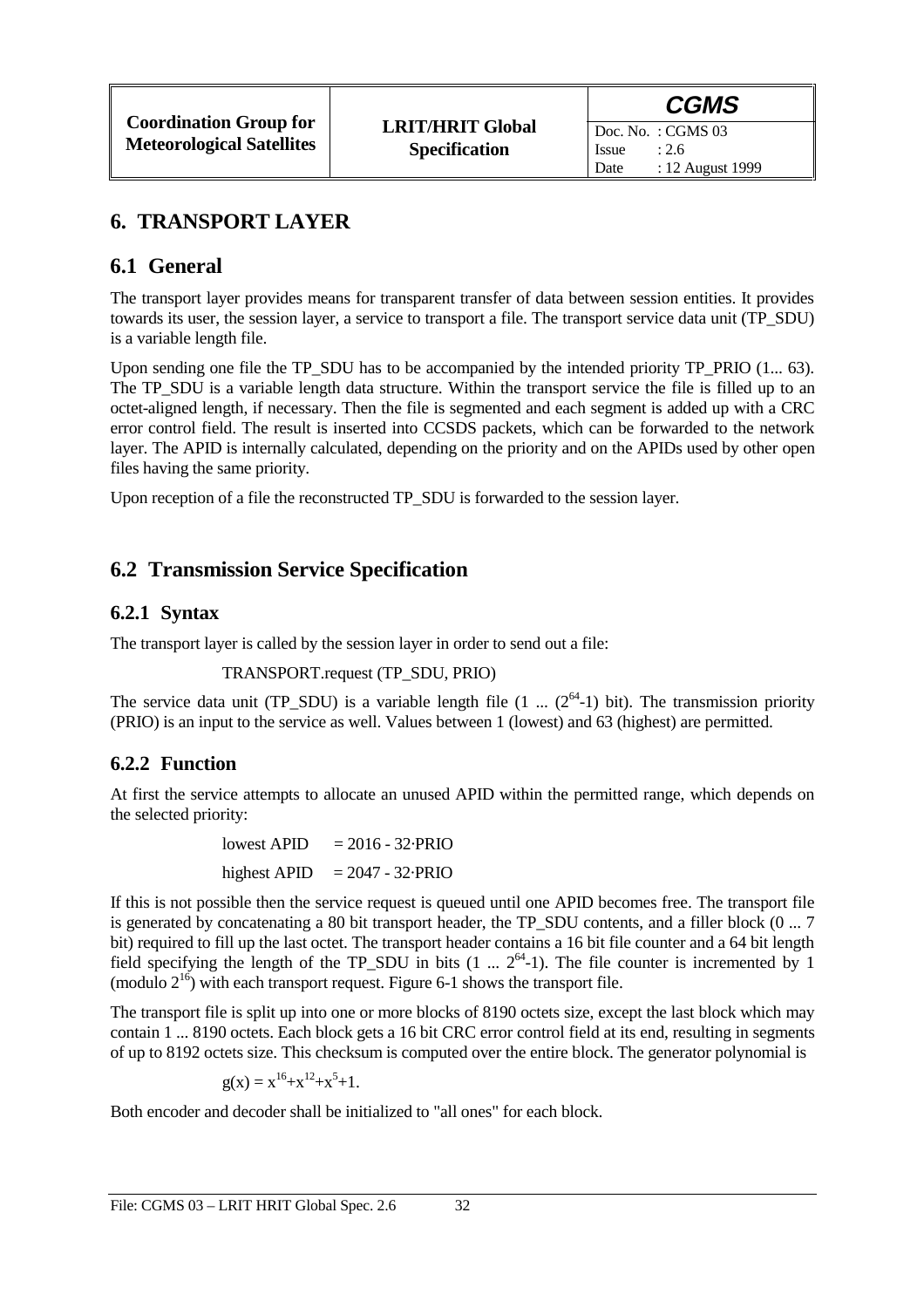|                                                                   |                                                 | <b>CGMS</b>                                       |
|-------------------------------------------------------------------|-------------------------------------------------|---------------------------------------------------|
| <b>Coordination Group for</b><br><b>Meteorological Satellites</b> | <b>LRIT/HRIT Global</b><br><b>Specification</b> | $\overline{D}$ oc. No.: CGMS 03<br>Issue<br>: 2.6 |
|                                                                   |                                                 | : 12 August 1999<br>Date                          |

For each segment, in order, a source packet is generated. The user data field of each source packet receives one segment. The secondary header flag in the packet header is set with the first segment only. Refer to section 7.1 for more details on the source packet structure.

Each source packet is forwarded to the network layer by means of the primitive

PACKET.request (TP\_PDU)

where TP\_PDU denotes the protocol data unit of the transport layer (which is the source packet).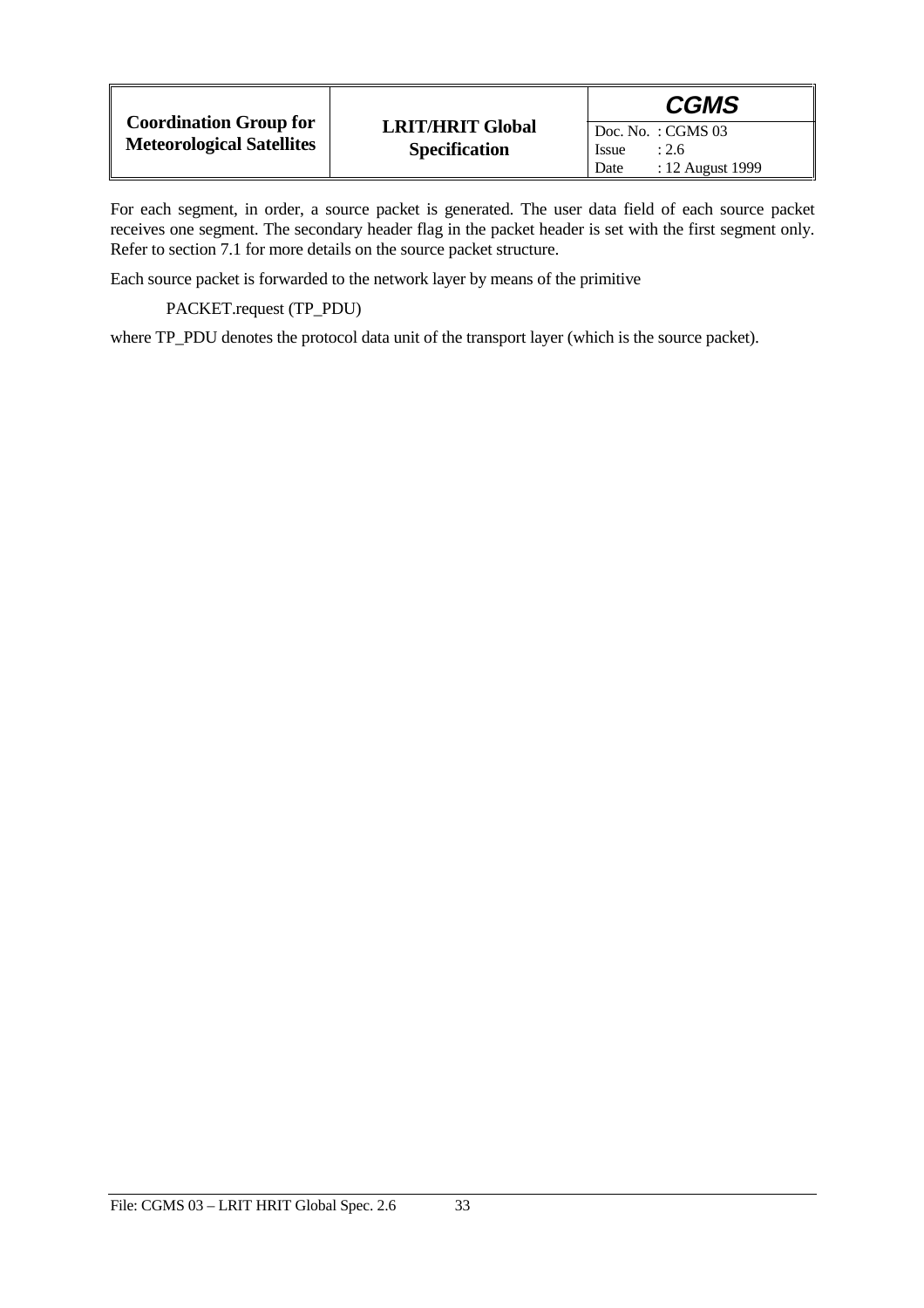### **6.3 Reception Service Specification**

### **6.3.1 Syntax**

The transport layer indicates towards the session layer the acquisition of one LRIT/HRIT file:

#### TRANSPORT.indication (TP\_SDU)

The service data unit (TP\_SDU) is an output of the service, it contains the acquired LRIT/HRIT file.

### **6.3.2 Function**

Upon acquisition of source packets, indicated by the network layer primitive

#### PACKET.indication (TP\_PDU)

the packets are sorted for their APIDs. The contents of the user data fields, except the last two octets (which include the CRC field) are concatenated under control of the sequence flags in the packet headers, resulting in a transport file. As soon as a transport file is complete, the TP\_SDU is extracted (see Figure 6-1) and routed to the session layer.

### **6.3.3 Optional Functionality**

Although the functions outlined in section 6.3.2 make up a basic functionality, some more features may be added for improved performance and reliability:

- a) The CRC field included in each segment can be used to quote the integrity of received data.
- b) Completeness of data can be verified with help of the packet sequence count (included in the packet header) and with help of the length field in the transport header.
- c) Logging and monitoring of reception service functions may be helpful. The contents of the file counters included in the transport headers may be used to provide a simple means to verify the continuous functionality on basis of log information.
- d) Unexpected information retrieved from incoming packet headers, probably caused by bit errors therein, may be corrected by means of redundancy (e.g. implied by sequence) and semantics.

| transport header<br>file counter<br>length |                                                                                                                | TP_SDU                       | filler                                          |
|--------------------------------------------|----------------------------------------------------------------------------------------------------------------|------------------------------|-------------------------------------------------|
|                                            |                                                                                                                |                              |                                                 |
|                                            | $\left  \leftarrow 16 \text{ bit} \rightarrow \left  \leftarrow 64 \text{ bit} \rightarrow \right  \leftarrow$ | $1 \dots (2^{64} - 1)$ bit   | $\rightarrow$ $\leftarrow$ 07 bit $\rightarrow$ |
|                                            |                                                                                                                | $11 \dots (2^{64}-1)$ octets |                                                 |

**Figure 6-1 Transport File Structure**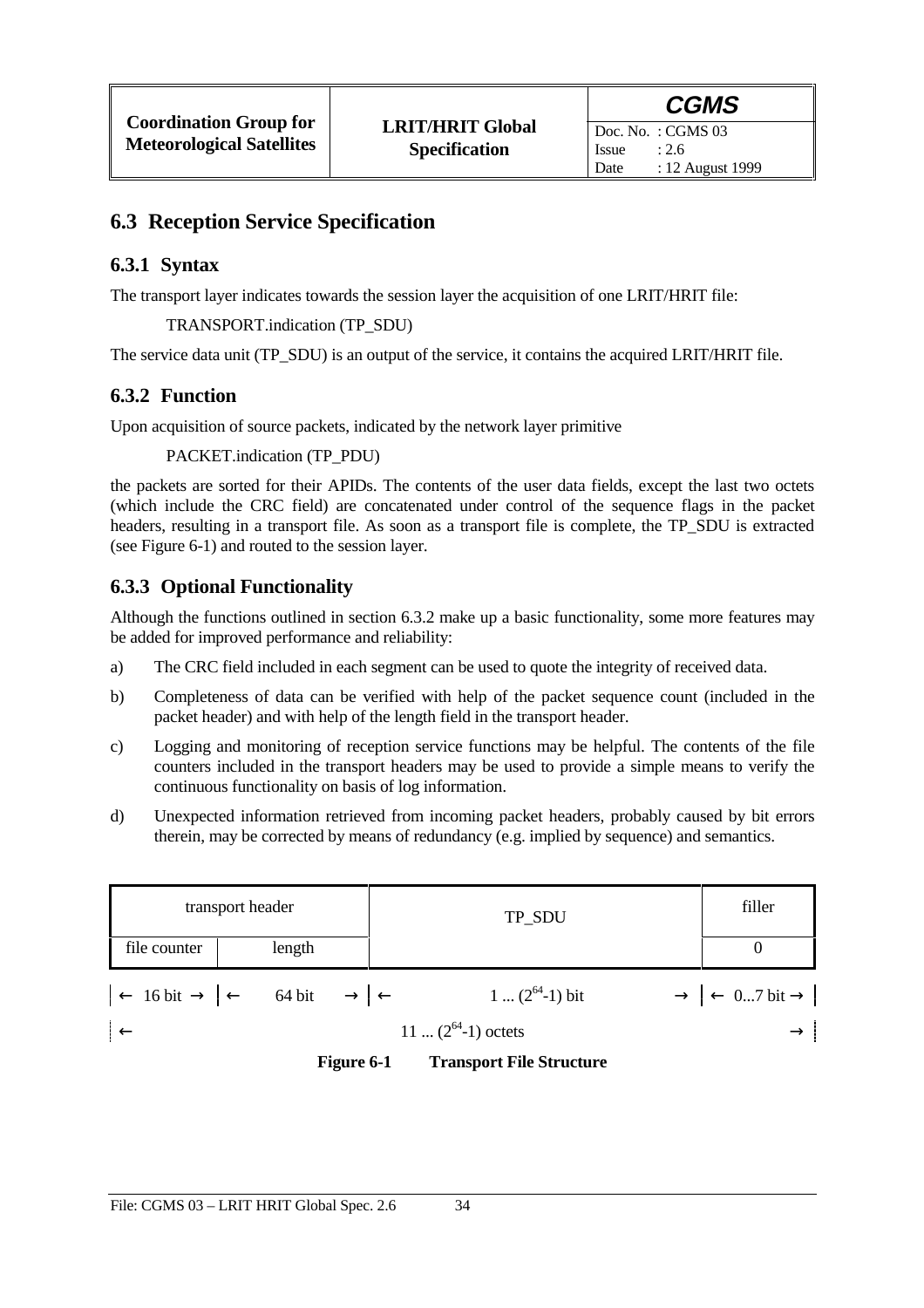Date : 12 August 1999

Issue  $: 2.6$ 

## **7. NETWORK LAYER**

### **7.1 General**

The network layer is represented by the path layer defined for CCSDS advanced orbiting systems.

The path layer provides a single service, the so-called packet service, to its user, the transport layer. The packet service uses the multiplexing service of the VCLC sublayer at the top of the data link layer.

The CCSDS path service data unit (CP\_SDU) is directly forwarded through the network layer as CCSDS path protocol data unit (CP\_PDU). There is no internal processing on the CP\_SDUs inside the path layer. In fact the only function of the path layer is to generate the correct VCDU-IDs upon forwarding CP\_PDUs to the multiplexing service on the transmitting side of the communication link.

There is no separate path id to be specified when forwarding CP\_SDUs into the path layer. The application process identifier (APID) included in the CP\_SDU is used as path id.

Figure 7-1 shows the CP\_PDU structure. It consists of a packet header (6 octets in length) and a variable length, octet aligned, user data field. This user data field is limited to 8192 octets in length, it contains a segment of a user data file.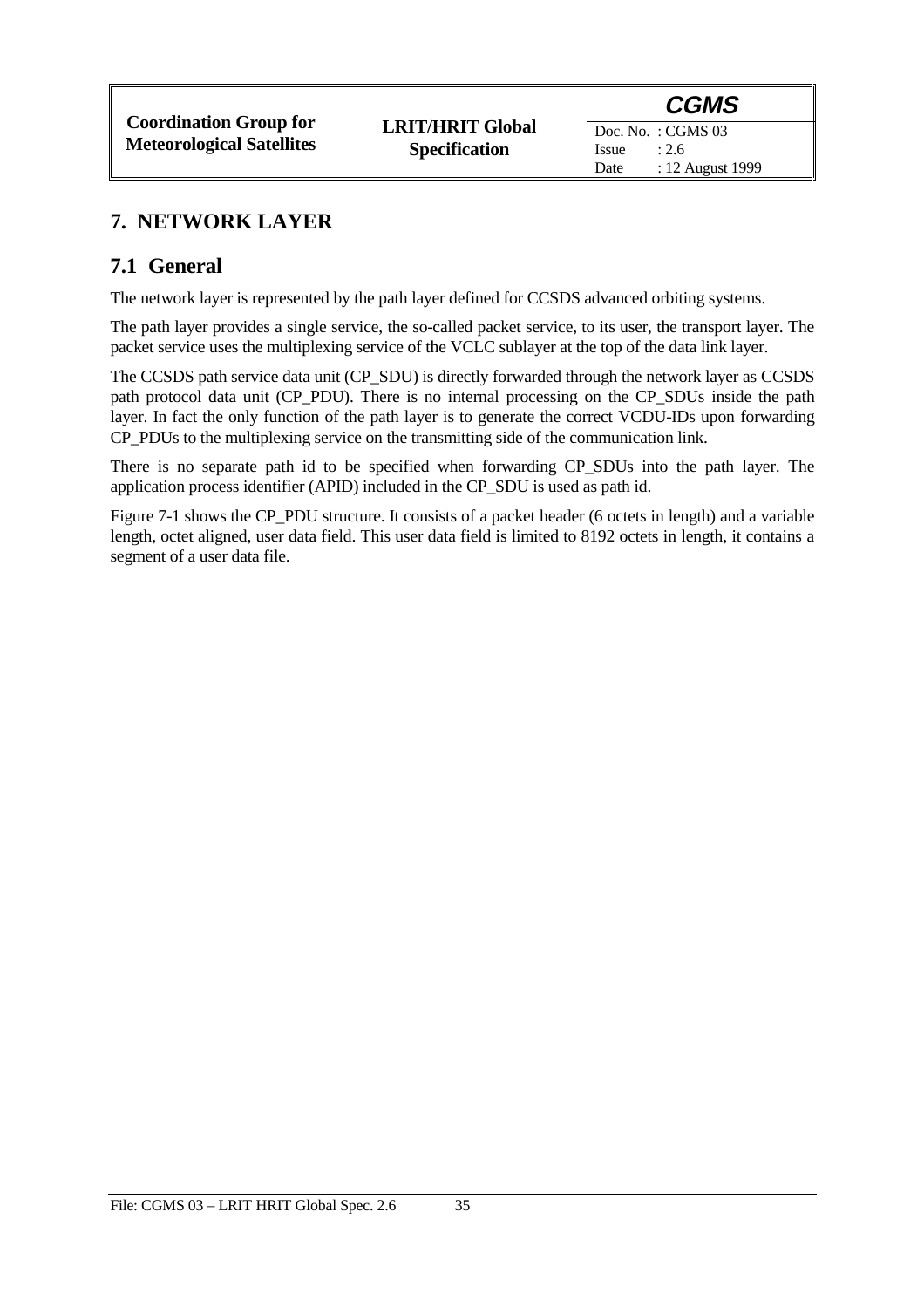Doc. No. : CGMS 03<br>Issue : 2.6 Issue<br>Date : 12 August 1999

The elements of the packet header are as follows:

| version                 | set to 0 to specify version-1 CCSDS packet                                                                                                                                                              |
|-------------------------|---------------------------------------------------------------------------------------------------------------------------------------------------------------------------------------------------------|
| type                    | set to 0, irrelevant for AOS                                                                                                                                                                            |
| secondary header flag   | set to 1 if the user data begins with a header field<br>(this is the case if sequence flags equals to one or<br>three); set to $0$ else                                                                 |
| <b>APID</b>             | set to 0  2015, specifying the logical data path and<br>implicitly the link priority (see explanations in<br>7.2.2)                                                                                     |
| sequence flags          | set to 3 if the user data contains one user data file<br>entirely;                                                                                                                                      |
|                         | set to 1 if the user data contains the first segment of<br>one user data file extending through subsequent pa-<br>ket(s);                                                                               |
|                         | set to 0 if the user data contains a continuation<br>segment of one user data file still extending through<br>subsequent packet(s);                                                                     |
|                         | set to 2 if the user data contains the last segment of<br>a user data file beginning in an earlier packet.                                                                                              |
| packet sequence counter | sequential count modulo 16384, numbering the<br>packets on the specified logical data path specified<br>by the APID.                                                                                    |
| packet length           | number of octets in the user data field minus 1.<br>Since the length of the user data field may vary<br>between 1 and 8192 octets, the packet length field<br>may be set to a value between 0 and 8191. |

|         | packet identification |                             |                    | sequence control |                               | packet   | user                                                         |
|---------|-----------------------|-----------------------------|--------------------|------------------|-------------------------------|----------|--------------------------------------------------------------|
| version | type                  | secondary<br>header<br>flag | <b>APID</b>        | sequence<br>flag | packet<br>sequence<br>counter | length   | data                                                         |
| 3 bit   | $\frac{1}{1}$ bit     | 1 bit                       | $ 11 \text{ bit} $ | 2 bit            | 14 bit                        | $16$ bit | variable                                                     |
|         |                       |                             | 6 octets           |                  |                               |          | $\rightarrow$ $\leftarrow$ 1  8192 octets<br>$\rightarrow$ 1 |

### **Figure 7-1 CP\_PDU Structure**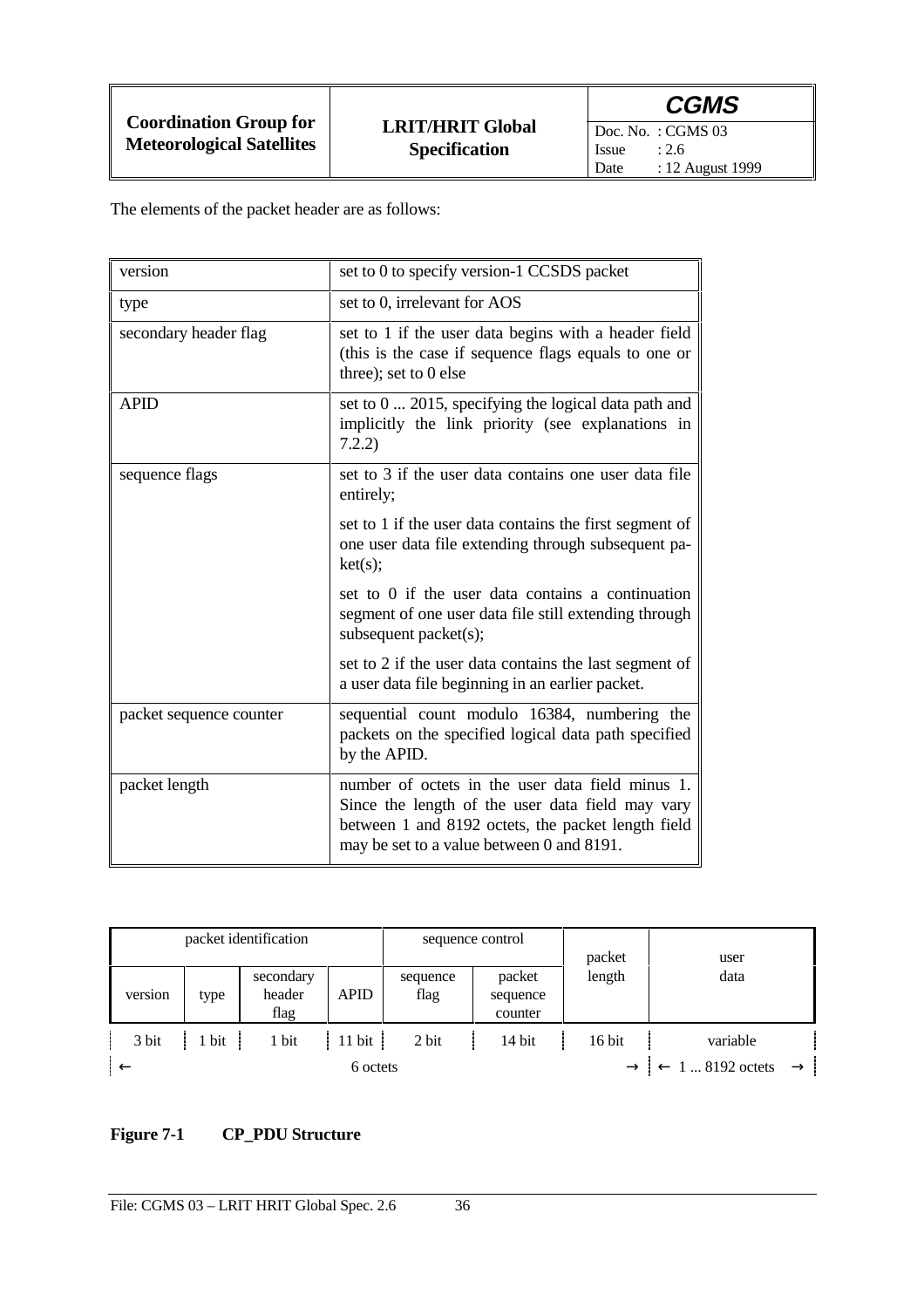Doc. No. : CGMS 03 Issue  $: 2.6$ Date : 12 August 1999

## **7.2 Transmission Service Specification**

### **7.2.1 AOS Syntax**

The network layer service is called by the transport layer service in order to send out one source packet:

PACKET.request (CP\_SDU)

The service data unit (CP\_SDU) is an input to the service.

### **7.2.2 Function**

The VCDU-ID is generated as follows:

The spacecraft id is set statically to mission specific value.

The virtual channel id is set to a value resulting from an integer division of APID by 32. Thus, APID 0 ... 31 are mapped to VC 0, APID 32 ... 63 to VC 1, ... , up to APID 1984 ... 2015 being mapped to VC 62. APID beyond 2015 must not be used with LRIT/HRIT. The user (i.e. the transport layer) is therefore capable of handling up to 2016 parallel packet streams, while groups of 32 each have the same priority on the link. With increasing APID the priority decreases. Refer to the description of the VCA sublayer for a description on how the virtual channel id affects the priority of the VC on the link.

After having determined the VCDU-ID the service calls the data link layer transmission service as

```
M_UNITDATA.request (CP_PDU, VCDU-ID)
```
with CP\_PDU = CP\_SDU defining the multiplexing service data unit. Both parameters are input to the multiplexing service.

# **7.3 Reception Service Specification**

### **7.3.1 AOS Syntax**

The network layer service indicates towards the transport layer service of the addressed application the acquisition of a source packet:

```
PACKET.indication (CP_SDU)
```
The service data unit (CP\_SDU) is an output of the service. The application is implicitly determined by means of the application process identifier (APID) contained in the header of the source packet.

### **7.3.2 Function**

Upon acquisition of a source packet, indicated by the data link layer primitive

```
M_UNITDATA.indication (CP_PDU, VCDU-ID)
```
the service forwards the source packet ( $CP\_SDU = CP\_PDU$ ) to the transport layer by means of the primitive

PACKET.indication (CP\_SDU).

Optionally the function may check the (redundant) value of VCDU-ID by comparing it to the virtual channel number derived from the APID contained in the packet header and by validating the (known) spacecraft id.

File: CGMS 03 - LRIT HRIT Global Spec. 2.6 37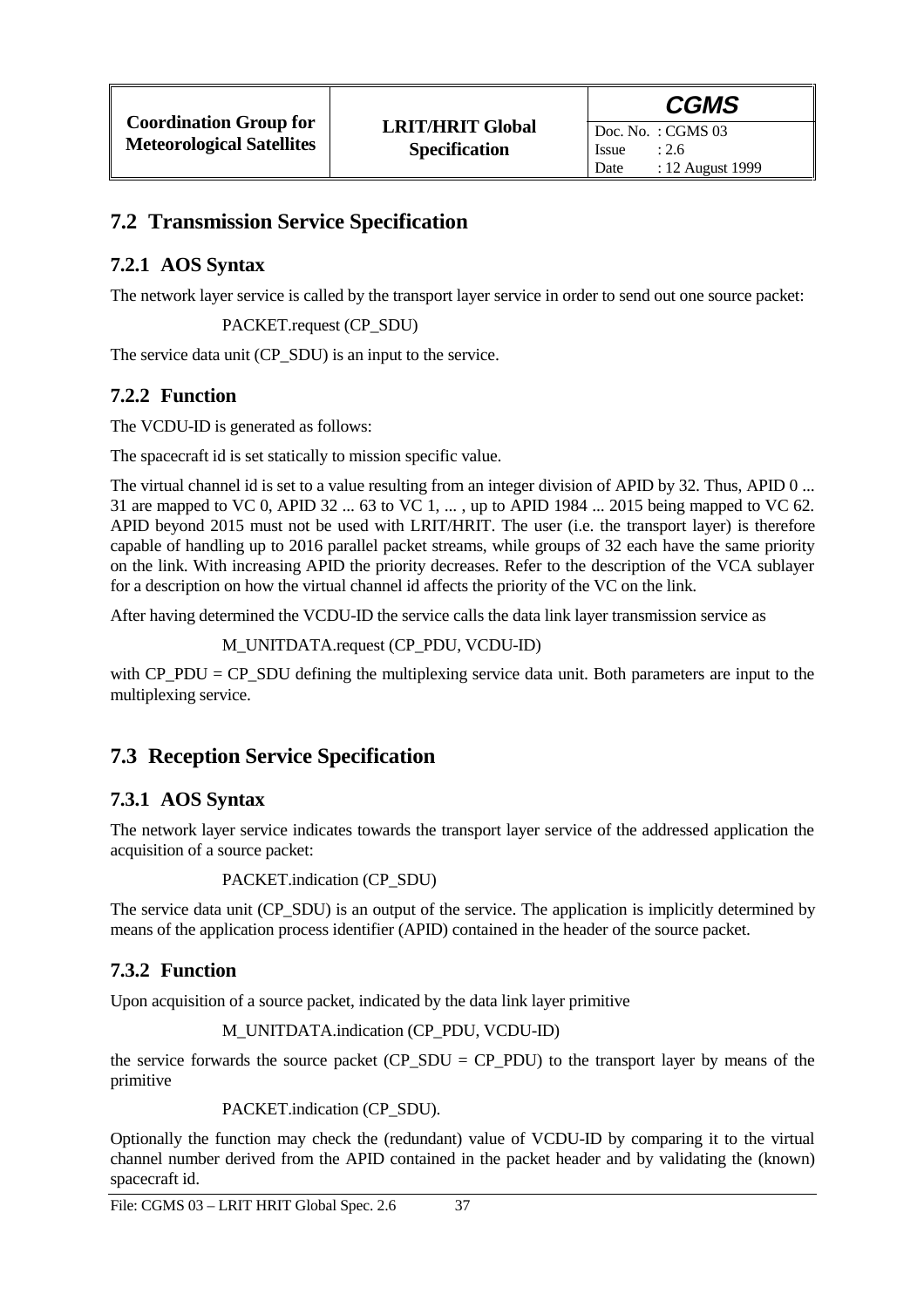## **8. DATA LINK LAYER**

### **8.1 Overview**

The data link layer is implemented by the space link layer of the space link subnetwork specified by CCSDS for advanced orbiting systems. It consists of two sublayers:

- virtual channel link control (VCLC) sublayer
- virtual channel access (VCA) sublayer

The VCLC sublayer receives CCSDS path protocol data units (CP\_PDU) from the network layer as its service data unit, whereas the VCA sublayer forwards the physical channel access protocol data unit (PCA\_PDU) to the physical layer (as its protocol data unit).

The data link layer provides by means of the VCLC sublayer the multiplexing service to its user, the network layer. There are no more services provided by the LRIT/HRIT data link layer. The data link layer requires the physical channel service from the physical layer only.

Figure 8-1 shows the overall configuration of the data link layer.

LRIT/HRIT is designed as a Grade-2 service, i.e. transmission will be error controlled using Reed-Solomon coding. Due to the non-availability of a duplex link there is no possibility of raising the service to Grade-1.



**Figure 8-1 Data Link Layer**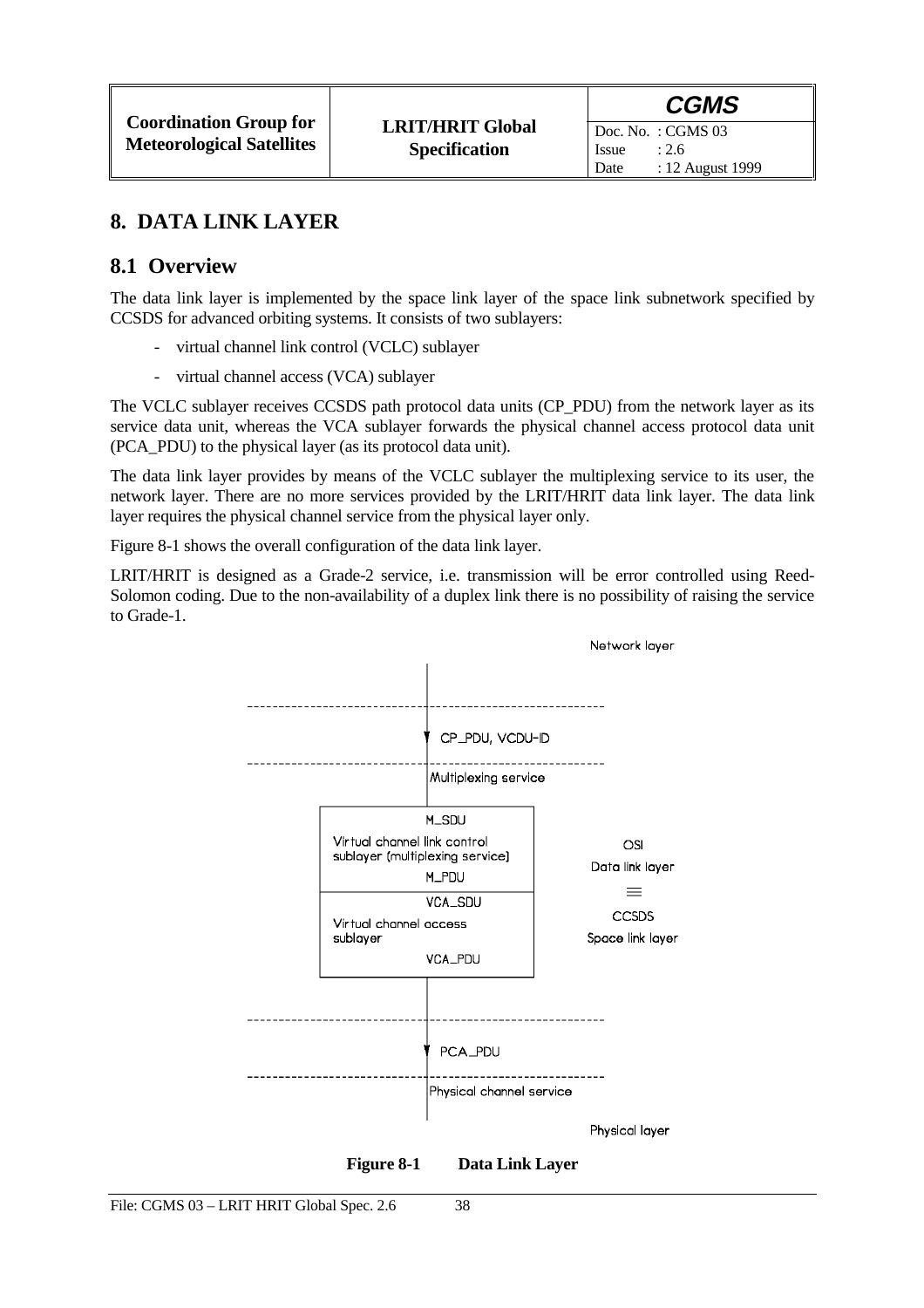## **8.2 Virtual Channel Link Control Sublayer**

### **8.2.1 General**

The VCLC sublayer provides the multiplexing service only. Encapsulation and bitstream services are not supported.

The actual user of the service is the CCSDS path layer incorporated in the network layer. This user provides CP\_PDUs as multiplexing service data units (M\_SDUs) for multiplexing them into multiplexing protocol data units (M\_PDUs) and vice versa. With each M\_SDU the virtual channel is addressed by its VCDU-ID. Data from various packet channels addressing the same VC may be multiplexed into one M\_PDU.

The VCLC sublayer uses the virtual channel access service of the VCA sublayer, the generated M\_PDUs are forwarded as VCA\_SDUs together with the VCDU-ID.

While the number of parallel data streams at the VCLC\_SAP are determined by the number of packet channels on all virtual channels, at the VCA\_SAP there are remaining as many data streams as virtual channels are used.

Figure 8-2 shows the structure of the M\_PDU. The total length of one M\_PDU is 886 octets. It consists of a header (2 octets) and a packet zone (884 octets), into which the M\_SDUs for the actual VC are inserted.

The components of the M\_PDU header are defined as follows:

| spare                | for future use, set to all zero                                                                                                                                                                                                                                                                                                                                      |
|----------------------|----------------------------------------------------------------------------------------------------------------------------------------------------------------------------------------------------------------------------------------------------------------------------------------------------------------------------------------------------------------------|
| first header pointer | contains a binary count $P(02047)$ identifying the offset<br>(in octets) between the begin of the M_PDU packet zone<br>and the first M_SDU header (i.e. M_SDU #k in figure 10-<br>2) therein. If the packet zone does not contain any<br>M_SDU header at all (e.g. if a M_SDU spans over three<br>or more M_PDUs) then P shall be set to all ones (i.e.<br>$2047$ ). |

The M\_PDU packet zone contains variable length M\_SDUs, each of them being a CCSDS version-1 packet. The first and the last packet in the M\_PDU zone are not necessarily complete. The M\_PDU packet zone may contain a part of a single M\_SDU only.

In case that a partly generated M\_PDU cannot be completed since no more M\_SDU is available for the related virtual channel, a fill packet is generated to complete the M\_PDU, after a timeout is expired.

Figure 8-3 shows the structure of this fill packet. The packet length has to be determined in such way that the incomplete M\_PDU gets filled up. Within the fill packet the packet length element specifies the size of the user data field in octets minus one. If the remaining spare in the incomplete M\_PDU is less than seven octets then the fill packet is sized to fill the incomplete M\_PDU plus one more M\_PDU entirely.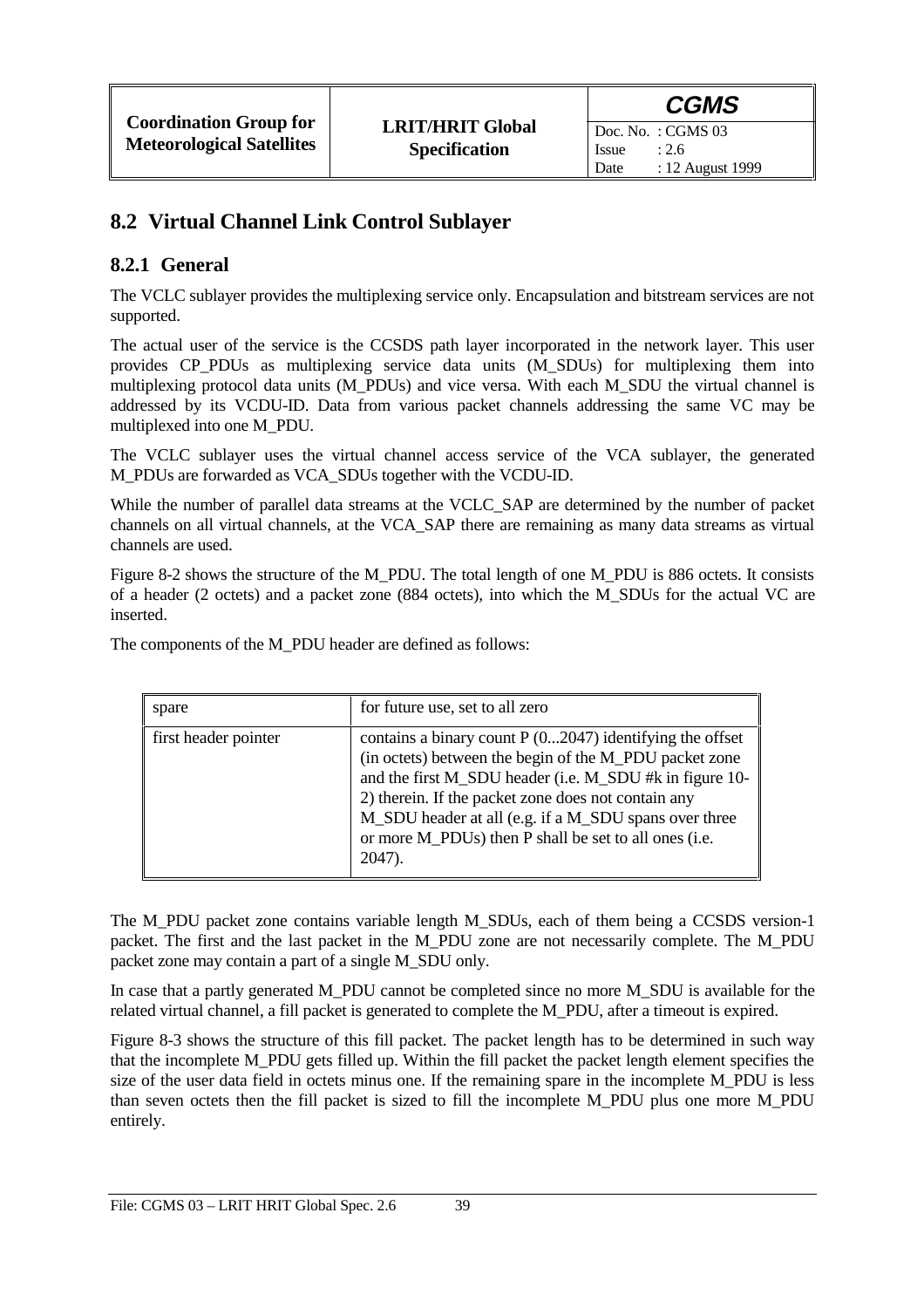| <b>Coordination Group for</b><br><b>Meteorological Satellites</b> |                                                 | <b>CGMS</b>                                                              |
|-------------------------------------------------------------------|-------------------------------------------------|--------------------------------------------------------------------------|
|                                                                   | <b>LRIT/HRIT Global</b><br><b>Specification</b> | Doc. No.: $CGMS$ 03<br><i>Issue</i><br>: 2.6<br>: 12 August 1999<br>Date |

| M PDU header  |                         |                             |             | M_PDU packet zone |          |                             |
|---------------|-------------------------|-----------------------------|-------------|-------------------|----------|-----------------------------|
| spare         | first header<br>pointer | end of<br>M_SDU<br>$#(k-1)$ | M_SDU<br>#k | M_SDU<br>$#(k+1)$ | $\cdots$ | beginning of<br>M_SDU<br>#m |
| 5 bit         | 11 bit                  |                             |             |                   |          |                             |
| $ \leftarrow$ | 2 octets                | $\rightarrow$ 1             |             | 884 octets        |          | $\rightarrow$               |

#### Figure 8-2 M PDU Structure

|                                        |          | packet identification        |             | sequence control |                            | packet   | user                                                    |           |
|----------------------------------------|----------|------------------------------|-------------|------------------|----------------------------|----------|---------------------------------------------------------|-----------|
| version                                | type     | sec.<br>header<br>flag       | <b>APID</b> | sequence<br>flag | packet<br>sequence<br>flag | length   | data                                                    | element   |
| $\Omega$                               | $\theta$ |                              | 2047        | 3                | $\boldsymbol{0}$           | as       | 0                                                       | contents  |
|                                        |          |                              |             |                  |                            | required |                                                         | (decimal) |
| 3 bit                                  | 1 bit    | $1 \text{ bit}$ 11 bit 2 bit |             |                  | $14$ bit                   | $16$ bit | variable                                                | size      |
| $\rightarrow$ $\overline{\phantom{a}}$ |          |                              | 6 octets    |                  |                            |          | $\rightarrow$ $\leftarrow$ 1  8192 octets $\rightarrow$ |           |
| Figure 8-3                             |          | <b>Fill Packet</b>           |             |                  |                            |          |                                                         |           |

# **8.2.2 Transmission Service Specification**

### **8.2.2.1 AOS Syntax**

The VCLC sublayer service is called by the network layer service in order to send out one source packet:

M\_UNITDATA.request (M\_SDU, VCDU-ID)

Both the service data unit and the VCDU-ID are inputs to the service.

#### **8.2.2.2 Function**

The service data unit is multiplexed into one or more M\_PDUs, depending on the space in an eventually available incomplete M\_PDU and on the size of the M\_SDU. Incomplete M\_PDUs belonging to other than the specified VC are not affected so far. As soon as an M\_PDU is completed (this may occur zero or more times upon one M\_UNITDATA.request service call) it is forwarded to the VCA sublayer service as

VCA\_UNITDATA.request (M\_PDU, VCDU-ID).

Additionally, as soon as an incomplete M\_PDU of any VCDU-ID remains incomplete for more than three seconds (counted from the time the first source data was inserted into the incomplete M\_PDU) a fill packet is generated for that virtual channel, causing one or two VCA requests (depending on the remaining space in the incomplete M\_PDU).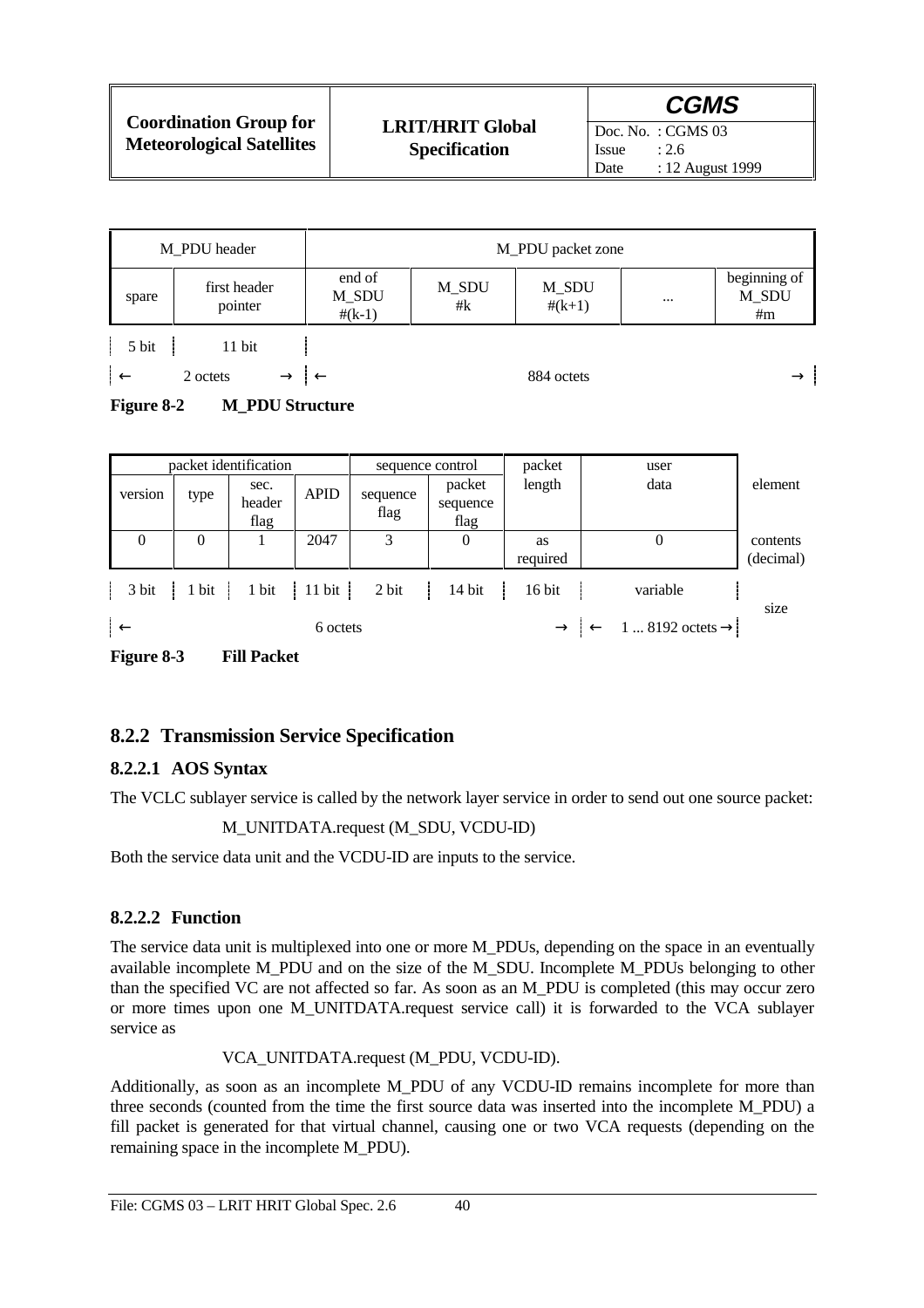### **8.2.3 Reception Service Specification**

#### **8.2.3.1 AOS Syntax**

The VCLC sublayer service indicates towards the network layer service the acquisition of a source packet:

M\_UNITDATA.indication (M\_SDU, VCDU-ID)

The service provides both the service data unit and the VCDU-ID as output.

#### **8.2.3.2 Function**

Upon acquisition of an M\_PDU, indicated by the VCA sublayer primitive

#### VCA\_UNITDATA.indication (M\_PDU, VCDU-ID)

the service demultiplexes zero or more source packets from the acquired M\_PDU and eventually available buffered data belonging to the same virtual channel. Whenever a source packet is completed it is checked for being a fill packet: If the APID equals 2047 the packet is assumed to be a fill packet. Fill packets are discarded, whereas other source packets are forwarded to the network layer using the primitive

M\_UNITDATA.indication (M\_SDU, VCDU-ID).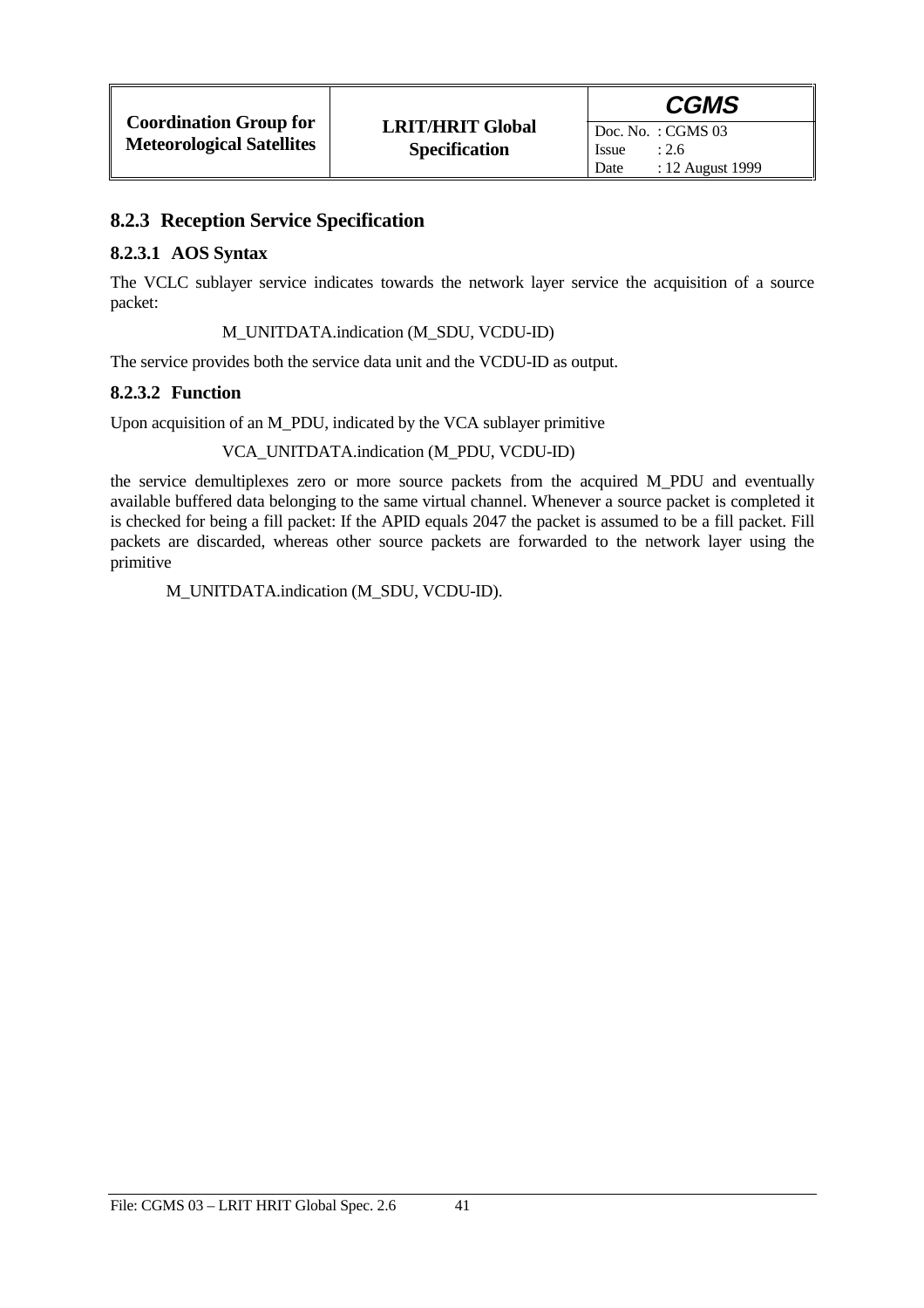### **8.3 Virtual Channel Access Sublayer**

### **8.3.1 General**

The VCA sublayer provides the virtual channel access service only. Both insert service and virtual channel data unit service are not used with the LRIT/HRIT application.

In fact the VCLC sublayer is the only user of the VCA service, the VCA SDU is the M\_PDU. Each VCA\_SDU is accompanied by a corresponding VCDU-ID specifying the related VC. Since LRIT/HRIT is a Grade-2 service, the VCA sublayer incorporates virtual channel procedures and channel access procedures only. Slap procedures are not supported at all.

The VCA sublayer generates and retrieves the virtual channel access protocol data unit (VCA\_PDU), which is the serial bitstream forwarded to and acquired from the physical layer. The VCA sublayer uses the physical channel service as it is provided by the physical layer.

The virtual channel procedures are in fact functions required to generate virtual channel data units (VCDUs) from VCA\_SDUs and vice versa. One of the channel access procedures is to handle Reed-Solomon check symbols. A VCDU with attached check symbols is called coded virtual channel data unit (CVCDU). The structure of one CVCDU is shown in Figure 8-4.

The elements of the CVCDU are as follows:

| VCDU primary header           | contains a six octets header structure as shown in Figure 8-5 and as<br>described below                                                                         |
|-------------------------------|-----------------------------------------------------------------------------------------------------------------------------------------------------------------|
| VCDU data unit zone           | contains one VCA SDU in case of a valid VCDU or all zeros in case<br>of a fill VCDU                                                                             |
| Reed-Solomon check<br>symbols | contain Reed-Solomon code (255,223) encoded check symbols,<br>calculated over the VCDU primary header and the VCDU data unit  <br>zone, as specified in [AD.5]. |

| <b>VCDU</b><br>Primary<br>Header                                                                                      | <b>VCDU</b><br>Data Zone | Reed-Solomon<br>Check Symbols |
|-----------------------------------------------------------------------------------------------------------------------|--------------------------|-------------------------------|
| $\left  \leftarrow 6 \text{ octets} \rightarrow \right  \leftarrow$<br>T.<br>$\alpha$<br>$^{\circ}$<br>$\overline{ }$ | 886 octets               | 128 octets<br>$\rightarrow$ 1 |

**Figure 8-4 CVCDU Structure**

File: CGMS 03 – LRIT HRIT Global Spec. 2.6 42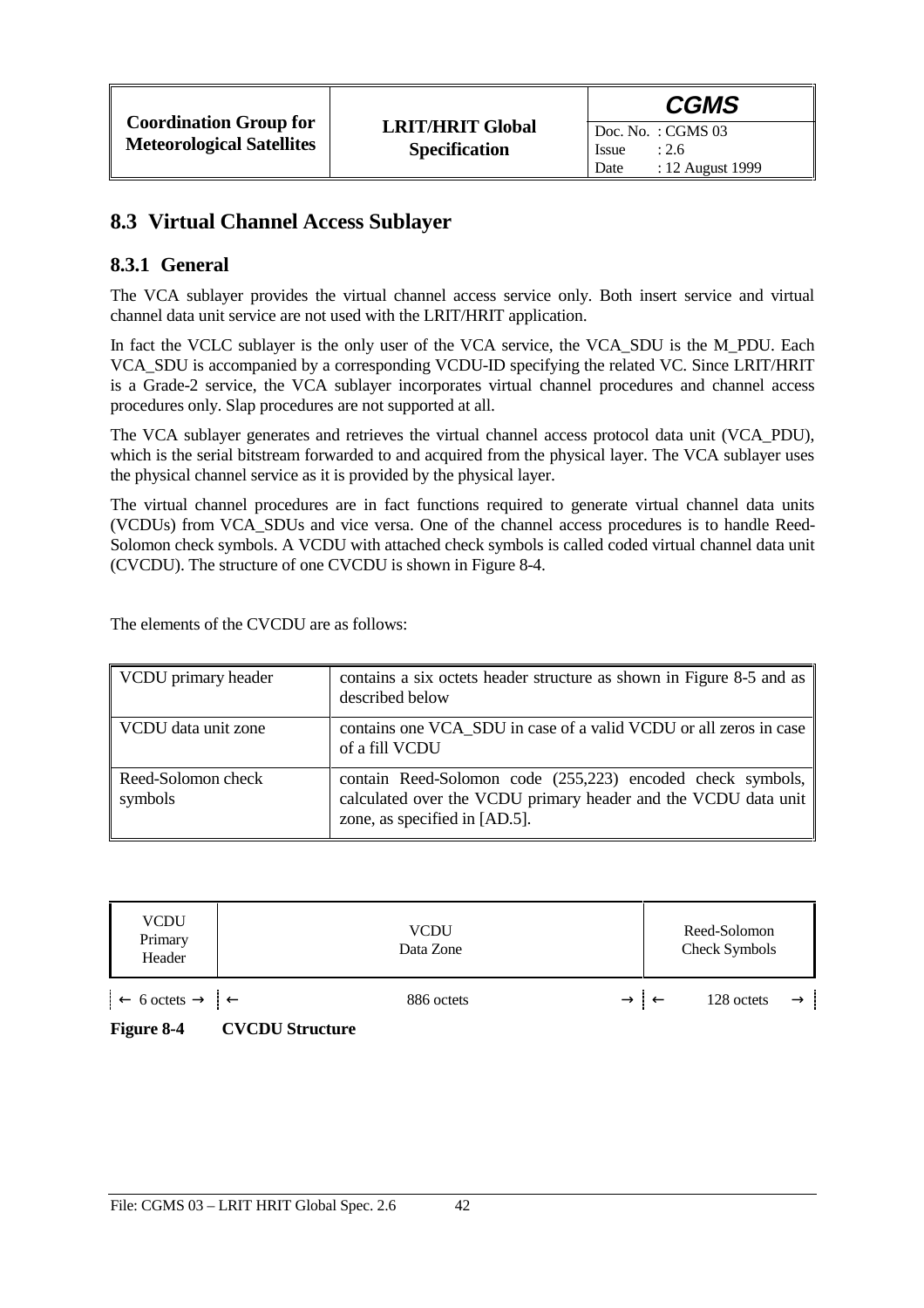|                                                                   |                                                 | <b>CGMS</b>                                                                    |
|-------------------------------------------------------------------|-------------------------------------------------|--------------------------------------------------------------------------------|
| <b>Coordination Group for</b><br><b>Meteorological Satellites</b> | <b>LRIT/HRIT Global</b><br><b>Specification</b> | $\vert$ Doc. No.: CGMS 03<br><b>Issue</b><br>: 2.6<br>: 12 August 1999<br>Date |

The VCDU primary header shown in Figure 8-5 consists of the following elements:

| version number               | set to 1 specifying version-2 CCSDS structure                                                                                                                            |
|------------------------------|--------------------------------------------------------------------------------------------------------------------------------------------------------------------------|
| <b>VCDU-ID</b>               | virtual channel data unit identifier as specified by higher layers,  <br>consisting of spacecraft identifier and virtual channel identifier, set to<br>63 for fill VCDUs |
| VCDU counter                 | sequential count (modulo 16777216) of VCDUs on each virtual<br>channel                                                                                                   |
| signalling field/replay flag | set to 0 specifying real-time VCDUs                                                                                                                                      |

| version      | <b>VCDU-ID</b> |       | <b>VCDU</b> | signalling field |               |
|--------------|----------------|-------|-------------|------------------|---------------|
| number       | S/C ID         | VC ID | counter     | replay flag      | spare         |
| 2 bit        | 8 bit          | 6 bit | 24 bit      | 1 bit            | 7 bit         |
| $\leftarrow$ |                |       | 6 octets    |                  | $\rightarrow$ |

**Figure 8-5 VCDU Primary Header**

### **8.3.2 Transmission Service Specification**

#### **8.3.2.1 AOS Syntax**

The VCA sublayer service is called by the VCLC sublayer service to send out one M\_PDU:

#### VCA\_UNITDATA.request (VCA\_SDU, VCDU-ID)

Both the service data unit (being one M\_PDU) and the VCDU-ID are inputs to the service.

#### **8.3.2.2 Function**

Figure 8-6 provides an overview of the transmission service. At first a CVCDU is generated: The primary header is constructed with help of the VCDU-ID provided with the request. The updated VCDU counter is saved for next use with the same VC. The data unit zone receives the service data unit. The Reed-Solomon check symbols are calculated as specified in section 8.3.1. Separate queues for CVCDUs of all supported virtual channels (0 ... 63) are available for receiving generated CVCDUs.

CVCDUs for various VCs are commutated into a single sequence. Upon commutation a strong priority concept is executed, decreasing the VC priority with increasing VC identifier value. As long as CVCDUs for VC 0 are available, only these are inserted into the dissemination stream. As soon as no more CVCDUs are available for VC n, the queue for VC (n+1) is polled. At the end, if no CVCDUs at all are available, fill CVCDUs (i.e. CVCDUs with VC 63 and all zero data) are inserted.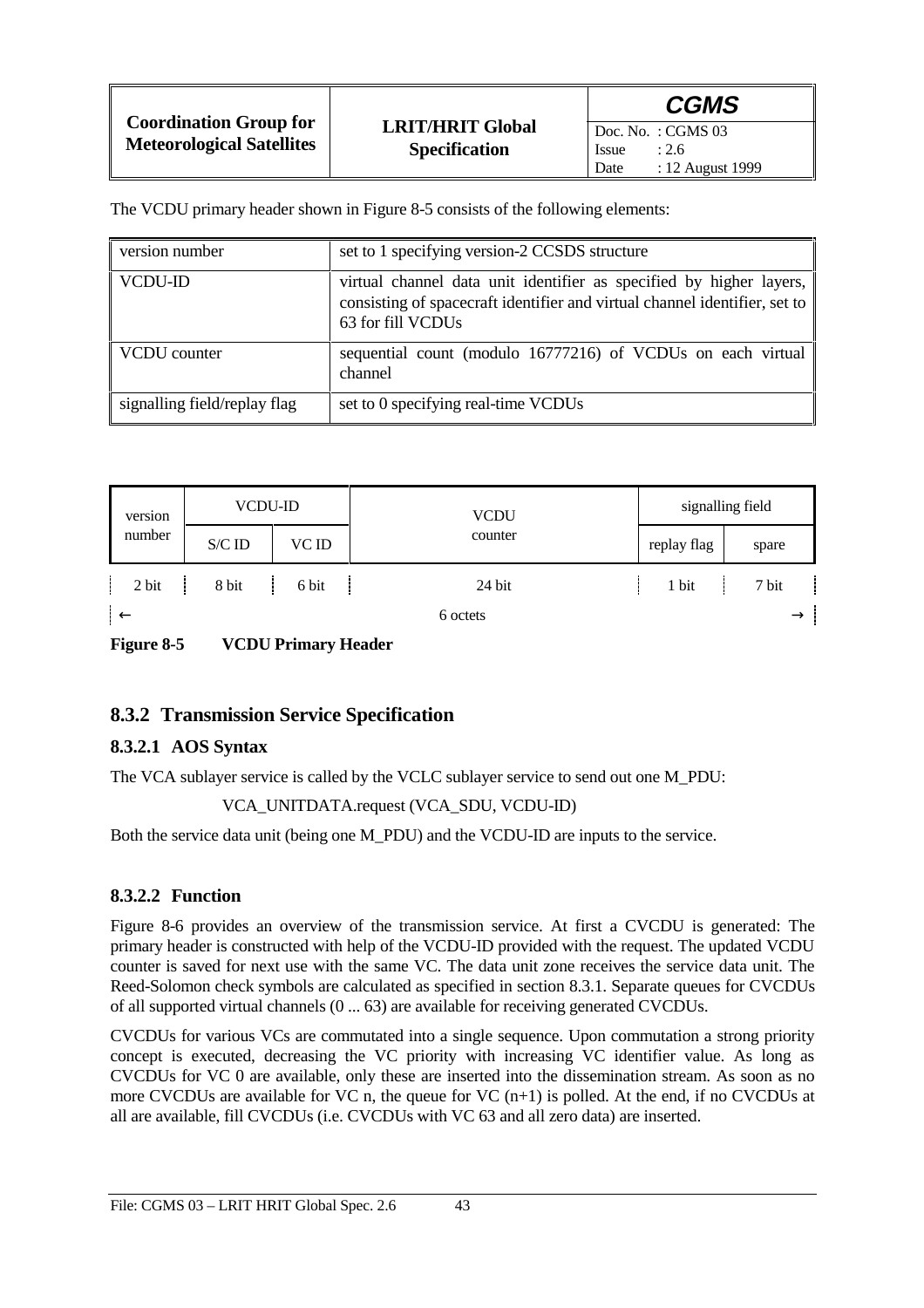|                                                                   |                                                 | <b>CGMS</b>                                       |
|-------------------------------------------------------------------|-------------------------------------------------|---------------------------------------------------|
| <b>Coordination Group for</b><br><b>Meteorological Satellites</b> | <b>LRIT/HRIT Global</b><br><b>Specification</b> | $\overline{D}$ oc. No.: CGMS 03<br>: 2.6<br>Issue |
|                                                                   |                                                 | : 12 August 1999<br>Date                          |

The commutated sequence of CVCDUs is converted into a sequence of channel access data units (CADUs). For this purpose each CVCDU is randomized first and preceded by a synchronization marker then.

Randomization is performed by multiplying all 8160 bits of the CVCDU with a statically defined pseudonoise pattern. The pseudonoise sequence is generated by means of the following polynomial:

$$
h(x) = x^8 + x^7 + x^5 + x^3 + 1
$$

This sequence repeats after 255 bits and the sequence generator has to be started from an all-ones state. The resulting PN pattern begins with (hexadecimal) FF480EC09A... .

The synchronization marker is defined to be (hexadecimal)

#### 1ACFFC1D

which describes a 32 bit pattern to precede each CVCDU.

The resulting CADU sequence is serialized at a bit determined by the physical layer. Each CADU has a length of 8192 bits.

The serial bitstream is forwarded to the physical layer for transmission.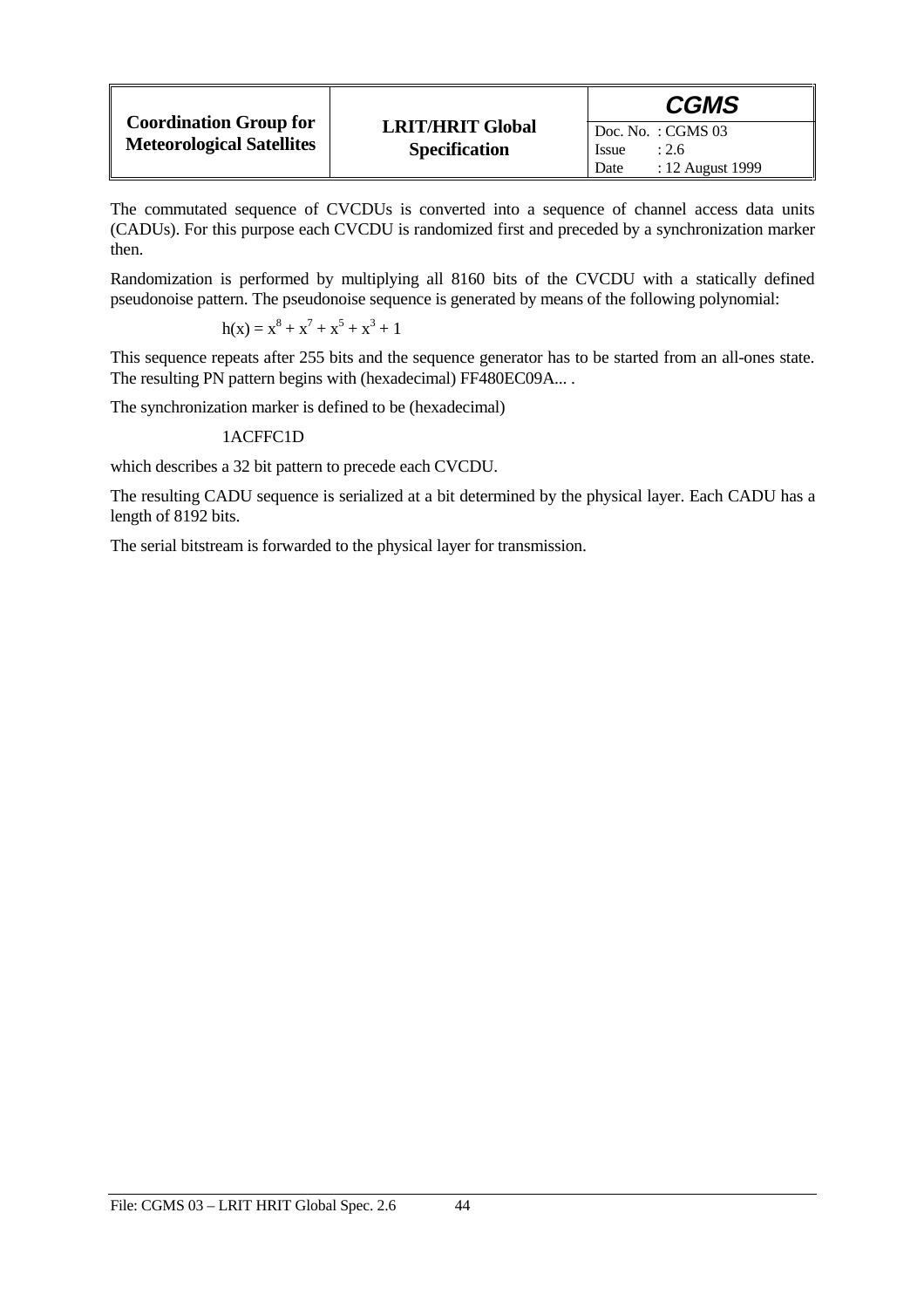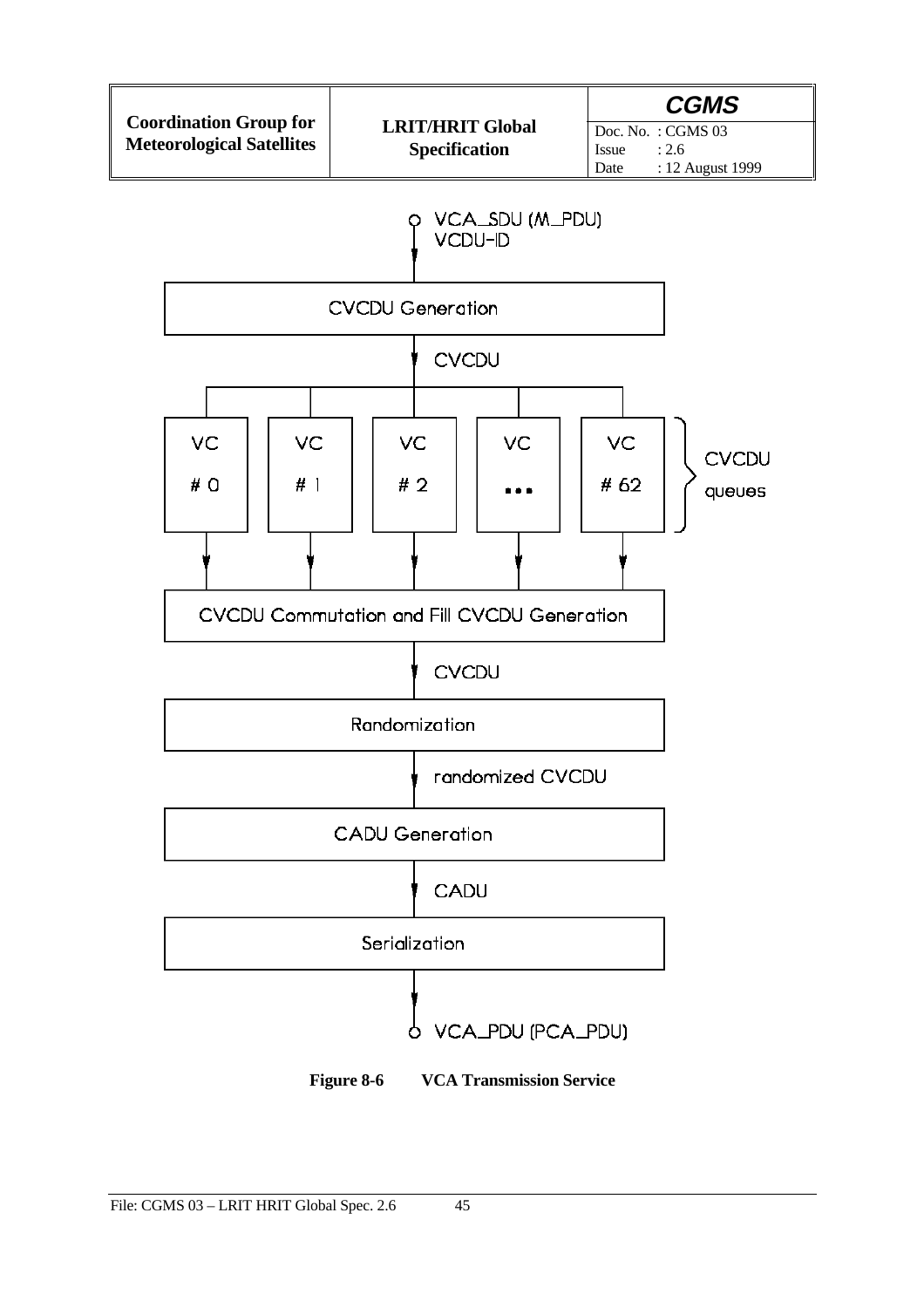#### **8.3.3 Reception Service Specification**

#### **8.3.3.1 AOS Syntax**

The VCA sublayer service indicates towards the VCLC sublayer the acquisition of a M\_PDU:

VCA\_UNITDATA.indication (VCA\_SDU, VCDU-ID).

The service provides both the service data unit (being one M\_PDU) and the VCDU-ID as output.

#### **8.3.3.2 Function**

Figure 8-7 provides an overview of the reception service. The incoming serial datastream (VCA\_PDU) is synchronized into discrete CADUs. After this frame synchronization process one (randomized) CVCDU is extracted from each CADU by means of stripping the synchronization markers off. Derandomization is performed then by multiplying all 8160 bits of the randomized CVCDU with a statically defined pseudonoise pattern. The synchronization marker and the randomization pattern are specified in section 8.3.2.2. After derandomization each "clear" CVCDU undergoes a forward error correction based on the Reed-Solomon check symbols included therein (details are provided in [AD.5]). Optionally the forward error correction may be omitted, requiring an increased performance of the physical layer (e.g. a bigger antenna) to compensate the FEC gain.

After forward error correction fill VCDUs (those with  $VC = 63$ ) are discarded. The VCA SDU is extracted from the data unit zone of the VCDU, the VCDU-ID is defined in the primary header. Indication towards the VCLC sublayer is performed by means of the primitive

VCA\_UNITDATA.indication (VCA\_SDU, VCDU-ID).

#### **8.3.3.3 Optional Functionality**

Several optional features may be implemented in the VCA reception service. Here are some examples:

- a) Status and quality of CADU synchronization can be monitored.
- b) Fill VCDUs can be analyzed for bit errors before and/or after forward error correction in order to monitor the performance of the physical link and the performance of the FEC with the actual noise situation.
- c) The VCDU counters can be traced to detect any discontinuity in the VCDU sequence.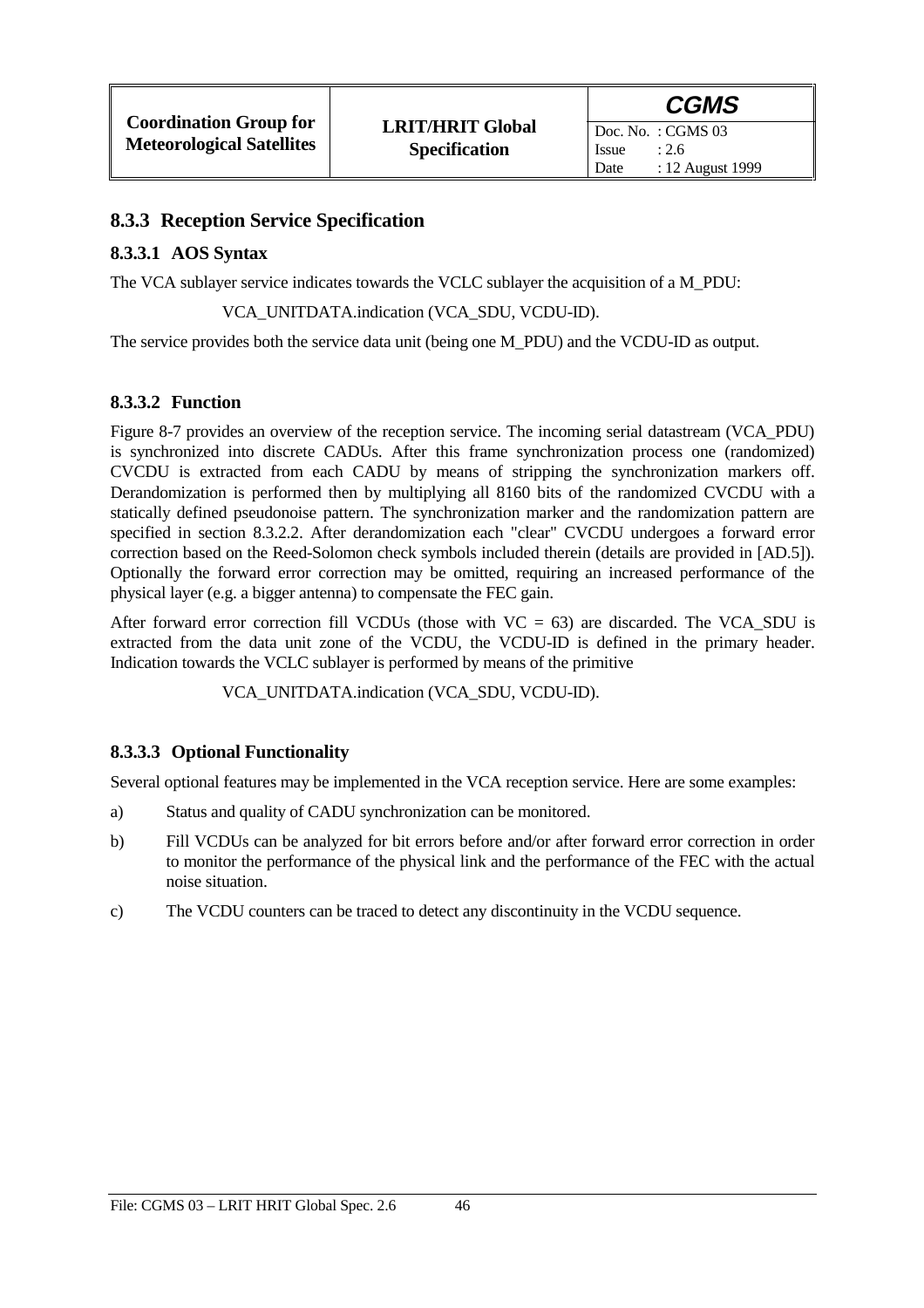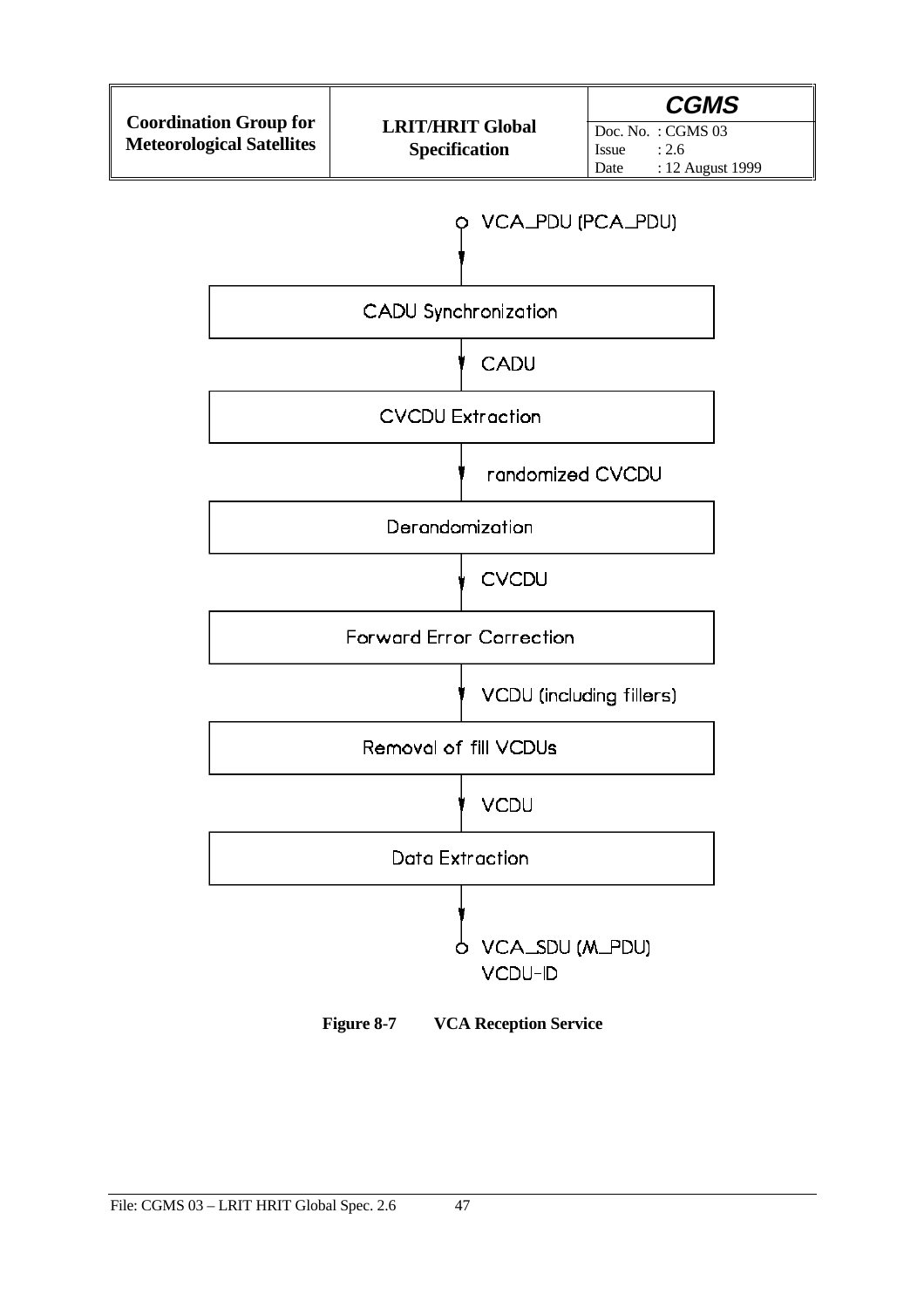Date : 12 August 1999

Issue  $: 2.6$ 

### **9. PHYSICAL LAYER**

The physical layer provides the physical channel service. The service data unit is a serial bitstream. The PCA\_PDU is passed from the data link layer to the physical layer on the transmitting side and vice versa on the receiving side.

The performance of the physical layer shall be sufficient to ensure a remaining bit error rate not exceeding  $10^{-8}$  after applying the forward error correction. The procedure for applying the FEC is described in section 8.3.3.2 while the algorithm is specified in [AD.5]. One can expect a FEC gain of 4.6 dB for Gaussian channel noise.

The use of concatenated coding i.e. the FEC described in sect. 8.3.3.2 (Reed-Solomon coding) together with any type of convolutional code is **mission specific**.

The data rate provided by the physical channel determines the mission name, as already indicated in section 1.5:

- If the data rate is less than 256 kbit/s then the mission is named LRIT.
- If the data rate is greater than or equal 256 kbit/s then the mission is named HRIT.

The implementation of the physical channel is **mission specific**.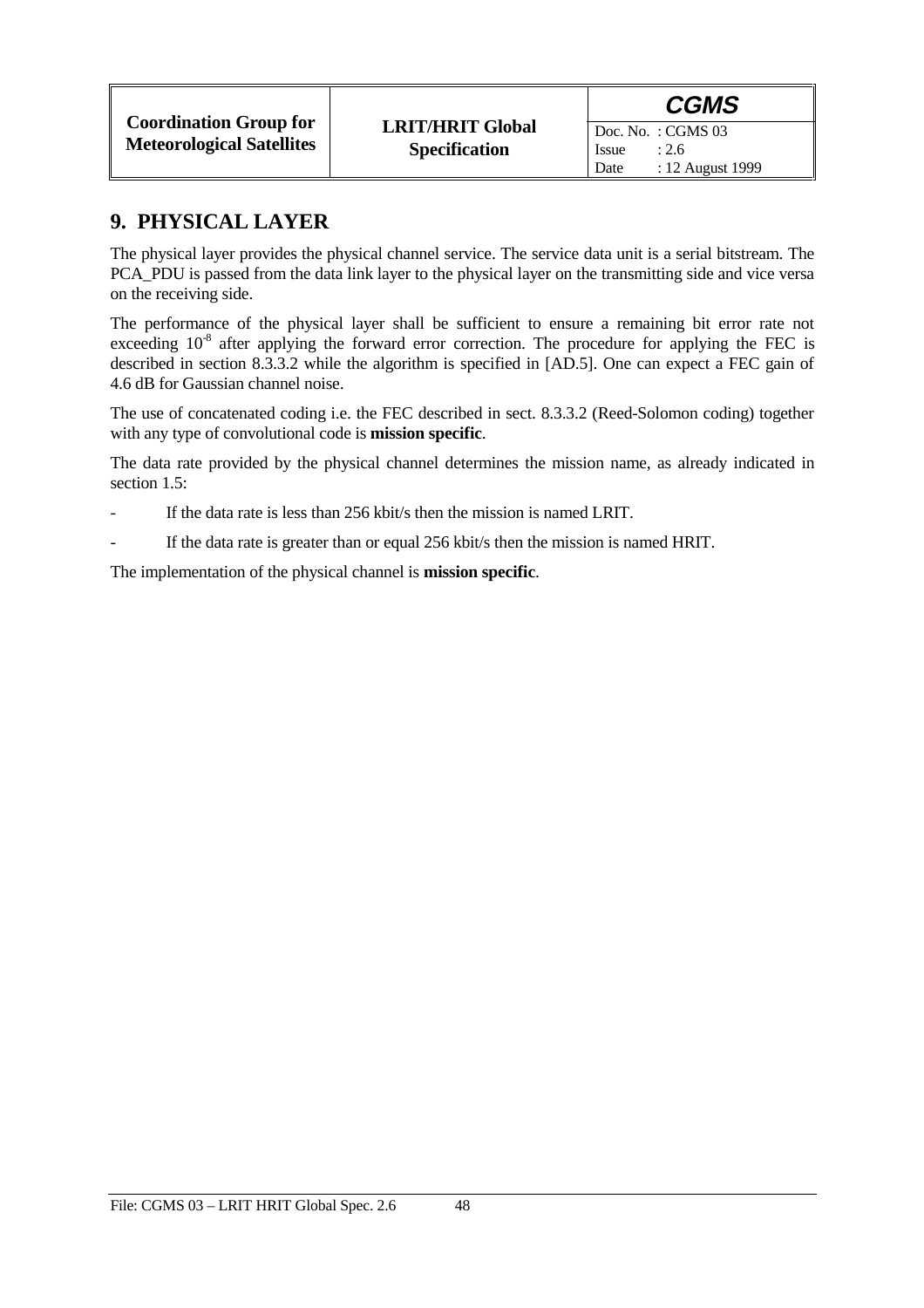Doc. No. : CGMS 03<br>Issue : 2.6 Issue : 2.6<br>Date : 12 : 12 August 1999

# **APPENDIX A - LIST OF ABBREVIATIONS**

| <b>Acronynm</b> | <b>Meaning</b>                                       |
|-----------------|------------------------------------------------------|
| <b>AOS</b>      | Advanced orbiting systems                            |
| <b>APID</b>     | Application process identifier                       |
| <b>ASCII</b>    | American standard code for information interchange   |
| <b>CADU</b>     | Channel access data unit                             |
| <b>CCSDS</b>    | <b>Consultative Committee for Space Data Systems</b> |
| CP_PDU          | CCSDS path protocol data unit                        |
| CP_SDU          | CCSDS path service data unit                         |
| <b>CRC</b>      | Cyclic redundancy check                              |
| <b>CVCDU</b>    | Coded virtual channel data unit                      |
| <b>DCT</b>      | Discrete cosine transformation                       |
| <b>EIRP</b>     | Equivalent isotropic radiance power                  |
| <b>ESA</b>      | European Space Agency                                |
| <b>FEC</b>      | Forward error correction                             |
| <b>GTS</b>      | Global Telecommunication System                      |
| G/T             | Figure of merit                                      |
| <b>HRIT</b>     | High Rate Information Transmission                   |
| <b>HRUS</b>     | <b>HRIT User Station</b>                             |
| <b>ISO</b>      | International Organisation for Standardisation       |
| <b>JPEG</b>     | Joint Photographic Experts Group                     |
| <b>LRIT</b>     | Low Rate Information Transmission                    |
| <b>LRPT</b>     | Low Rate Picture Transmission                        |
| <b>LRUS</b>     | <b>LRIT User Station</b>                             |
| <b>LSB</b>      | Least significant bit                                |
| M_PDU           | Multiplexing service protocol data unit              |
| M_SDU           | Multiplexing service data unit                       |
| <b>MSB</b>      | Most significant bit                                 |
| <b>NASA</b>     | National Aeronautics and Space Administration        |
| <b>NOAA</b>     | National Oceanic and Atmospheric Administration      |
| NRZ-L           | Nonreturn-to-zero-Level                              |
| NRZ-M           | Nonreturn-to-zero-Mark                               |
| <b>OSI</b>      | Open systems interconnection                         |
| PC_SDU          | Physical channel service data unit                   |
| PCA_PDU         | Physical channel access protocol data unit           |
| PN              | Pseudonoise                                          |
| <b>RX</b>       | Reception                                            |
| S/C             | Spacecraft                                           |
| SDU             | Service data unit                                    |
| S_PDU           | Session protocol data unit                           |
| S_SDU           | Session service data unit                            |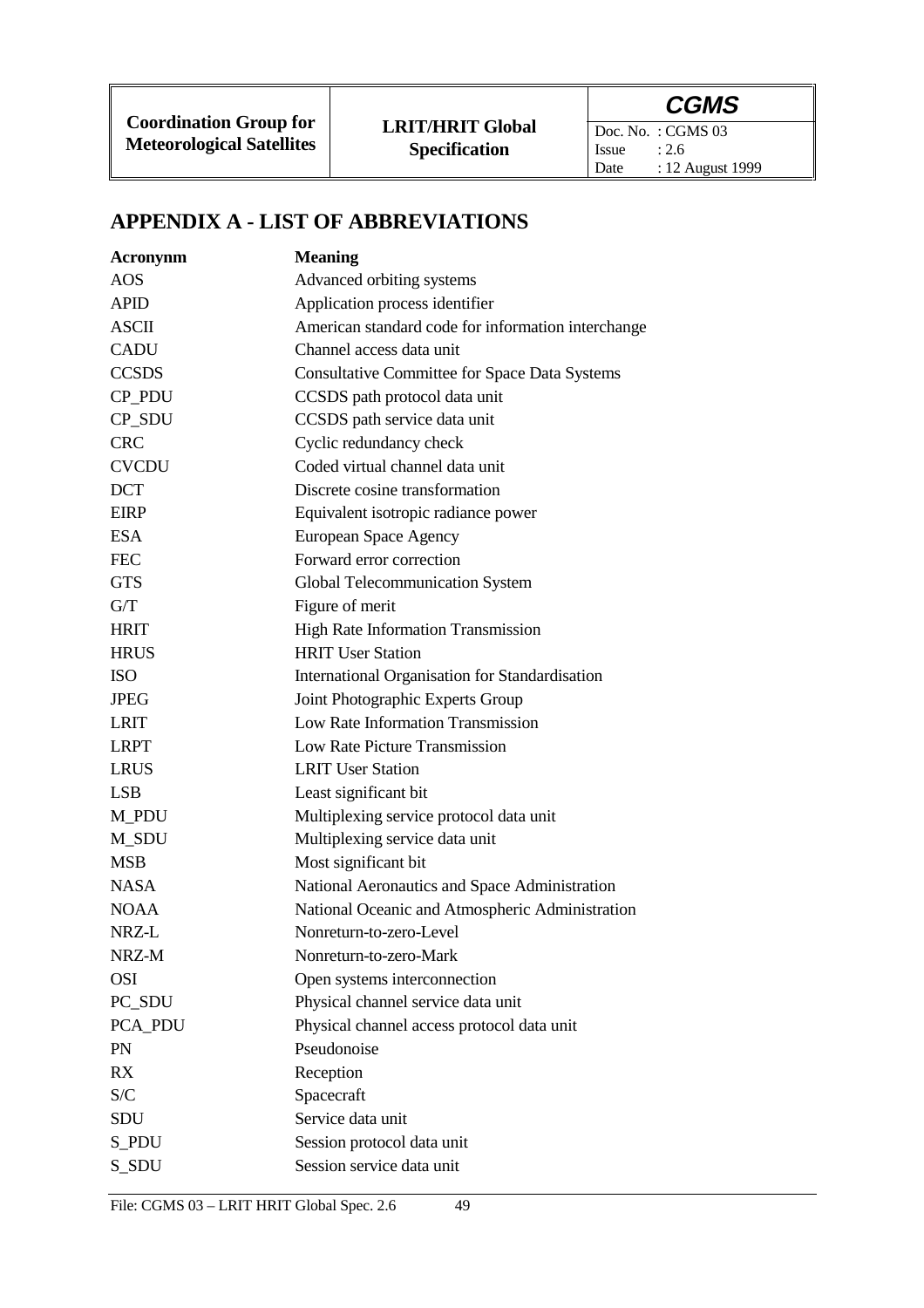**Coordination Group for Meteorological Satellites**

Doc. No. : CGMS 03<br>Issue : 2.6 Issue<br>Date : 12 August 1999

| Transport protocol data unit                      |
|---------------------------------------------------|
|                                                   |
| Transport priority                                |
| Transport service data unit                       |
| Transmission                                      |
| Coordinated universal time                        |
| Virtual channel                                   |
| Virtual channel protocol data unit                |
| Virtual channel access                            |
| Virtual channel access service access point       |
| Virtual channel access service data unit          |
| Virtual channel data unit                         |
| Virtual channel data unit identifier              |
| Virtual channel link control                      |
| Virtual channel link control service access point |
| <b>Weather Facsimile</b>                          |
| World Meteorological Organisation                 |
|                                                   |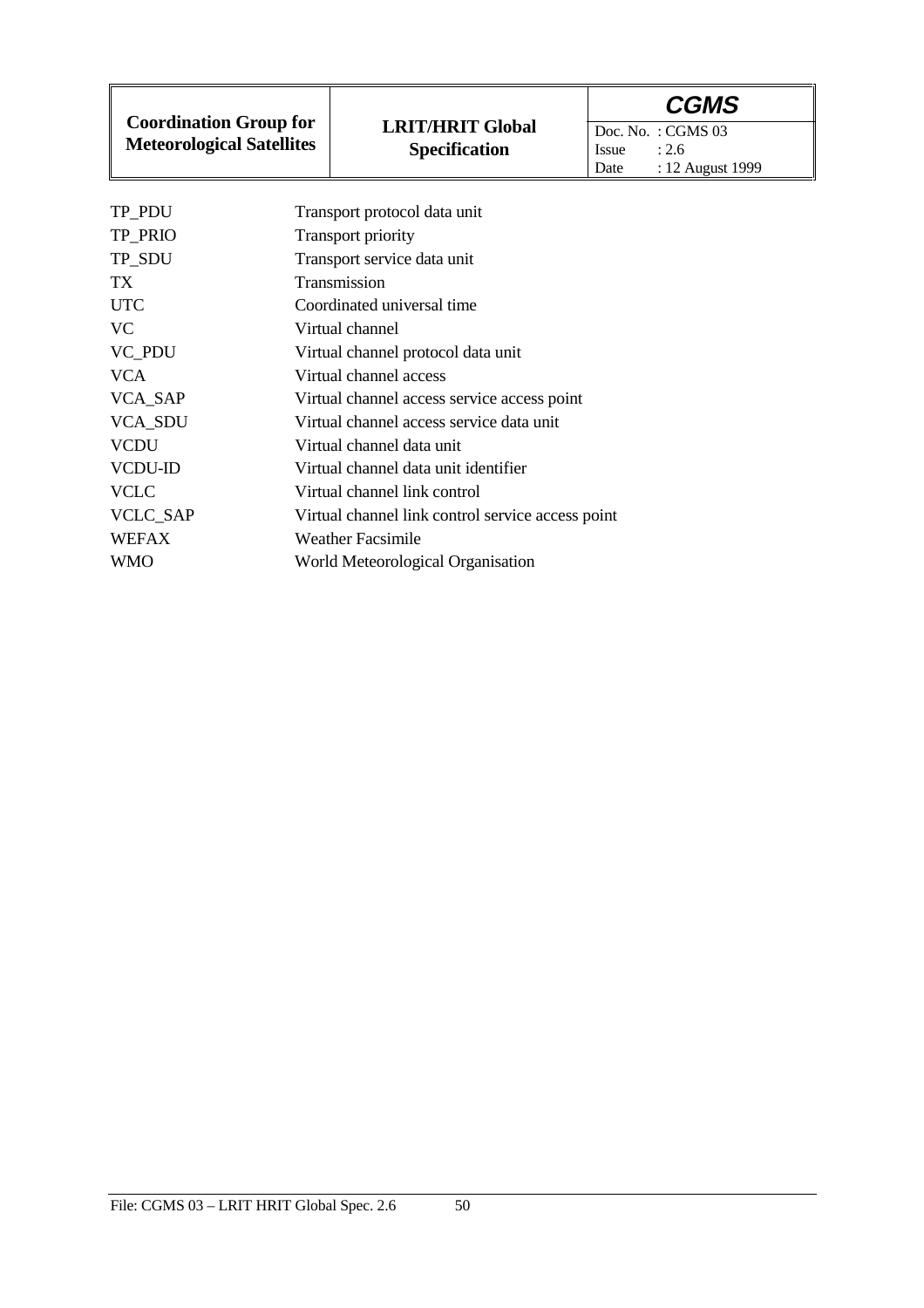### **APPENDIX B - DATA TYPES**

#### **B.1 Unsigned Integer**

An unsigned integer is a data structure of n bit length with n being a multiple of 8. Its value is determined by the binary representation of the bits therein, where the first bit is the MSB and the last is the LSB. The value ranges from 0 to  $2<sup>n</sup> - 1$ .

#### **B.2 Signed Integer**

A signed integer is a data structure of n bit length with n being a multiple of 8. The first bit is the MSB, the last bit is the LSB. With N being the (unsigned) binary representation of the bits therein, the value is determined as follows: If the MSB equals 0 then the value equals N. Else (i.e. MSB = 1) the value is  $2<sup>n</sup>$ -N. Consequently the value ranges from  $-2^{n-1}$  to  $2^{n-1}-1$ .

#### **B.3 Character**

A character string consists of a sequence of one or more octets, each of them representing one character. The binary value of each octets determines the character, international alphabet no. 5 is used as code. Figure B-1 shows the code table, where the binary value is  $N = 16 \times X + Y$ . Note that values beyond 127 are not used.

#### **B.4 CCSDS Time**

Within LRIT/HRIT the CCSDS day segmented time code is used. The data structure is six octets in length, where the first two octets (16 bits) represent the day and the last four octets (32 bits) represent the ms of day. The day code epoch is 1-Jan-1958.

The preamble code (which is not transmitted) of the implemented code is 01000000 (binary).

Note that all date and time information is based on the UTC time scale.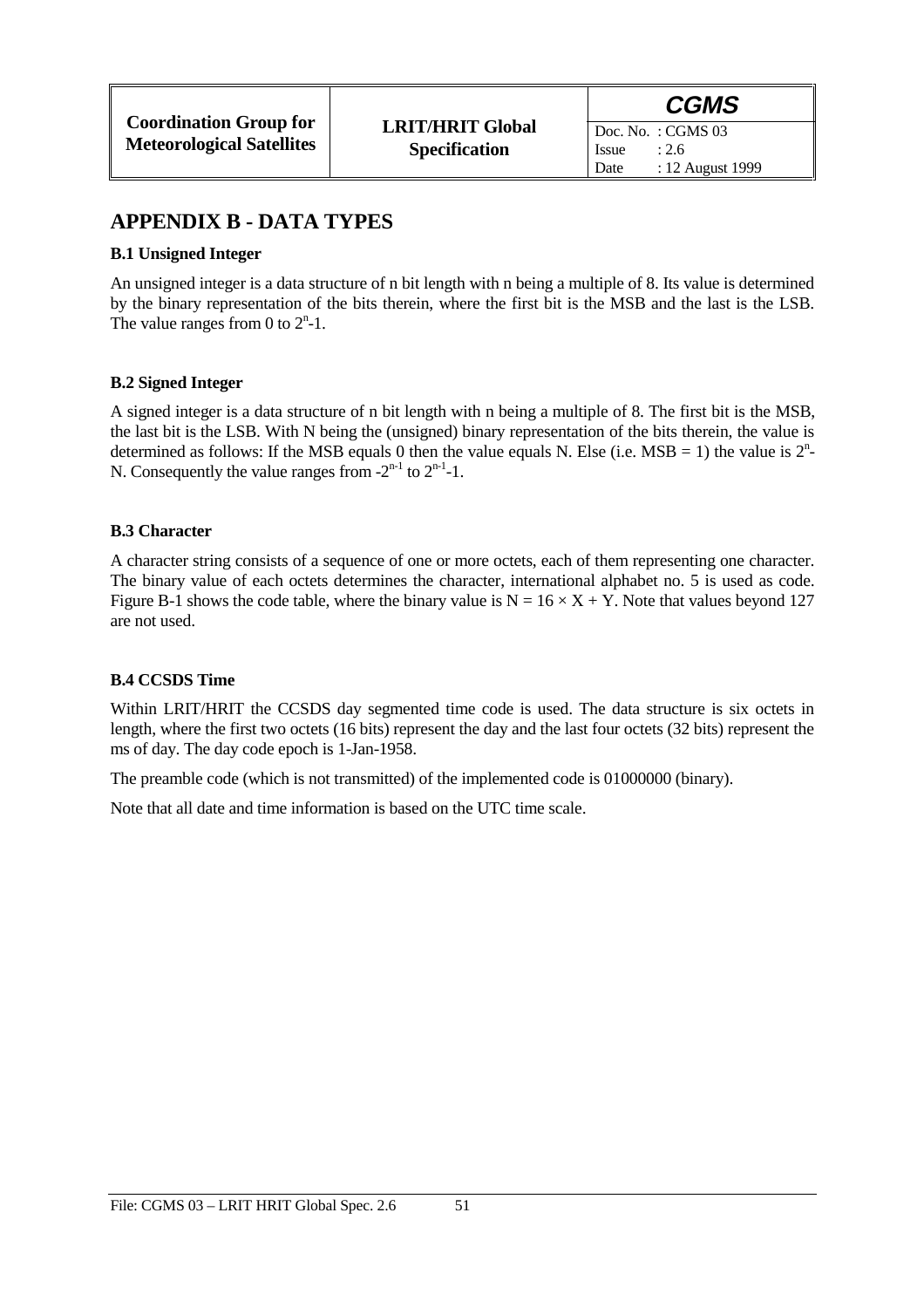| <b>Coordination Group for</b>    |
|----------------------------------|
| <b>Meteorological Satellites</b> |

Doc. No. : CGMS 03<br>Issue : 2.6 Issue : 2.6<br>Date : 12 *A* : 12 August 1999

|   |                | X                     |                       |                          |                |                |                       |                      |                |
|---|----------------|-----------------------|-----------------------|--------------------------|----------------|----------------|-----------------------|----------------------|----------------|
|   |                | $\overline{0}$        | $\mathbf{1}$          | $\overline{2}$           | 3              | $\overline{4}$ | 5                     | 6                    | $\overline{7}$ |
| Y | $\overline{0}$ | $<$ NUL $>$           | $<$ DLE>              | $<\!\!SP\!\!>$           | $\overline{0}$ | @              | $\mathbf{P}$          | $\boldsymbol{\zeta}$ | p              |
|   | $\mathbf{1}$   | $<$ SOH $>$           | $<$ DC1>              | $\mathbf{I}$             | $\mathbf{1}$   | $\mathbf{A}$   | Q                     | a                    | $\mathbf{q}$   |
|   | $\overline{2}$ | $<$ STX $>$           | $\langle DC2 \rangle$ | $\epsilon \, \epsilon$   | $\overline{2}$ | $\, {\bf B}$   | $\mathbf R$           | $\mathbf b$          | $\mathbf r$    |
|   | $\overline{3}$ | $\textrm{$            | $\langle$ DC3>        | #                        | $\overline{3}$ | $\mathbf C$    | S                     | $\mathbf c$          | ${\bf S}$      |
|   | $\overline{4}$ | $<$ EOT $>$           | $<$ DC4 $>$           | $\mathcal{S}$            | $\overline{4}$ | D              | T                     | d                    | t              |
|   | 5              | $<$ ENQ>              | $<$ NAK $>$           | $\%$                     | 5              | E              | $\mathbf U$           | e                    | <b>u</b>       |
|   | 6              | $<$ ACK $>$           | $<$ SYN>              | $\&$                     | 6              | $\mathbf F$    | $\mathbf{V}$          | f                    | $\mathbf{V}$   |
|   | $\overline{7}$ | $\langle BEL \rangle$ | $<$ ETB $>$           | $\epsilon$               | $\overline{7}$ | ${\bf G}$      | W                     | g                    | W              |
|   | 8              | $<$ BS>               | $<$ CAN $>$           | $\left($                 | 8              | H              | X                     | $\mathbf h$          | $\mathbf X$    |
|   | 9              | $<$ HT>               | $<$ EM $>$            | $\mathcal{E}$            | 9              | $\mathbf I$    | $\mathbf Y$           | $\overline{i}$       | y              |
|   | A              | $<\!\!LF\!\!>$        | $<$ SUB $>$           | $\ast$                   | $\ddot{\cdot}$ | $\bf J$        | Z                     | $\mathbf{j}$         | Z              |
|   | $\bf{B}$       | $<$ VT $>$            | $<$ ESC $>$           | $+$                      | $\vdots$       | $\mathbf K$    | $\overline{[}$        | $\mathbf k$          | $\{$           |
|   | $\mathsf{C}$   | $<$ FF>               | $<$ IS4 $>$           | $\overline{\phantom{a}}$ | $\lt$          | L              |                       | $\mathbf{1}$         |                |
|   | D              | $<$ CR>               | $<$ IS3>              | $\overline{\phantom{a}}$ | $=$            | M              | J                     | m                    | $\mathcal{E}$  |
|   | ${\bf E}$      | $<\!\!SO\!\!>$        | $<$ IS2>              | $\ddot{\phantom{0}}$     | >              | ${\bf N}$      | $\boldsymbol{\wedge}$ | n                    | $\thicksim$    |
|   | ${\bf F}$      | $<\!\!S\!\!I\!\!>$    | $<$ IS1>              | $\sqrt{2}$               | $\overline{?}$ | $\mathbf{O}$   |                       | $\mathbf 0$          | $<$ DEL $>$    |

**Figure B-1 Character Code Table**